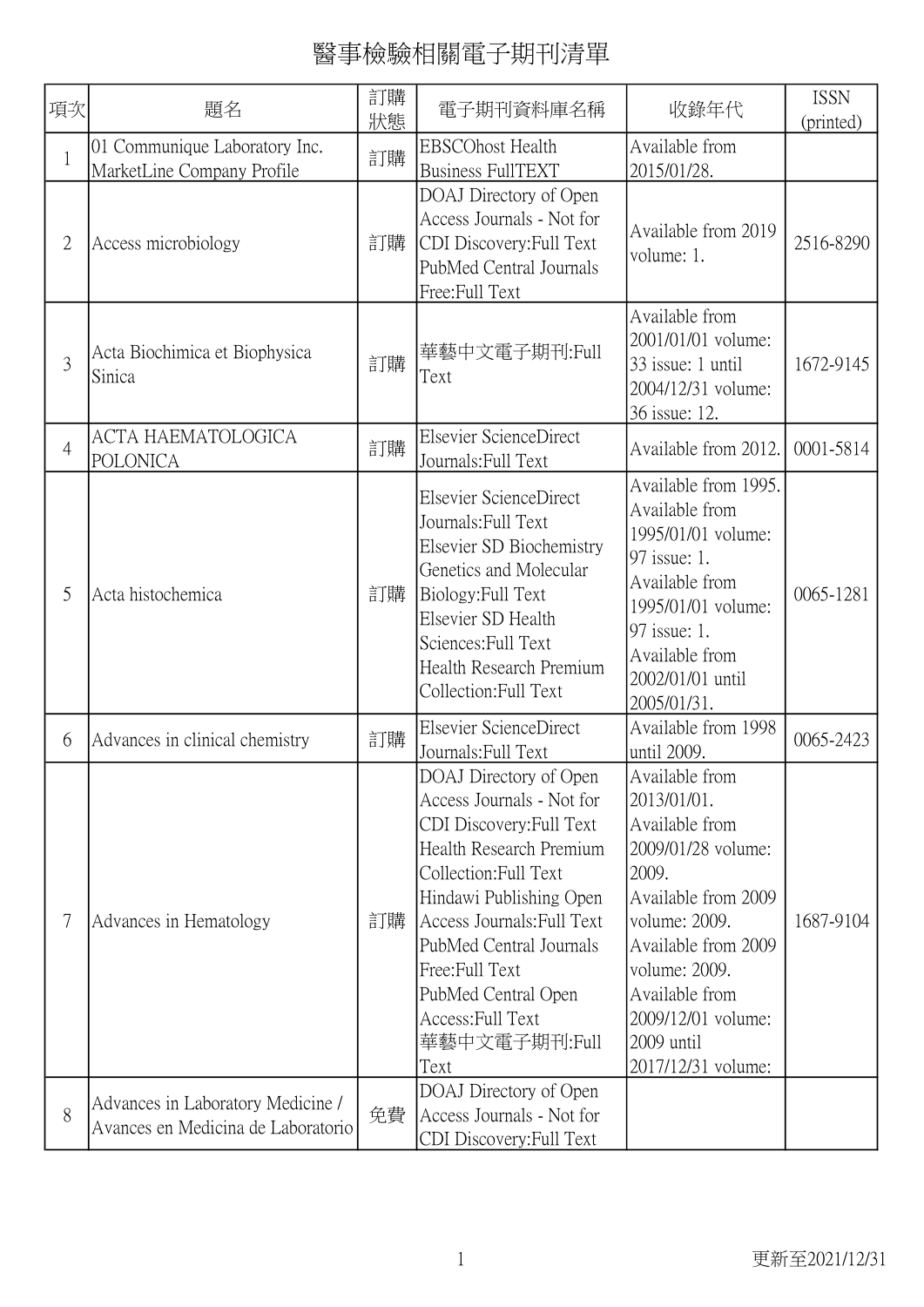| 項次 | 題名                                               | 訂購<br>狀態 | 電子期刊資料庫名稱                                                                                                                                                                                                                 | 收錄年代                                                                                                                 | <b>ISSN</b><br>(printed) |
|----|--------------------------------------------------|----------|---------------------------------------------------------------------------------------------------------------------------------------------------------------------------------------------------------------------------|----------------------------------------------------------------------------------------------------------------------|--------------------------|
| 9  | Advances in Microbiology                         | 訂購       | 華藝中文電子期刊:Full<br>Text                                                                                                                                                                                                     | Available from<br>2011/12/01 volume:<br>1 issue: 1 until<br>2018/07/31 volume:<br>8 issue: 7.                        | 2165-3402                |
| 10 | African Journal of Laboratory<br>Medicine        | 訂購       | DOAJ Directory of Open<br>Access Journals - Not for<br>CDI Discovery: Full Text<br>Health Research Premium<br>Collection: Full Text<br>PubMed Central Journals<br>Free:Full Text                                          | Available from<br>2012/01/01.<br>Available from 2012<br>volume: 1.                                                   | 2225-2002                |
| 11 | African Journal of Pathology and<br>Microbiology | 訂購       | 華藝中文電子期刊:Full<br>Text                                                                                                                                                                                                     | Available from<br>2012/12/01 issue: 1<br>until 2016/12/31<br>issue: 5.                                               | 2090-9020                |
| 12 | AIMS Microbiology                                | 訂購       | DOAJ Directory of Open<br>Access Journals - Not for<br>CDI Discovery: Full Text<br>PubMed Central Journals<br>Free:Full Text                                                                                              | Available from 2017<br>volume: 3.                                                                                    |                          |
| 13 | <b>AMB</b> Express                               | 訂購       | BioMed Central Open<br>Access Free: Full Text<br>DOAJ Directory of Open<br>Access Journals - Not for<br>CDI Discovery: Full Text<br>PubMed Central Journals<br>Free:Full Text<br>PubMed Central Open<br>Access: Full Text | Available from 2011<br>volume: 1 issue: 1.<br>Available from 2011<br>volume: 1.<br>Available from 2011<br>volume: 1. |                          |
| 14 | American Journal of Clinical<br>Pathology        | 訂購       | Health Research Premium<br>Collection: Full Text                                                                                                                                                                          | Available from<br>2011/05/01. Most<br>recent $1$ year(s) not<br>available.                                           | 0002-9173                |
| 15 | American journal of hematology                   | 訂購       | Wiley Online Library All<br>Journals: Full Text                                                                                                                                                                           | Available from 1996.                                                                                                 | 0361-8609                |
| 16 | American Journal of<br>Hematology/Oncology       | 訂購       | Health Research Premium<br>Collection: Full Text                                                                                                                                                                          | Available from<br>2008/10/01 until<br>2009/04/30.                                                                    | 1939-6163                |
| 17 | Analytical biochemistry                          | 訂購       | Elsevier ScienceDirect<br>Journals: Full Text<br>Elsevier SD Biochemistry<br>Genetics and Molecular<br>Biology: Full Text                                                                                                 | Available from 1995.<br>Available from<br>1995/01/01 volume:<br>224 issue: 1.                                        | 0003-2697                |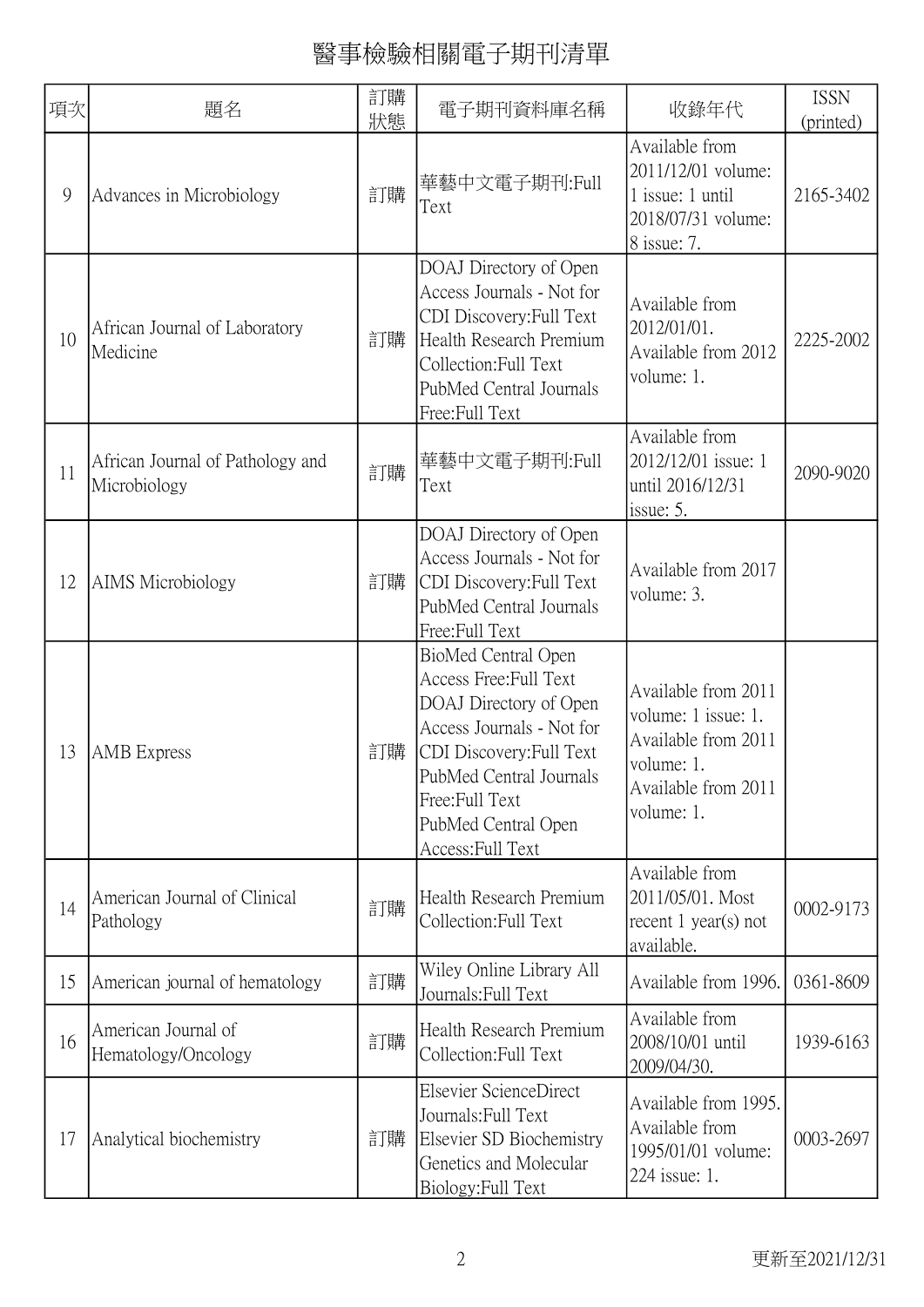| 項次 | 題名                                         | 訂購<br>狀態 | 電子期刊資料庫名稱                                                                             | 收錄年代                                                                                                                                                         | <b>ISSN</b><br>(printed) |
|----|--------------------------------------------|----------|---------------------------------------------------------------------------------------|--------------------------------------------------------------------------------------------------------------------------------------------------------------|--------------------------|
| 18 | Annals of clinical & laboratory<br>science | 訂購       | Highwire Press Free: Full<br>Text                                                     | Available from 1971<br>volume: 1. Most<br>recent $2$ year(s) not<br>available.                                                                               | 0091-7370                |
| 19 | Annals of Clinical Biochemistry            | 訂購       | Health Research Premium<br>Collection: Full Text                                      | Available from<br>2001/01/01 until<br>2006/07/31.                                                                                                            | 0004-5632                |
| 20 | Annals of Clinical Microbiology            | 免費       | DOAJ Directory of Open<br>Access Journals - Not for<br>CDI Discovery: Full Text       | Available from 1998.                                                                                                                                         | 2288-0585                |
| 21 | Annals of Hematology                       | 訂購       | Health Research Premium<br>Collection: Full Text                                      | Available from<br>1999/01/01. Most<br>recent $1$ year(s) not<br>available.                                                                                   | 0939-5555                |
| 22 | Annals of Laboratory Medicine              | 訂購       | PubMed Central Journals<br>Free:Full Text<br>PubMed Central Open<br>Access: Full Text | Available from 2012<br>volume: 32.<br>Available from 2012<br>volume: 32.                                                                                     | 2234-3806                |
| 23 | Annals of Microbiology                     | 免費       | DOAJ Directory of Open<br>Access Journals - Not for<br>CDI Discovery: Full Text       |                                                                                                                                                              | 1590-4261                |
| 24 | Annual Review of Biochemistry              | 訂購       | Health Research Premium<br>Collection: Full Text                                      | Available from<br>1998/01/01 until<br>2005/07/31.                                                                                                            | 0066-4154                |
| 25 | Annual Review of Microbiology              | 訂購       | Health Research Premium<br>Collection: Full Text                                      | Available from<br>1997/01/01 until<br>2004/01/31.                                                                                                            | 0066-4227                |
| 26 | Antonie van Leeuwenhoek                    | 訂購       | Health Research Premium<br>Collection: Full Text                                      | Available from<br>1997/02/01. Most<br>recent $1$ year(s) not<br>available.                                                                                   | 0003-6072                |
| 27 | Applied and Environmental<br>Microbiology  | 訂購       | Highwire Press Free: Full<br>Text<br>PubMed Central Journals<br>Free:Full Text        | Available from 1953.<br>Most recent 6<br>$month(s)$ not<br>available.<br>Available from 1976<br>volume: 31. Most<br>recent $6$ month $(s)$ not<br>available. | 0099-2240                |
| 28 | Applied Biochemistry and<br>Biotechnology  | 訂購       | Health Research Premium<br>Collection: Full Text                                      | Available from<br>1997/01/01. Most<br>recent $1$ year(s) not<br>available.                                                                                   | 0273-2289                |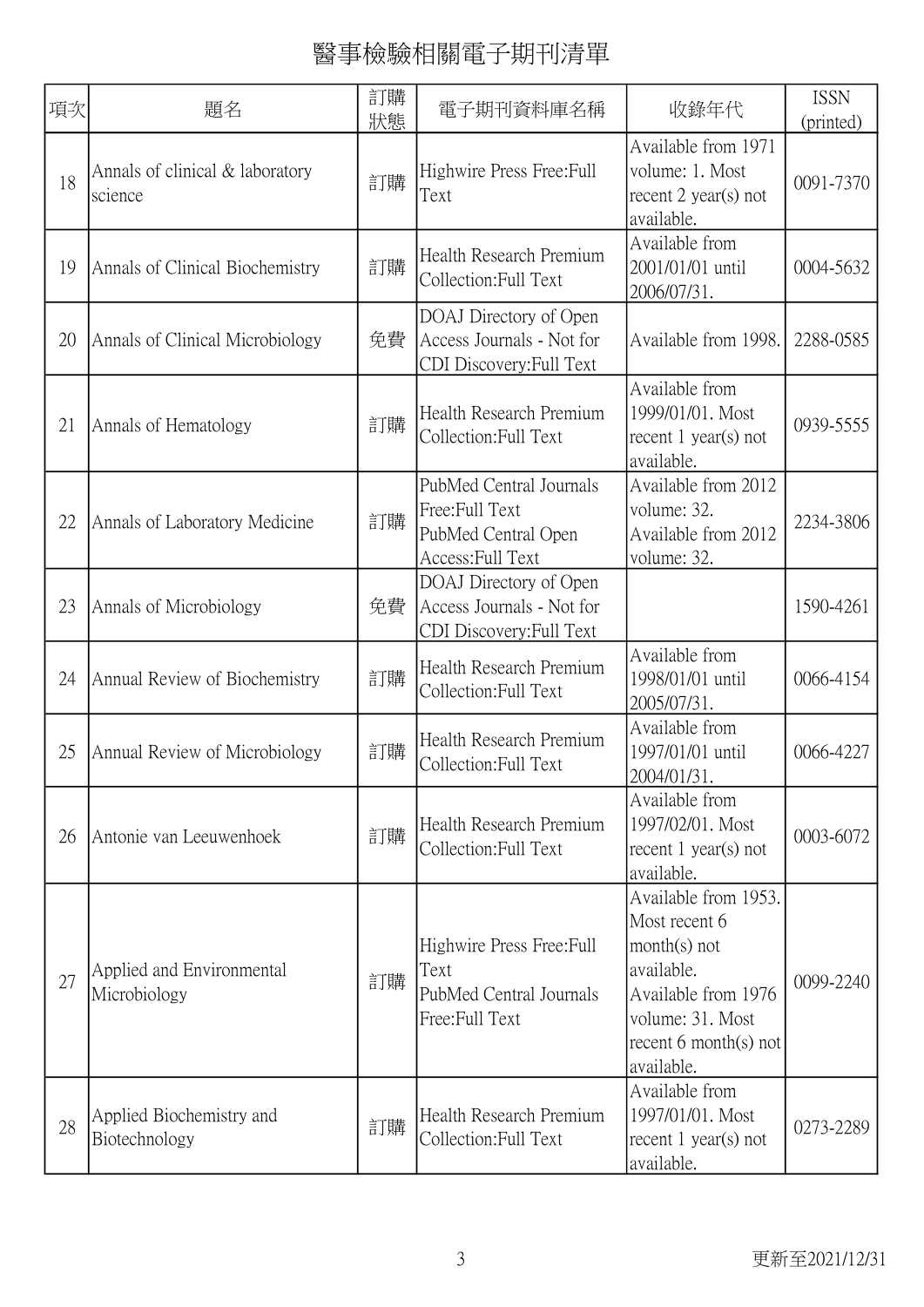| 項次 | 題名                                        | 訂購<br>狀態 | 電子期刊資料庫名稱                                                                                                                                                                                                                                                           | 收錄年代                                                                                                                                                                                                                                        | <b>ISSN</b><br>(printed) |
|----|-------------------------------------------|----------|---------------------------------------------------------------------------------------------------------------------------------------------------------------------------------------------------------------------------------------------------------------------|---------------------------------------------------------------------------------------------------------------------------------------------------------------------------------------------------------------------------------------------|--------------------------|
| 29 | Applied Biochemistry and<br>Microbiology  | 訂購       | Health Research Premium<br>Collection:Full Text                                                                                                                                                                                                                     | Available from<br>2000/01/01 until<br>2018/11/30.                                                                                                                                                                                           | 0003-6838                |
| 30 | Applied microbiology                      | 訂購       | PubMed Central Journals<br>Free:Full Text                                                                                                                                                                                                                           | Available from 1953<br>volume: 1 until 1975<br>volume: 30 issue: 6.                                                                                                                                                                         | 0003-6919                |
| 31 | Applied Microbiology and<br>Biotechnology | 訂購       | Health Research Premium<br>Collection: Full Text                                                                                                                                                                                                                    | Available from<br>1997/01/01. Most<br>recent $1$ year(s) not<br>available.                                                                                                                                                                  | 0175-7598                |
| 32 | Aquatic Biosystems                        | 訂購       | BioMed Central Open<br>Access Free: Full Text<br>Health Research Premium<br>Collection: Full Text<br>PubMed Central Journals<br>Free:Full Text<br>PubMed Central Open<br>Access: Full Text                                                                          | Available from 2005<br>volume: 1 until 2015<br>volume: 11.<br>Available from<br>2009/01/01 until<br>2015/01/31.<br>Available from 2012<br>volume: 8 until 2015<br>volume: 11.<br>Available from 2012<br>volume: 8 until 2015<br>volume: 11. |                          |
| 33 | Archaea                                   | 訂購       | DOAJ Directory of Open<br>Access Journals - Not for<br>CDI Discovery: Full Text<br>Health Research Premium<br>Collection: Full Text<br>Hindawi Publishing Open<br>Access Journals: Full Text<br>PubMed Central Journals<br>Free: Full Text<br>華藝中文電子期刊:Full<br>Text | Available from<br>2010/01/01.<br>Available from<br>2002/01/01 volume:<br>$\mathbf{1}$<br>Available from 2002<br>volume: 1.<br>Available from<br>2002/12/01 volume:<br>2002 until<br>2017/12/31 volume:                                      | 1472-3646                |
| 34 | Archiv für Protistenkunde                 | 訂購       | Elsevier SD Biochemistry<br>Genetics and Molecular<br>Biology: Full Text<br>Elsevier SD Immunology<br>and Microbiology: Full Text                                                                                                                                   | Available from<br>1995/01/01 volume:<br>145 issue: 1 until<br>1997/12/31 volume:<br>148 issue: 4.<br>Available from<br>1995/01/01 volume:<br>145 issue: 1 until<br>1997/12/31 volume:<br>148 issue: 4.                                      | 0003-9365                |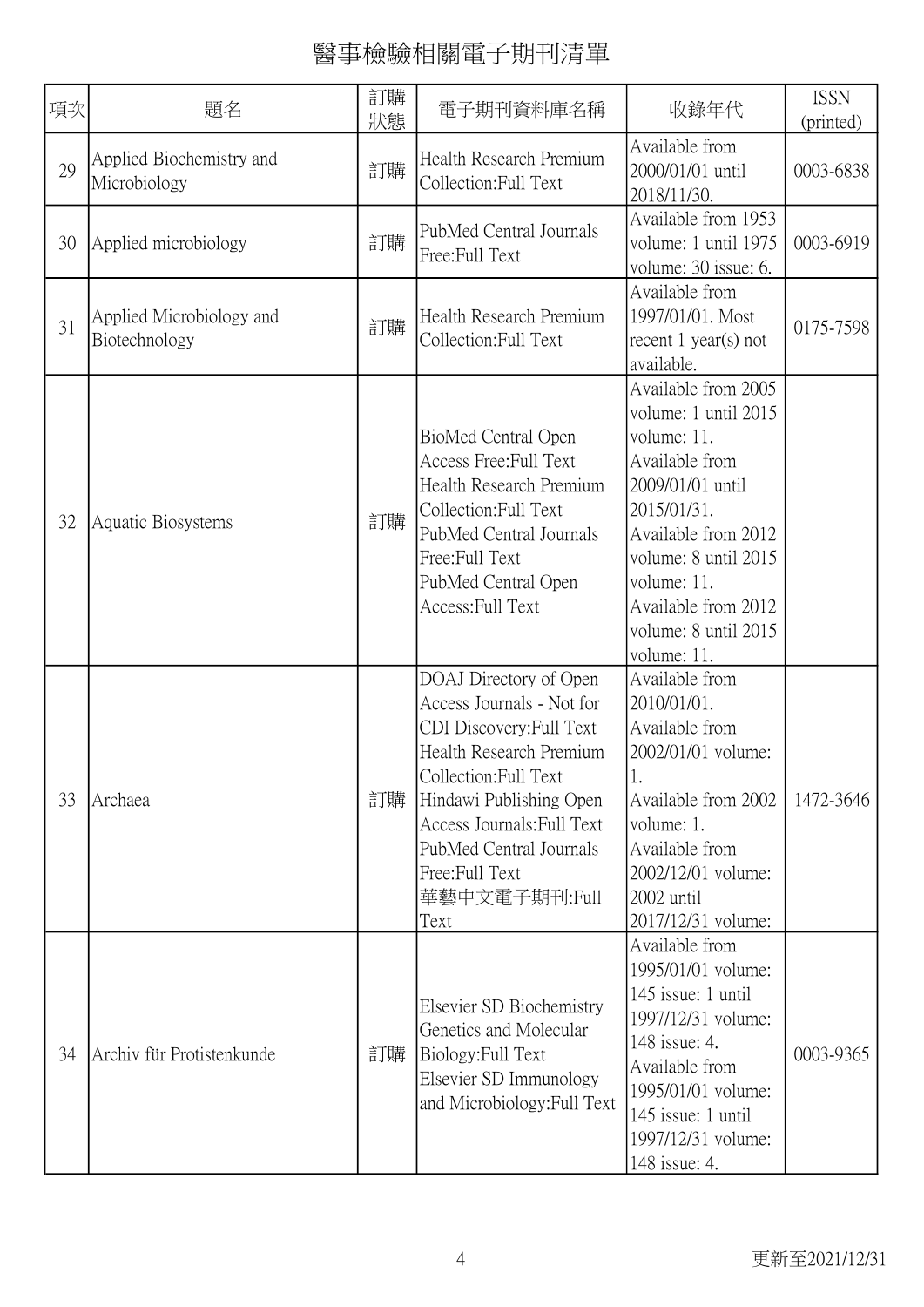| 項次 | 題名                                                                 | 訂購<br>狀態 | 電子期刊資料庫名稱                                                                                                                                                                                                                    | 收錄年代                                                                                                                                                                                             | <b>ISSN</b><br>(printed) |
|----|--------------------------------------------------------------------|----------|------------------------------------------------------------------------------------------------------------------------------------------------------------------------------------------------------------------------------|--------------------------------------------------------------------------------------------------------------------------------------------------------------------------------------------------|--------------------------|
| 35 | Archives de l'Institut Pasteur de<br>Tunis                         | 訂購       | Health Research Premium<br>Collection: Full Text                                                                                                                                                                             | Available from<br>2008/01/01 until<br>2015/01/31.                                                                                                                                                | 0020-2509                |
| 36 | Archives of biochemistry and<br>biophysics                         | 訂購       | Elsevier ScienceDirect<br>Journals: Full Text<br>Elsevier SD Biochemistry<br>Genetics and Molecular<br>Biology: Full Text                                                                                                    | Available from 1995.<br>Available from<br>1995/01/01 volume:<br>316 issue: 1.                                                                                                                    | 0003-9861                |
| 37 | Archives of Microbiology                                           | 訂購       | Health Research Premium<br>Collection: Full Text                                                                                                                                                                             | Available from<br>2002/01/01. Most<br>recent 1 year(s) not<br>available.                                                                                                                         | 0302-8933                |
| 38 | Archives of Pathology and<br>Laboratory Medicine                   | 訂購       | <b>EBSCOhost CINAHL Plus</b><br>with Full Text: Full Text<br>Health Research Premium<br>Collection: Full Text                                                                                                                | Available from<br>2003/01/01.<br>Available from<br>1996/03/01.                                                                                                                                   | 0003-9985                |
| 39 | Asian Journal of Transfusion<br>Science                            | 訂購       | DOAJ Directory of Open<br>Access Journals - Not for<br>CDI Discovery: Full Text<br>Health Research Premium<br>Collection: Full Text<br>PubMed Central Journals<br>Free:Full Text<br>PubMed Central Open<br>Access: Full Text | Available from<br>2008/01/01.<br>Available from 2007<br>volume: 1.<br>Available from 2007<br>volume: 1.                                                                                          | 0973-6247                |
| 40 | Avicenna Journal of Medical<br>Biochemistry                        | 免費       | DOAJ Directory of Open<br>Access Journals - Not for<br>CDI Discovery: Full Text                                                                                                                                              | Available from 2013.                                                                                                                                                                             |                          |
| 41 | Bacteriological reviews                                            | 訂購       | PubMed Central Journals<br>Free:Full Text                                                                                                                                                                                    | Available from 1937<br>volume: 1 until 1977<br>volume: 41 issue: 4.                                                                                                                              | 0005-3678                |
| 42 | Baghdad Journal of Biochemistry<br>and Applied Biological Sciences | 免費       | DOAJ Directory of Open<br>Access Journals - Not for<br>CDI Discovery: Full Text                                                                                                                                              |                                                                                                                                                                                                  |                          |
| 43 | Baillière's clinical haematology                                   | 訂購       | Elsevier SD Biochemistry<br>Genetics and Molecular<br>Biology: Full Text<br>Elsevier SD Health<br>Sciences: Full Text                                                                                                        | Available from<br>1995/03/01 volume:<br>8 issue: 1 until<br>1998/12/31 volume:<br>11 issue: 4.<br>Available from<br>1995/03/01 volume:<br>8 issue: 1 until<br>1998/12/31 volume:<br>11 issue: 4. | 0950-3536                |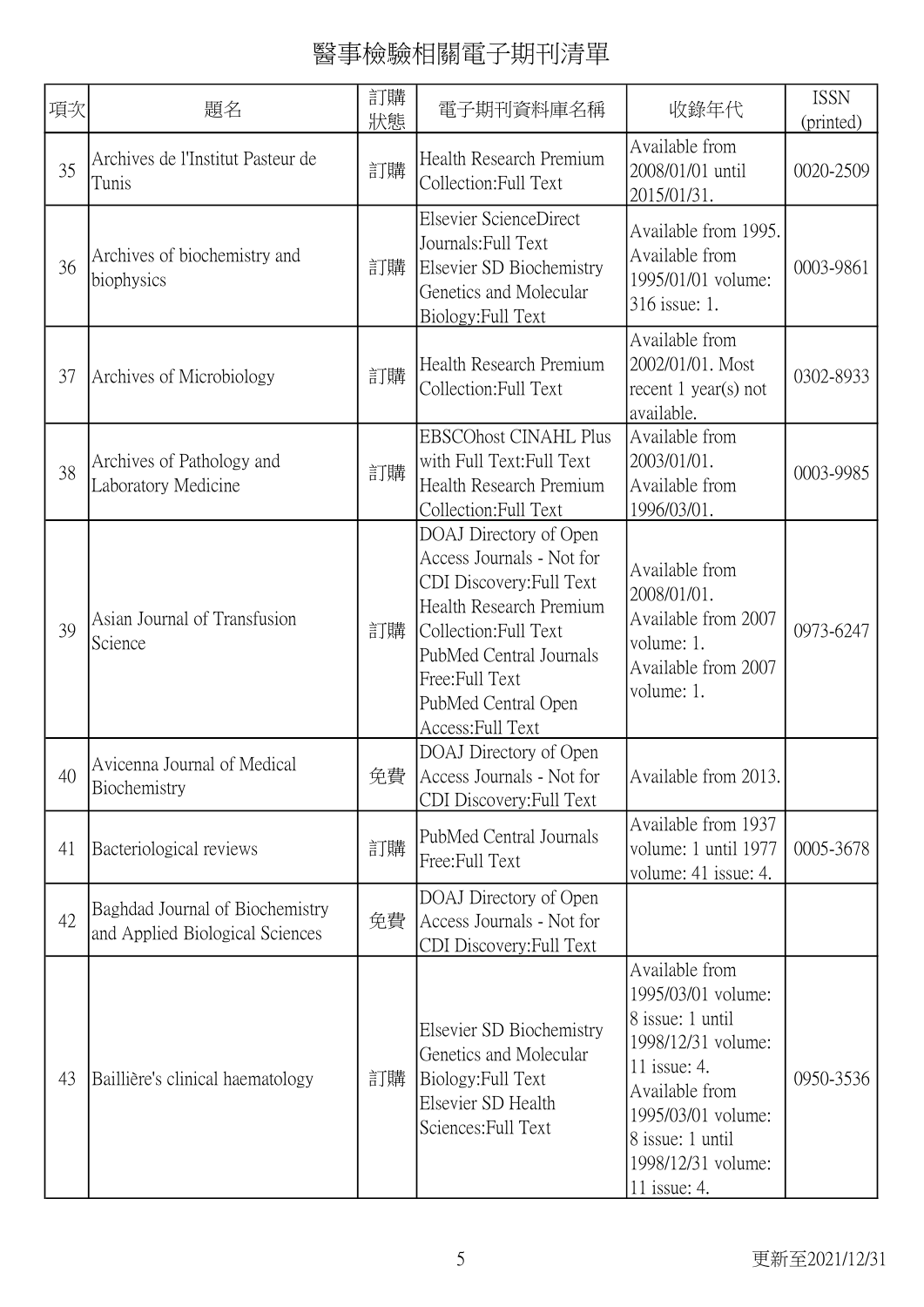| 項次 | 題名                                                                 | 訂購<br>狀態 | 電子期刊資料庫名稱                                                                                                                    | 收錄年代                                                                                            | <b>ISSN</b><br>(printed) |
|----|--------------------------------------------------------------------|----------|------------------------------------------------------------------------------------------------------------------------------|-------------------------------------------------------------------------------------------------|--------------------------|
| 44 | Biochemia medica                                                   | 訂購       | DOAJ Directory of Open<br>Access Journals - Not for<br>CDI Discovery: Full Text<br>PubMed Central Journals<br>Free:Full Text | Available from 2012<br>volume: 22.                                                              | 1330-0962                |
| 45 | Biochemical and biophysical<br>research communications             | 訂購       | Elsevier ScienceDirect<br>Journals: Full Text<br>Elsevier SD Biochemistry<br>Genetics and Molecular<br>Biology: Full Text    | Available from 1995.<br>Available from<br>1995/01/05 volume:<br>206 issue: 1.                   | 0006-291X                |
| 46 | Biochemical and molecular medicine                                 | 訂購       | Elsevier SD Biochemistry<br>Genetics and Molecular<br>Biology: Full Text                                                     | Available from<br>1995/02/01 volume:<br>54 issue: 1 until<br>1997/12/31 volume:<br>62 issue: 2. | 1077-3150                |
| 47 | Biochemical Journal                                                | 訂購       | PubMed Central Journals<br>Free:Full Text                                                                                    | Available from 1906<br>volume: 1 until 2007<br>volume: 408.                                     | 0264-6021                |
| 48 | Biochemical systematics and<br>ecology                             | 訂購       | Elsevier ScienceDirect<br>Journals: Full Text<br>Elsevier SD Biochemistry<br>Genetics and Molecular<br>Biology: Full Text    | Available from 1995.<br>Available from 1995<br>volume: 23.                                      | 0305-1978                |
| 49 | Biochemistry (Moscow)                                              | 訂購       | Health Research Premium<br>Collection: Full Text                                                                             | Available from<br>2000/12/01. Most<br>recent $1$ year(s) not<br>available.                      | 0006-2979                |
| 50 | Biochemistry (Moscow) Supplement<br>Series B: Biomedical Chemistry | 訂購       | Health Research Premium<br>Collection: Full Text                                                                             | Available from<br>2007/03/01 until<br>2018/10/31.                                               | 1990-7508                |
| 51 | Biochemistry and Biophysics                                        | 訂購       | 華藝中文電子期刊:Full<br>Text                                                                                                        | Available from<br>2013/03/01 volume:<br>1 issue: 1 until<br>2014/12/31 volume:<br>2 issue: 4.   | 2328-1642                |
| 52 | Biochemistry and Biophysics<br>Reports                             | 訂購       | DOAJ Directory of Open<br>Access Journals - Not for<br>CDI Discovery: Full Text<br>PubMed Central Journals<br>Free:Full Text | Available from 2015<br>volume: 1.                                                               | 2405-5808                |
| 53 | Biochemistry and Cell Biology                                      | 訂購       | Health Research Premium<br>Collection: Full Text                                                                             | Available from<br>1998/01/01 until<br>2007/06/30.                                               | 0829-8211                |
| 54 | Biochemistry and molecular biology<br>education                    | 訂購       | Wiley Online Library All<br>Journals: Full Text                                                                              | Available from 1997.                                                                            | 1470-8175                |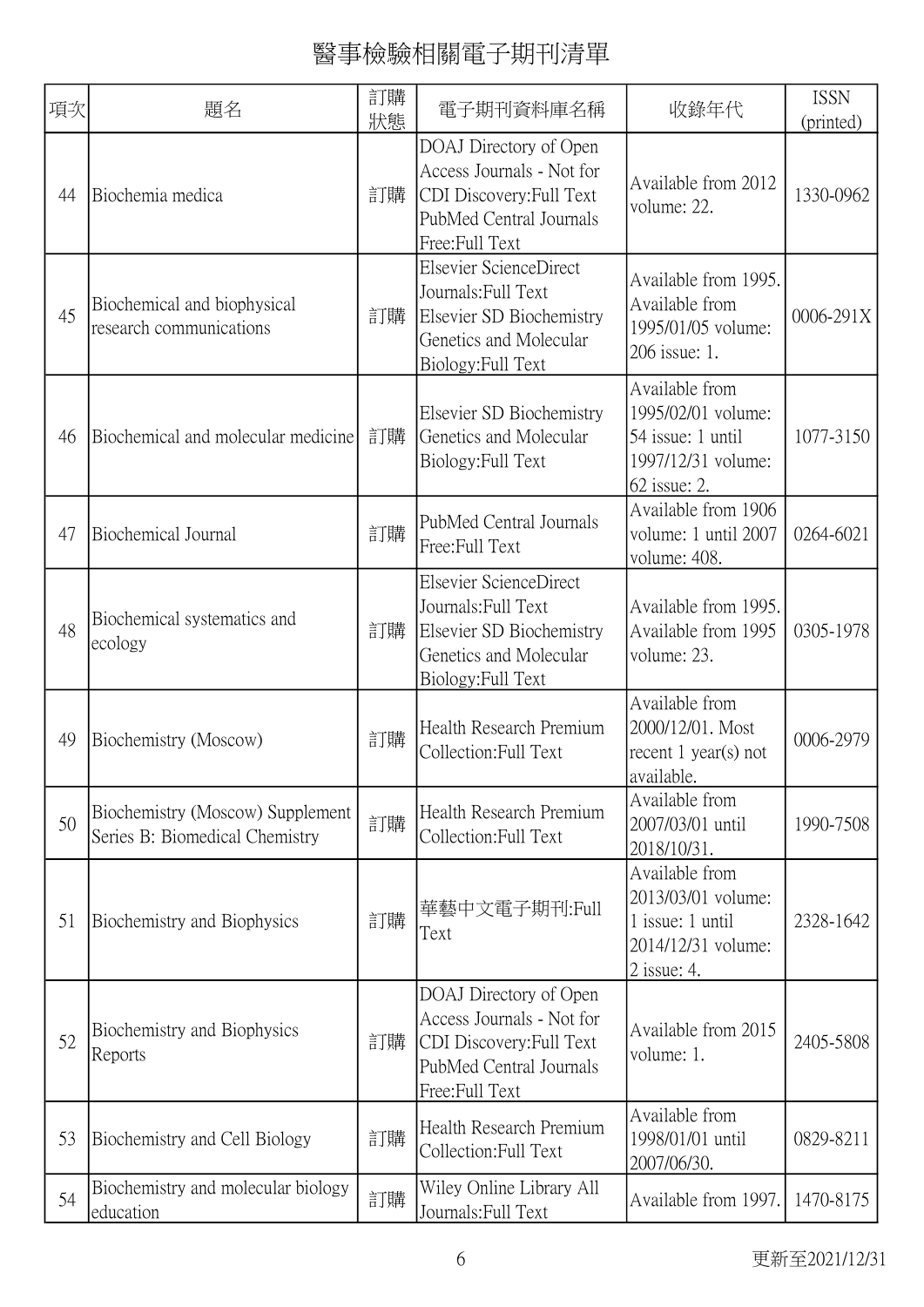| 項次 | 題名                                          | 訂購<br>狀態 | 電子期刊資料庫名稱                                                                                                                                                                          | 收錄年代                                                                                                                                 | <b>ISSN</b><br>(printed) |
|----|---------------------------------------------|----------|------------------------------------------------------------------------------------------------------------------------------------------------------------------------------------|--------------------------------------------------------------------------------------------------------------------------------------|--------------------------|
| 55 | Biochimie                                   | 訂購       | Elsevier ScienceDirect<br>Journals: Full Text<br>Elsevier SD Biochemistry<br>Genetics and Molecular<br>Biology: Full Text                                                          | Available from 1995.<br>Available from 1995<br>volume: 77 issue: 1.                                                                  | 0300-9084                |
| 56 | Bioelectrochemistry (Amsterdam)             | 訂購       | <b>Elsevier ScienceDirect</b><br>Journals: Full Text<br>Elsevier SD Biochemistry<br>Genetics and Molecular<br>Biology: Full Text                                                   | Available from 2000.<br>Available from<br>2000/02/01 volume:<br>51 issue: 1.                                                         | 1567-5394                |
| 57 | Bioelectrochemistry and<br>bioenergetics    | 訂購       | Elsevier SD Biochemistry<br>Genetics and Molecular<br>Biology: Full Text                                                                                                           | Available from<br>1995/02/01 volume:<br>36 issue: 1 until<br>1999/12/31 volume:<br>50 issue: 2.                                      | 0302-4598                |
| 58 | BioFactors                                  | 訂購       | Wiley Online Library All<br>Journals: Full Text                                                                                                                                    | Available from 1997<br>volume: 6 issue: 1.                                                                                           | 0951-6433                |
| 59 | BioMetals                                   | 訂購       | Health Research Premium<br>Collection: Full Text                                                                                                                                   | Available from<br>1997/03/01. Most<br>recent $1$ year(s) not<br>available.                                                           | 0966-0844                |
| 60 | Bioorganic & medicinal chemistry            | 訂購       | Elsevier ScienceDirect<br>Journals: Full Text<br>Elsevier SD Biochemistry<br>Genetics and Molecular<br>Biology: Full Text<br>Elsevier SD Health<br>Sciences: Full Text             | Available from 1995.<br>Available from 1995<br>volume: 3.<br>Available from 1995<br>volume: 3.                                       | 0968-0896                |
| 61 | Bioorganic & medicinal chemistry<br>letters | 訂購       | Elsevier ScienceDirect<br>Journals: Full Text<br>Elsevier SD Biochemistry<br>Genetics and Molecular<br>Biology: Full Text<br>Elsevier SD Health<br>Sciences: Full Text             | Available from 1995.<br>Available from 1995<br>volume: 5.<br>Available from 1995<br>volume: 5.                                       | 0960-894X                |
| 62 | Bioorganic chemistry                        | 訂購       | Elsevier ScienceDirect<br>Journals: Full Text<br>Elsevier SD Biochemistry<br>Genetics and Molecular<br>Biology: Full Text<br>Elsevier SD Immunology<br>and Microbiology: Full Text | Available from 1995.<br>Available from<br>1995/03/01 volume:<br>23 issue: 1.<br>Available from<br>1995/03/01 volume:<br>23 issue: 1. | 0045-2068                |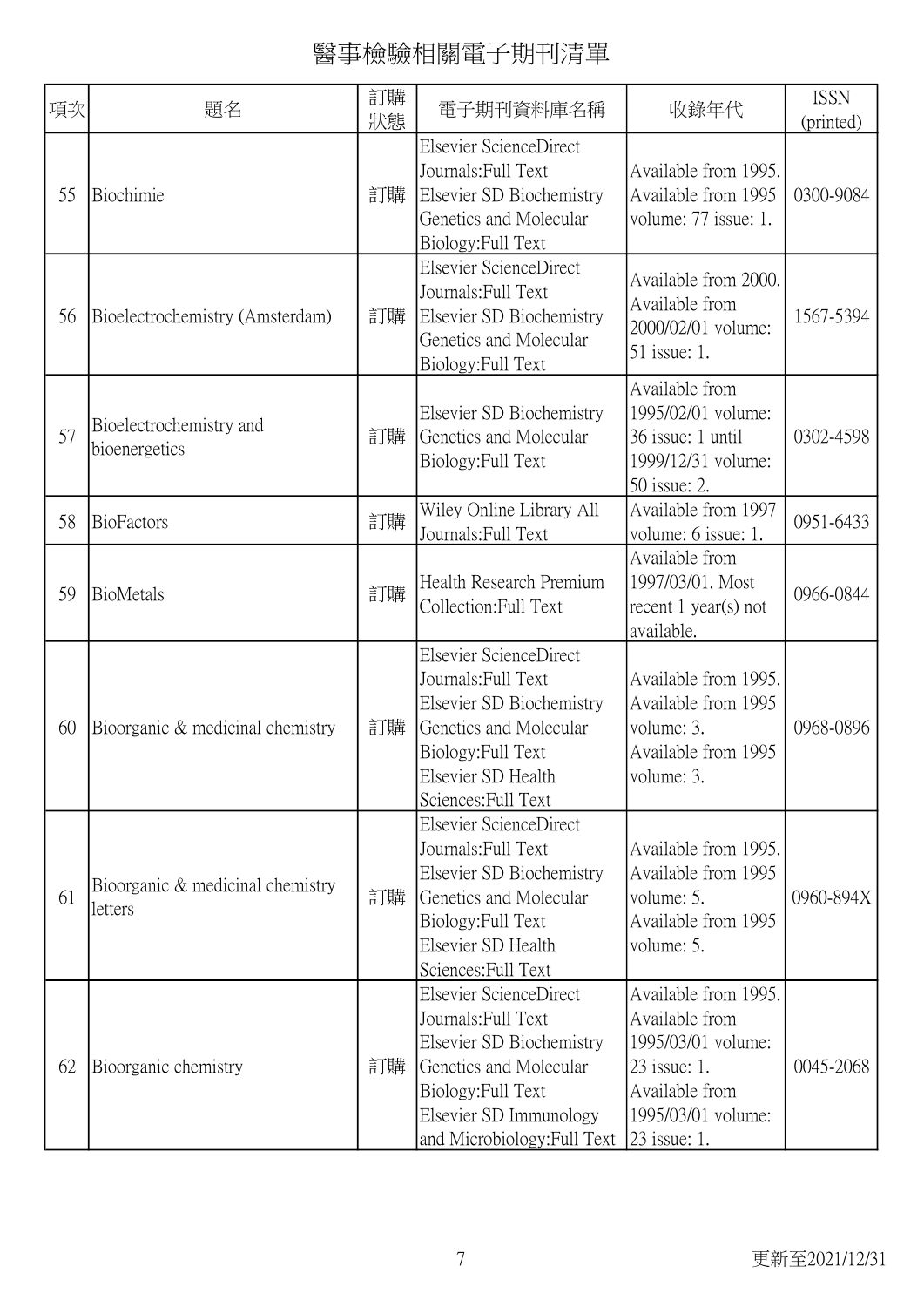| 項次 | 題名                                        | 訂購<br>狀態 | 電子期刊資料庫名稱                                                                                                                                                                          | 收錄年代                                                                                                                                                                                                     | <b>ISSN</b><br>(printed) |
|----|-------------------------------------------|----------|------------------------------------------------------------------------------------------------------------------------------------------------------------------------------------|----------------------------------------------------------------------------------------------------------------------------------------------------------------------------------------------------------|--------------------------|
| 63 | Biophysical chemistry                     | 訂購       | Elsevier ScienceDirect<br>Journals: Full Text<br>Elsevier SD Biochemistry<br>Genetics and Molecular<br>Biology: Full Text                                                          | Available from 1995.<br>Available from<br>1995/02/01 volume:<br>53 issue: 3.                                                                                                                             | 0301-4622                |
| 64 | Bioscience and Microflora                 | 訂購       | PubMed Central Journals<br>Free:Full Text                                                                                                                                          | Available from 2011<br>volume: 30 until<br>2011 volume: 30                                                                                                                                               | 1342-1441                |
| 65 | Biosensors & bioelectronics               | 訂購       | Elsevier ScienceDirect<br>Journals: Full Text<br>Elsevier SD Biochemistry<br>Genetics and Molecular<br>Biology: Full Text                                                          | Available from 1995.<br>Available from 1995<br>volume: 10 issue: 1.                                                                                                                                      | 0956-5663                |
| 66 | BioTechniques                             | 免費       | DOAJ Directory of Open<br>Access Journals - Not for<br>CDI Discovery: Full Text                                                                                                    | Available from 1996.                                                                                                                                                                                     | 0736-6205                |
| 67 | Biotechnology advances                    | 訂購       | Elsevier ScienceDirect<br>Journals: Full Text<br>Elsevier SD Biochemistry<br>Genetics and Molecular<br>Biology: Full Text<br>Elsevier SD Immunology<br>and Microbiology: Full Text | Available from 1995.<br>Available from 1995<br>volume: 13 issue: 1.<br>Available from 1995<br>volume: 13 issue: 1.                                                                                       | 0734-9750                |
| 68 | Biotechnology and Applied<br>Biochemistry | 訂購       | Wiley Online Library All<br>Journals: Full Text                                                                                                                                    | Available from 1998.                                                                                                                                                                                     | 0885-4513                |
| 69 | Biotechnology and Bioengineering          | 訂購       | Wiley Online Library All<br>Journals: Full Text                                                                                                                                    | Available from 1996.                                                                                                                                                                                     | 0006-3592                |
| 70 | Biotechnology Letters                     | 訂購       | Health Research Premium<br>Collection: Full Text                                                                                                                                   | Available from<br>1997/02/01. Most<br>recent $1$ year(s) not<br>available.                                                                                                                               | 0141-5492                |
| 71 | Blood                                     | 訂購       | American Society of<br>Hematology: Full Text<br>Free E- Journals: Full Text<br>Highwire Press Free: Full<br>Text                                                                   | Available from 1946.<br>Available from 1946<br>volume: 1 issue: 1.<br>Most recent 1 year(s)<br>not available.<br>Available from 1946<br>volume: 1 issue: 1.<br>Most recent $1$ year(s)<br>not available. | 0006-4971                |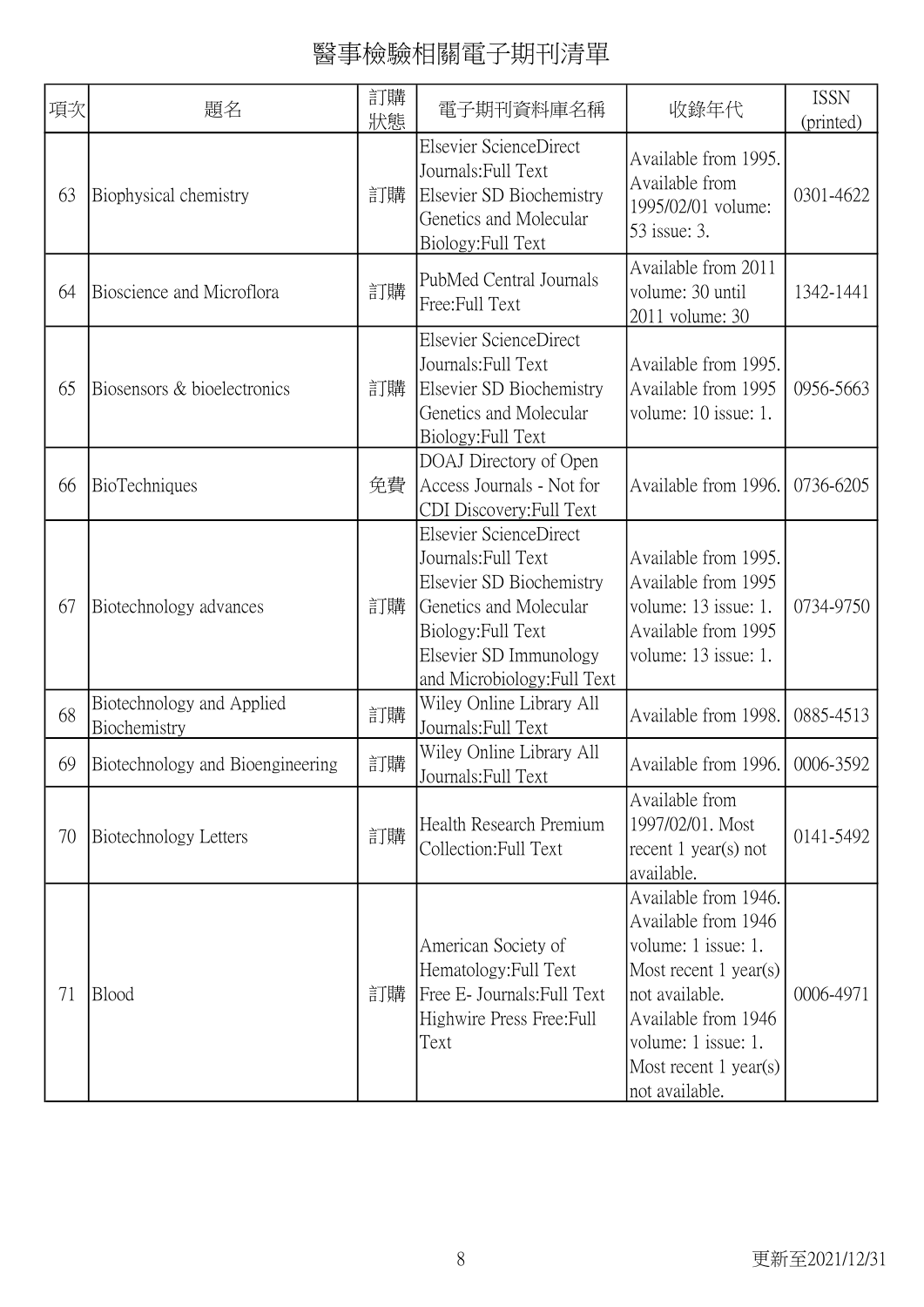| 項次 | 題名                                         | 訂購<br>狀態 | 電子期刊資料庫名稱                                                                                                                                                                                                                       | 收錄年代                                                                                                                                                                                           | <b>ISSN</b><br>(printed) |
|----|--------------------------------------------|----------|---------------------------------------------------------------------------------------------------------------------------------------------------------------------------------------------------------------------------------|------------------------------------------------------------------------------------------------------------------------------------------------------------------------------------------------|--------------------------|
| 72 | Blood cells, molecules, & diseases         | 訂購       | Elsevier ScienceDirect<br>Journals: Full Text<br>Elsevier SD Biochemistry<br>Genetics and Molecular<br>Biology: Full Text<br>Elsevier SD Health<br>Sciences: Full Text<br>Elsevier SD Immunology<br>and Microbiology: Full Text | Available from 1995.<br>Available from<br>1995/04/01 volume:<br>21 issue: 1.<br>Available from<br>1995/04/01 volume:<br>21 issue: 1.<br>Available from<br>1995/04/01 volume:<br>$21$ issue: 1. | 1079-9796                |
| 73 | Blood research                             | 訂購       | PubMed Central Journals<br>Free:Full Text                                                                                                                                                                                       | Available from 2013<br>volume: 48.                                                                                                                                                             | 2287-979X                |
| 74 | <b>Blood</b> reviews                       | 訂購       | Elsevier ClinicalKey<br>Journals: Full Text<br>Elsevier ScienceDirect<br>Journals: Full Text<br>Elsevier SD Biochemistry<br>Genetics and Molecular<br>Biology: Full Text<br>Elsevier SD Health<br>Sciences: Full Text           | Available from<br>2007/01/01 volume:<br>21.<br>Available from 1995.<br>Available from<br>1995/03/01 volume:<br>9 issue: 1.<br>Available from<br>1995/03/01 volume:<br>9 issue: 1.              | 0268-960X                |
| 75 | <b>Blood Transfusion</b>                   | 訂購       | PubMed Central Journals<br>Free:Full Text                                                                                                                                                                                       | Available from 2007<br>volume: 5.                                                                                                                                                              | 1723-2007                |
|    | 76   BMB Reports                           | 訂購       | DOAJ Directory of Open<br>Access Journals - Not for<br>CDI Discovery: Full Text<br>PubMed Central Journals<br>Free:Full Text                                                                                                    | Available from 2012<br>volume: 45 issue: 11.                                                                                                                                                   | 1976-6696                |
| 77 | <b>BMC</b> Biochemistry                    | 訂購       | BioMed Central Open<br>Access Free: Full Text<br>PubMed Central Journals<br>Free:Full Text<br>PubMed Central Open<br>Access: Full Text                                                                                          | Available from 2000<br>volume: 1 until 2019<br>volume: 20.<br>Available from 2000<br>volume: 1 until 2019<br>volume: 20.<br>Available from 2000<br>volume: 1 until 2019<br>volume: 20.         | 1471-2091                |
| 78 | BMC biochemistry and structural<br>biology | 訂購       | Health Research Premium<br>Collection: Full Text                                                                                                                                                                                | Available from<br>2009/01/01 until<br>2019/01/31.                                                                                                                                              | 1471-2237                |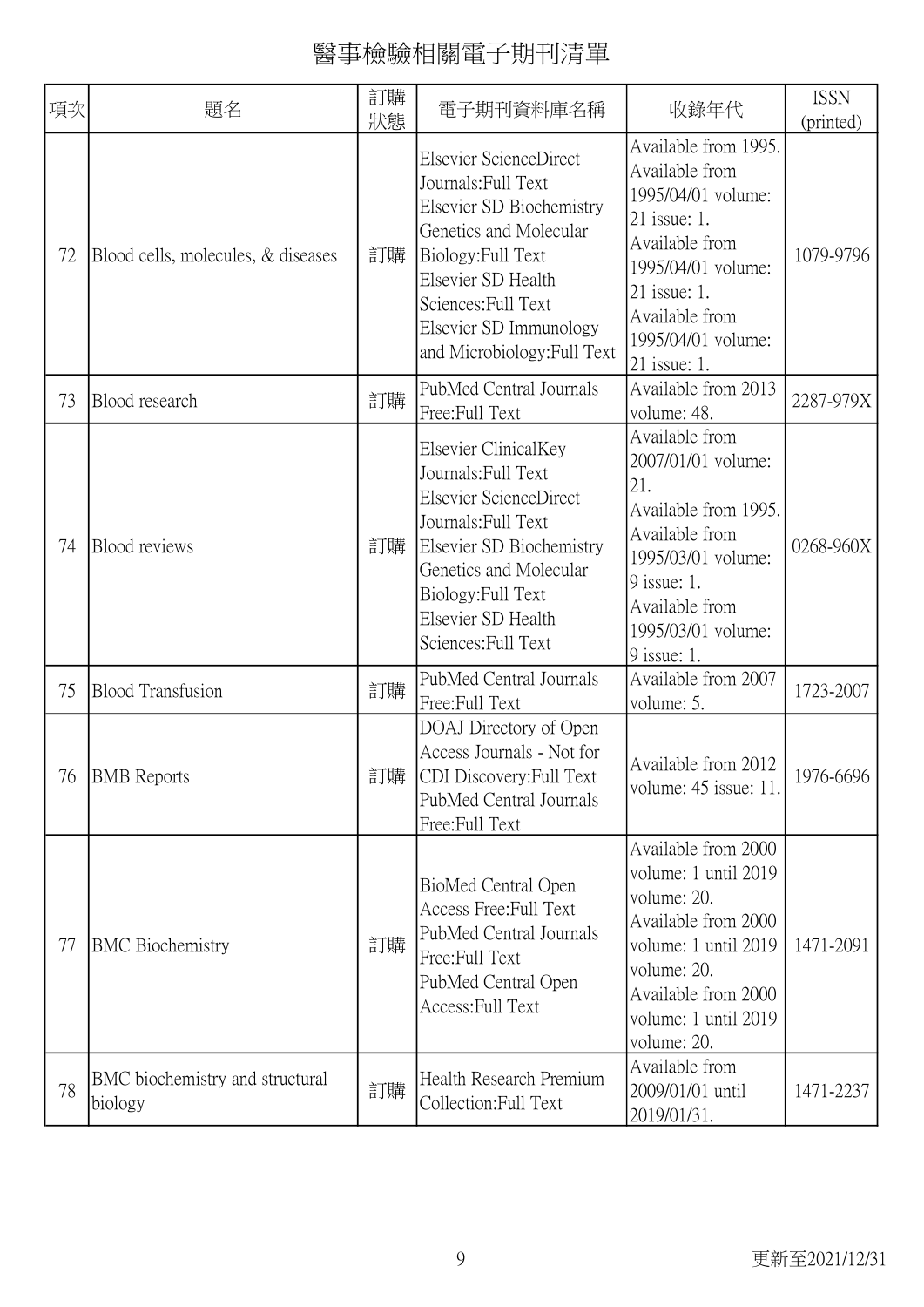| 項次 | 題名                                                | 訂購<br>狀態 | 電子期刊資料庫名稱                                                                                                                                                                                                                                                                     | 收錄年代                                                                                                                                                                                                                                        | <b>ISSN</b><br>(printed) |
|----|---------------------------------------------------|----------|-------------------------------------------------------------------------------------------------------------------------------------------------------------------------------------------------------------------------------------------------------------------------------|---------------------------------------------------------------------------------------------------------------------------------------------------------------------------------------------------------------------------------------------|--------------------------|
| 79 | <b>BMC</b> Chemical Biology                       | 訂購       | BioMed Central Open<br>Access Free: Full Text<br>Health Research Premium<br>Collection: Full Text<br>PubMed Central Journals<br>Free:Full Text<br>PubMed Central Open<br>Access: Full Text                                                                                    | Available from 2001<br>volume: 1 until 2012<br>volume: 12.<br>Available from<br>2009/01/01 until<br>2012/01/31.<br>Available from 2001<br>volume: 1 until 2012<br>volume: 12.<br>Available from 2001<br>volume: 1 until 2012<br>volume: 12. | 1472-6769                |
| 80 | <b>BMC</b> Microbiology                           | 訂購       | BioMed Central Open<br>Access Free: Full Text<br>DOAJ Directory of Open<br>Access Journals - Not for<br>CDI Discovery: Full Text<br>Health Research Premium<br>Collection: Full Text<br>PubMed Central Journals<br>Free:Full Text<br>PubMed Central Open<br>Access: Full Text | Available from 2001.<br>Available from<br>2009/01/01.<br>Available from 2001<br>volume: 1.<br>Available from 2001<br>volume: 1.                                                                                                             | 1471-2180                |
| 81 | Brazilian Journal of Microbiology                 | 訂購       | DOAJ Directory of Open<br>Access Journals - Not for<br>CDI Discovery: Full Text<br>Health Research Premium<br>Collection: Full Text<br>PubMed Central Journals<br>Free: Full Text                                                                                             | Available from<br>2000/01/01 until<br>2018/10/31<br>Available from 2008<br>volume: 39.                                                                                                                                                      | 1517-8382                |
| 82 | British Journal of Biomedical<br>Science          | 訂購       | Health Research Premium<br>Collection: Full Text                                                                                                                                                                                                                              | Available from<br>1998/03/01 until<br>2016/10/31.                                                                                                                                                                                           | 0967-4845                |
| 83 | British journal of haematology                    | 訂購       | Wiley Online Library All<br>Journals: Full Text                                                                                                                                                                                                                               | Available from 1998.                                                                                                                                                                                                                        | 0007-1048                |
| 84 | Bulletin de l'Institut Pasteur                    | 訂購       | Elsevier SD Immunology<br>and Microbiology: Full Text                                                                                                                                                                                                                         | Available from 1995<br>volume: 93 issue: 1<br>until 1998/12/31<br>volume: 96 issue: 4.                                                                                                                                                      | 0020-2452                |
| 85 | Canadian Journal of Medical<br>Laboratory Science | 訂購       | <b>EBSCOhost CINAHL Plus</b><br>with Full Text: Full Text<br>Health Research Premium<br>Collection:Full Text                                                                                                                                                                  | Available from<br>2015/03/01.<br>Available from<br>2007/01/01.                                                                                                                                                                              | 1207-5833                |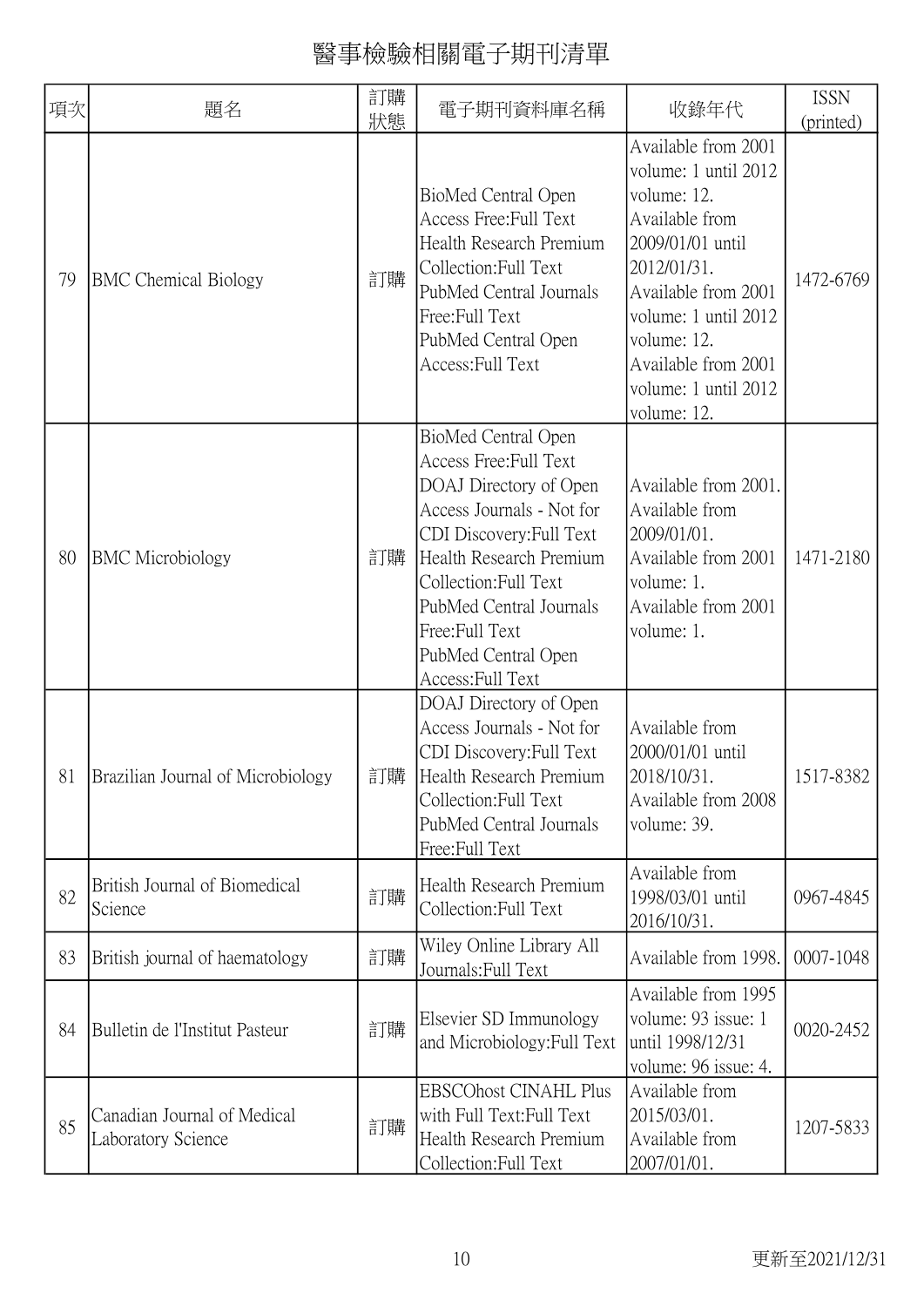| 項次 | 題名                                      | 訂購<br>狀態 | 電子期刊資料庫名稱                                                                                                                                                                                                                                                                             | 收錄年代                                                                                                                                                           | <b>ISSN</b><br>(printed) |
|----|-----------------------------------------|----------|---------------------------------------------------------------------------------------------------------------------------------------------------------------------------------------------------------------------------------------------------------------------------------------|----------------------------------------------------------------------------------------------------------------------------------------------------------------|--------------------------|
| 86 | Canadian Journal of Microbiology        | 訂購       | Health Research Premium<br>Collection: Full Text                                                                                                                                                                                                                                      | Available from<br>1998/04/01 until<br>2007/05/31.                                                                                                              | 0008-4166                |
| 87 | Case Reports in Hematology              | 訂購       | DOAJ Directory of Open<br>Access Journals - Not for<br>CDI Discovery: Full Text<br>Health Research Premium<br>Collection: Full Text<br>Hindawi Publishing Open<br>Access Journals: Full Text<br>PubMed Central Journals<br>Free:Full Text<br>PubMed Central Open<br>Access: Full Text | Available from<br>2012/01/01.<br>Available from<br>2011/07/09 volume:<br>2011.<br>Available from 2011<br>volume: 2011.<br>Available from 2011<br>volume: 2011. | 2090-6560                |
| 88 | Cell Biochemistry and Function          | 訂購       | Wiley Online Library All<br>Journals: Full Text                                                                                                                                                                                                                                       | Available from 1996.                                                                                                                                           | 0263-6484                |
| 89 | Cellular & Molecular Biology<br>Letters | 訂購       | BioMed Central Open<br>Access Free: Full Text<br>DOAJ Directory of Open<br>Access Journals - Not for<br>CDI Discovery: Full Text<br>Health Research Premium<br>Collection: Full Text<br>PubMed Central Journals<br>Free:Full Text                                                     | Available from 2016<br>volume: 11 issue: 1.<br>Available from<br>2006/03/01 until<br>2014/12/31.<br>Available from 2006<br>volume: 11.                         | 1425-8153                |
| 90 | Cellular Microbiology                   | 訂購       | Wiley Online Library All<br>Journals: Full Text                                                                                                                                                                                                                                       | Available from 1999.                                                                                                                                           | 1462-5814                |
| 91 | Clinica chimica acta                    | 訂購       | Elsevier ScienceDirect<br>Journals: Full Text<br>Elsevier SD Biochemistry<br>Genetics and Molecular<br>Biology: Full Text<br>Elsevier SD Health<br>Sciences: Full Text                                                                                                                | Available from 1995.<br>Available from<br>1995/01/16 volume:<br>233 issue: 1.<br>Available from<br>1995/01/16 volume:<br>233 issue: 1.                         | 0009-8981                |
| 92 | Clinical & Laboratory Haematology       | 訂購       | Wiley Online Library<br>Medicine and Nursing<br>Collection 2018: Full Text                                                                                                                                                                                                            | Available from 1997<br>volume: 19 issue: 1<br>until 2006 volume:<br>28 issue: 6.                                                                               | 0141-9854                |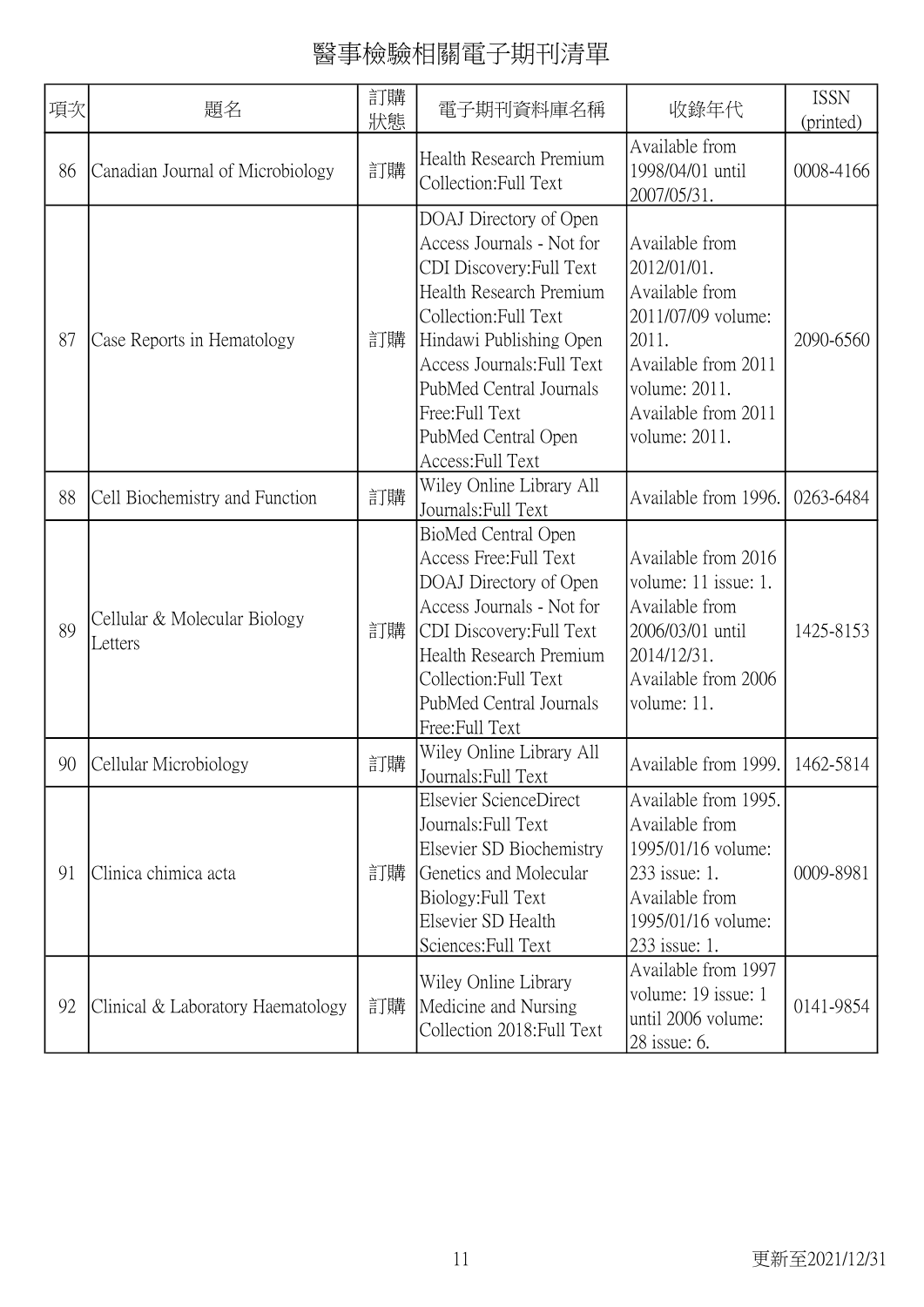| 項次 | 題名                                            | 訂購<br>狀態 | 電子期刊資料庫名稱                                                                                                                                                              | 收錄年代                                                                                                                                                                                                                                                                                                                                                                                                                                                                                                               | <b>ISSN</b><br>(printed) |
|----|-----------------------------------------------|----------|------------------------------------------------------------------------------------------------------------------------------------------------------------------------|--------------------------------------------------------------------------------------------------------------------------------------------------------------------------------------------------------------------------------------------------------------------------------------------------------------------------------------------------------------------------------------------------------------------------------------------------------------------------------------------------------------------|--------------------------|
| 93 | Clinical biochemistry                         | 訂購       | Elsevier ScienceDirect<br>Journals: Full Text<br>Elsevier SD Biochemistry<br>Genetics and Molecular<br>Biology: Full Text<br>Elsevier SD Health<br>Sciences: Full Text | Available from 1995.<br>Available from<br>1995/02/01 volume:<br>28 issue: 1 until<br>2008/02/29 volume:<br>41 issue: 3.<br>Available from<br>2008/03/01 volume:<br>$41$ issue: 4 until<br>2008/03/31 volume:<br>41 issue: 5.<br>Available from<br>2008/04/01 volume:<br>41 issue: $6$ .<br>Available from<br>1995/02/01 volume:<br>28 issue: 1 until<br>2008/02/29 volume:<br>41 issue: 3.<br>Available from<br>2008/03/01 volume:<br>41 issue: 4 until<br>2008/03/31 volume:<br>41 issue: $5$ .<br>Available from | 0009-9120                |
| 94 | Clinical Chemistry                            | 訂購       | Health Research Premium<br>Collection: Full Text<br>Oxford University Press<br>Journals Current: Full Text                                                             | Available from<br>2002/12/01. Most<br>recent $1$ year(s) not<br>available.<br>Available from<br>1996/01/01 volume:<br>42 issue: 1.                                                                                                                                                                                                                                                                                                                                                                                 | 0009-9147                |
| 95 | Clinical Chemistry and Laboratory<br>Medicine | 訂購       | De Gruyter Online<br>Journals: Full Text                                                                                                                               | Available from 1964.                                                                                                                                                                                                                                                                                                                                                                                                                                                                                               | 1434-6621                |
| 96 | Clinical laboratory reference                 | 訂購       | <b>EBSCOhost CINAHL Plus</b><br>with Full Text: Full Text                                                                                                              | Available from<br>2007/08/01. Most<br>recent $3$ month(s) not<br>available.                                                                                                                                                                                                                                                                                                                                                                                                                                        | 0093-8076                |
| 97 | Clinical Laboratory Science                   | 訂購       | <b>EBSCOhost CINAHL Plus</b><br>with Full Text: Full Text<br>Health Research Premium<br>Collection: Full Text                                                          | Available from<br>2004/01/01 until<br>2017/10/31.<br>Available from<br>1998/03/01 until<br>2017/10/31.                                                                                                                                                                                                                                                                                                                                                                                                             | 0894-959X                |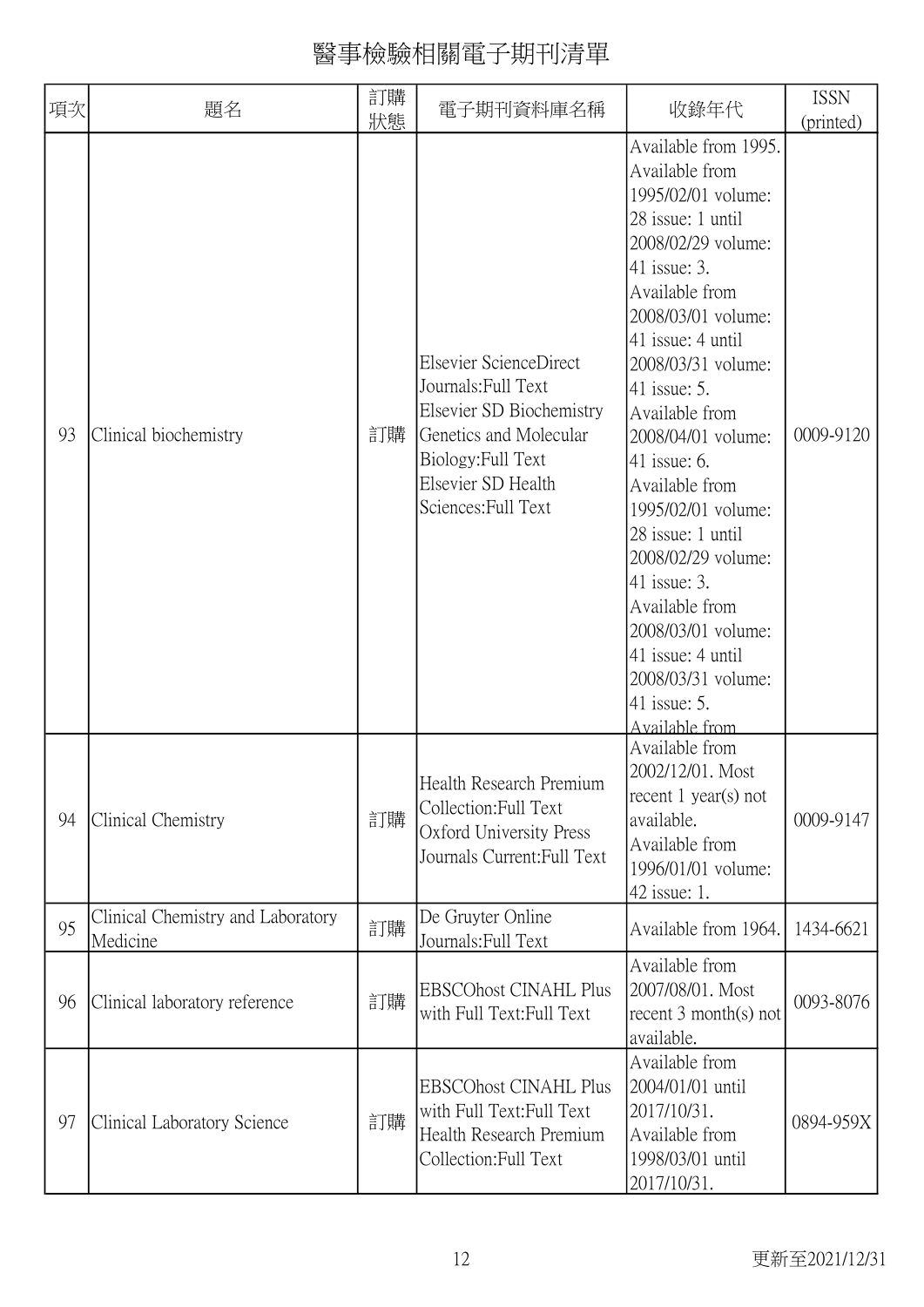| 項次  | 題名                                                                                             | 訂購<br>狀態 | 電子期刊資料庫名稱                                                                                                                                                                                          | 收錄年代                                                                                                                                                                                | <b>ISSN</b><br>(printed) |
|-----|------------------------------------------------------------------------------------------------|----------|----------------------------------------------------------------------------------------------------------------------------------------------------------------------------------------------------|-------------------------------------------------------------------------------------------------------------------------------------------------------------------------------------|--------------------------|
| 98  | Clinical microbiology and infection                                                            | 訂購       | Elsevier ScienceDirect<br>Journals: Full Text<br>Health Research Premium<br>Collection: Full Text                                                                                                  | Available from<br>1996/03/01. Most<br>recent $1$ year(s) not<br>available.<br>Available from<br>1998/09/01 until<br>2001/12/31.                                                     | 1198-743X                |
| 99  | Clinical microbiology newsletter                                                               | 訂購       | Elsevier ClinicalKey<br>Journals: Full Text<br>Elsevier ScienceDirect<br>Journals: Full Text<br>Elsevier SD Health<br>Sciences: Full Text<br>Elsevier SD Immunology<br>and Microbiology: Full Text | Available from<br>2007/01/01 volume:<br>29.<br>Available from 1995.<br>Available from<br>1995/01/01 volume:<br>17 issue: 1.<br>Available from<br>1995/01/01 volume:<br>17 issue: 1. | 0196-4399                |
|     | 100 Clinical Microbiology Reviews                                                              | 訂購       | PubMed Central Journals<br>Free:Full Text                                                                                                                                                          | Available from 1988<br>volume: 1. Most<br>recent $1$ year(s) not<br>available.                                                                                                      | 0893-8512                |
| 101 | Clinics in laboratory medicine                                                                 | 訂購       | Elsevier ClinicalKey<br>Journals: Full Text                                                                                                                                                        | Available from<br>2007/03/01 volume:<br>27.                                                                                                                                         | 0272-2712                |
|     | Comparative biochemistry and<br>102 physiology. Part B, Biochemistry $\&$<br>molecular biology |          | Elsevier ScienceDirect<br>Journals: Full Text<br>訂購 Elsevier SD Biochemistry<br>Genetics and Molecular<br>Biology: Full Text                                                                       | Available from 1995.<br>Available from<br>1995/01/01 volume:<br>110 issue: 1.                                                                                                       | 1096-4959                |
| 103 | Comparative Clinical Pathology                                                                 | 訂購       | Health Research Premium<br>Collection: Full Text                                                                                                                                                   | Available from<br>1997/03/01. Most<br>recent $1$ year(s) not<br>available.                                                                                                          | 1618-5641                |
| 104 | Comparative immunology,<br>microbiology and infectious diseases                                | 訂購       | Elsevier ClinicalKey<br>Journals: Full Text<br>Elsevier ScienceDirect<br>Journals: Full Text<br>Elsevier SD Health<br>Sciences: Full Text<br>Elsevier SD Immunology<br>and Microbiology: Full Text | Available from<br>2007/01/01 volume:<br>30.<br>Available from 1995.<br>Available from<br>1995/01/01 volume:<br>18 issue: 1.<br>Available from<br>1995/01/01 volume:<br>18 issue: 1. | 0147-9571                |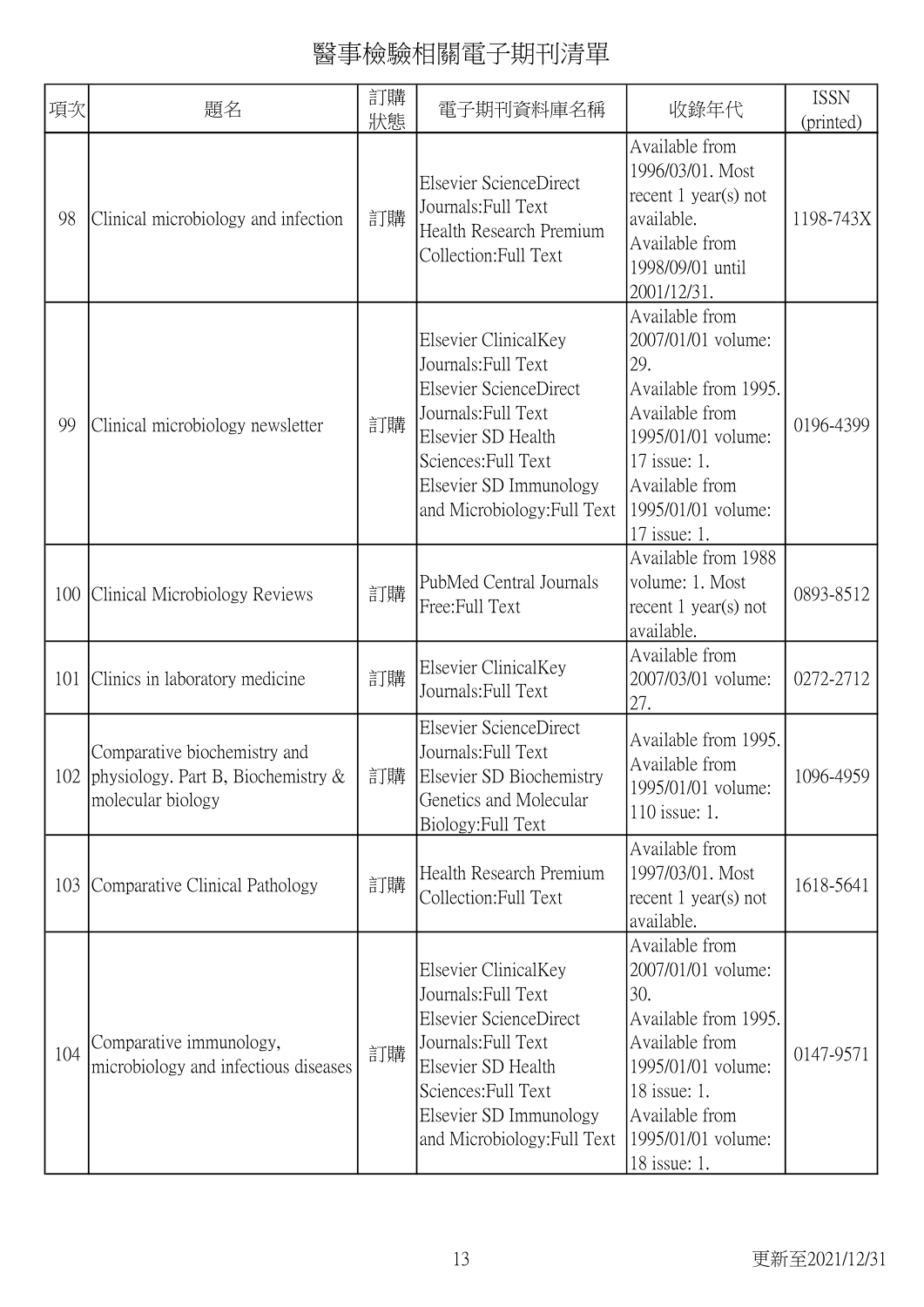| 項次  | 題名                                                         | 訂購<br>狀態 | 電子期刊資料庫名稱                                                                                                                                                                                          | 收錄年代                                                                                                                                                                                  | <b>ISSN</b><br>(printed) |
|-----|------------------------------------------------------------|----------|----------------------------------------------------------------------------------------------------------------------------------------------------------------------------------------------------|---------------------------------------------------------------------------------------------------------------------------------------------------------------------------------------|--------------------------|
| 105 | Critical Reviews in Biochemistry<br>and Molecular Biology  | 訂購       | Health Research Premium<br>Collection: Full Text                                                                                                                                                   | Available from<br>2003/01/01 until<br>2007/11/30.                                                                                                                                     | 1040-9238                |
| 106 | Critical Reviews in Clinical<br><b>Laboratory Sciences</b> | 訂購       | <b>EBSCOhost CINAHL Plus</b><br>with Full Text:Full Text<br>Health Research Premium<br>Collection: Full Text                                                                                       | Available from<br>2008/02/01. Most<br>recent 1 year(s) $6$<br>$month(s)$ not<br>available.<br>Available from<br>2003/03/01 until<br>2007/09/30.                                       | 1040-8363                |
| 107 | Critical Reviews in Microbiology                           | 訂購       | Health Research Premium<br>Collection: Full Text                                                                                                                                                   | Available from<br>2003/04/01 until<br>2007/10/31.                                                                                                                                     | 1040-841X                |
| 108 | Current Chemical Genomics                                  | 訂購       | PubMed Central Journals<br>Free:Full Text<br>PubMed Central Open<br>Access: Full Text                                                                                                              | Available from 2008<br>volume: 1 until 2012<br>volume: 6.<br>Available from 2008<br>volume: 1 until 2012<br>volume: 6.                                                                | 1875-3973                |
| 109 | Current diagnostic pathology                               | 訂購       | Elsevier SD Health<br>Sciences: Full Text                                                                                                                                                          | Available from<br>1995/03/01 volume:<br>2 issue: 1 until<br>2007/12/31 volume:<br>13 issue: 6.                                                                                        | 0968-6053                |
|     | 110 Current Microbiology                                   | 訂購       | Health Research Premium<br>Collection: Full Text                                                                                                                                                   | Available from<br>1997/01/01. Most<br>recent $1$ year(s) not<br>available.                                                                                                            | 0343-8651                |
| 111 | Current opinion in chemical biology                        | 訂購       | Elsevier ScienceDirect<br>Journals: Full Text<br>Elsevier SD Biochemistry<br>Genetics and Molecular<br>Biology: Full Text                                                                          | Available from 1997.<br>Available from<br>1997/06/01 volume:<br>$1$ issue: 1.                                                                                                         | 1367-5931                |
| 112 | Current opinion in microbiology                            | 訂購       | Elsevier ClinicalKey<br>Journals: Full Text<br>Elsevier ScienceDirect<br>Journals: Full Text<br>Elsevier SD Health<br>Sciences: Full Text<br>Elsevier SD Immunology<br>and Microbiology: Full Text | Available from<br>2007/02/01 volume:<br>10.<br>Available from 1998.<br>Available from<br>1998/02/01 volume:<br>$1$ issue: 1.<br>Available from<br>1998/02/01 volume:<br>$1$ issue: 1. | 1369-5274                |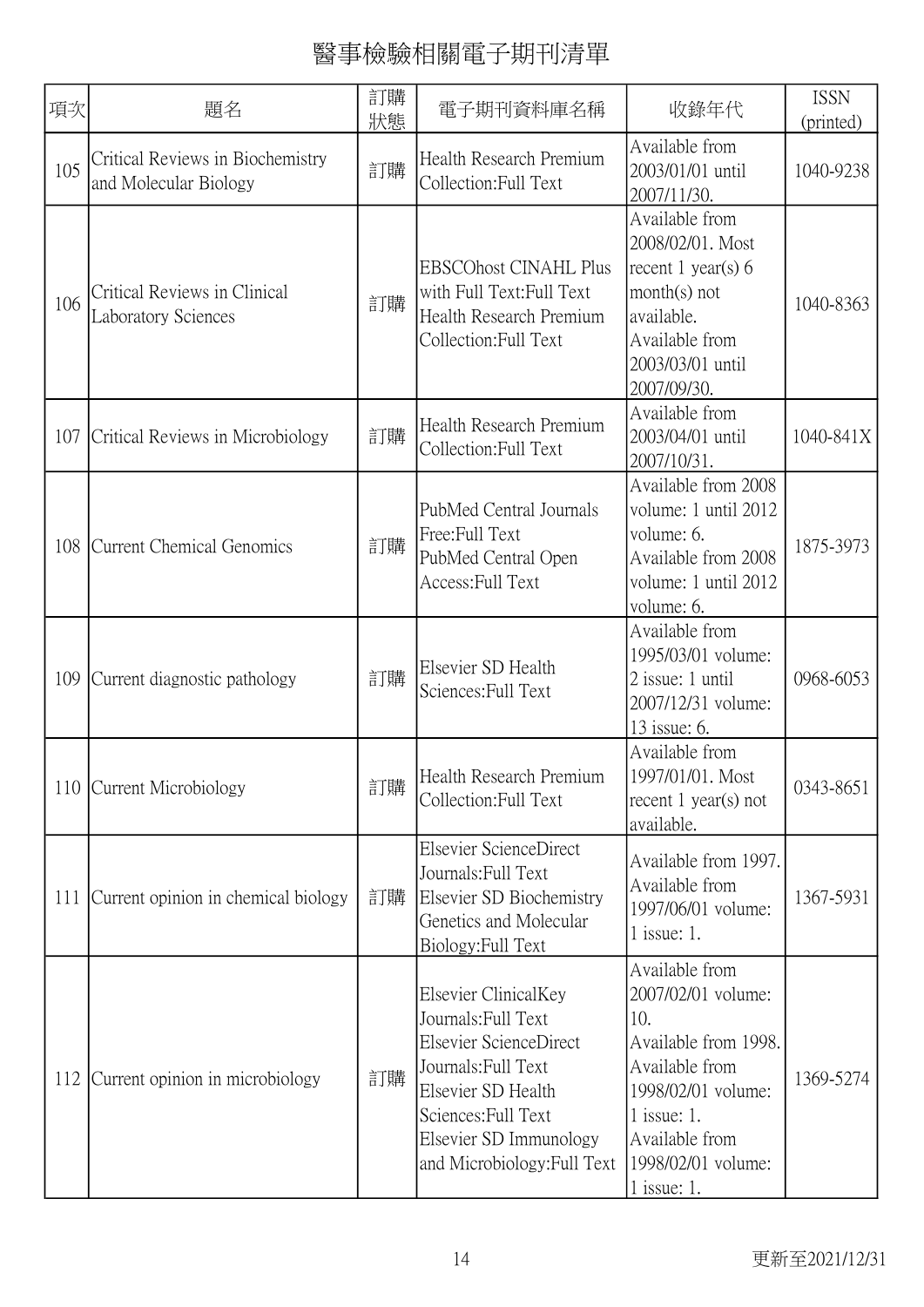| 項次  | 題名                                                                 | 訂購<br>狀態 | 電子期刊資料庫名稱                                                                                                                                                                                          | 收錄年代                                                                                                                                                                                  | <b>ISSN</b><br>(printed) |
|-----|--------------------------------------------------------------------|----------|----------------------------------------------------------------------------------------------------------------------------------------------------------------------------------------------------|---------------------------------------------------------------------------------------------------------------------------------------------------------------------------------------|--------------------------|
| 113 | Diagnostic microbiology and<br>infectious disease                  | 訂購       | Elsevier ClinicalKey<br>Journals: Full Text<br>Elsevier ScienceDirect<br>Journals: Full Text<br>Elsevier SD Health<br>Sciences: Full Text<br>Elsevier SD Immunology<br>and Microbiology: Full Text | Available from<br>2007/01/01 volume:<br>57.<br>Available from 1995.<br>Available from<br>1995/01/01 volume:<br>21 issue: 1.<br>Available from<br>1995/01/01 volume:<br>$21$ issue: 1. | 0732-8893                |
| 114 | Doklady Biochemistry and<br>Biophysics                             | 訂購       | Health Research Premium<br>Collection:Full Text                                                                                                                                                    | Available from<br>2000/11/01 until<br>2018/11/30.                                                                                                                                     | 1607-6729                |
| 115 | Egyptian Academic Journal of<br>Biological Sciences: Microbiology  | 免費       | DOAJ Directory of Open<br>Access Journals - Not for<br>CDI Discovery: Full Text                                                                                                                    | Available from 2009.                                                                                                                                                                  | 2090-0872                |
| 116 | EMJ Microbiology & Infectious<br>Diseases                          | 免費       | DOAJ Directory of Open<br>Access Journals - Not for<br>CDI Discovery: Full Text                                                                                                                    |                                                                                                                                                                                       |                          |
| 117 | Engineering in Life Sciences                                       | 訂購       | DOAJ Directory of Open<br>Access Journals - Not for<br>CDI Discovery: Full Text<br>PubMed Central Journals<br>Free:Full Text                                                                       | Available from 2017<br>volume: 17.                                                                                                                                                    | 1618-0240                |
| 118 | Environmental Microbiology                                         | 訂購       | Wiley Online Library All<br>Journals: Full Text                                                                                                                                                    | Available from 1999.                                                                                                                                                                  | 1462-2912                |
| 119 | Enzyme and microbial technology                                    | 訂購       | Elsevier ScienceDirect<br>Journals: Full Text<br>Elsevier SD Biochemistry<br>Genetics and Molecular<br>Biology: Full Text<br>Elsevier SD Immunology<br>and Microbiology: Full Text                 | Available from 1995.<br>Available from<br>1995/01/01 volume:<br>17 issue: 1.<br>Available from<br>1995/01/01 volume:<br>17 issue: 1.                                                  | 0141-0229                |
| 120 | European Journal of Clinical<br>Microbiology & Infectious Diseases | 訂購       | Health Research Premium<br>Collection: Full Text                                                                                                                                                   | Available from<br>1997/01/01. Most<br>recent $1$ year(s) not<br>available.                                                                                                            | 0934-9723                |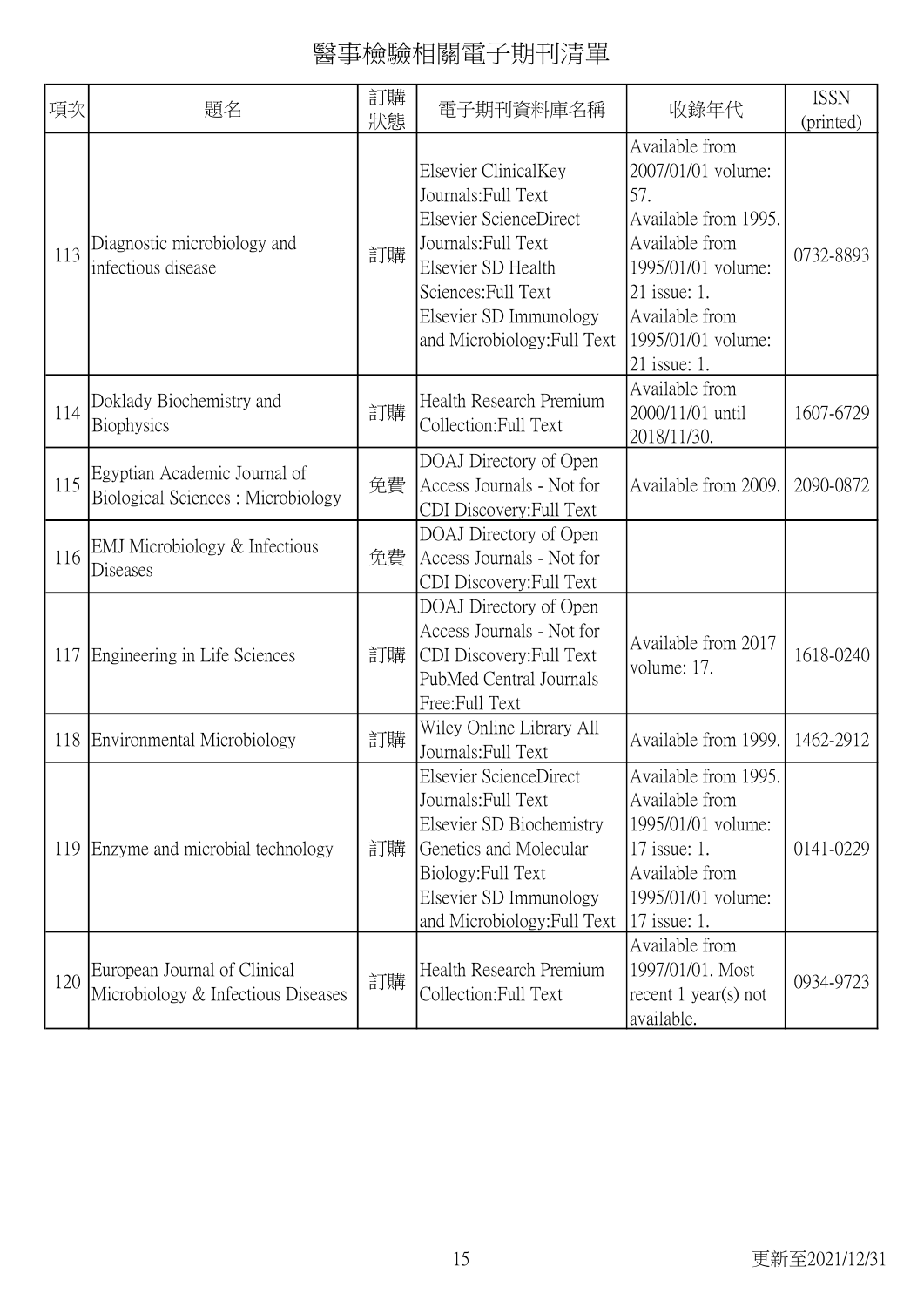| 項次  | 題名                                       | 訂購<br>狀態 | 電子期刊資料庫名稱                                                                                                                                                                                                                              | 收錄年代                                                                                                                                                                                      | <b>ISSN</b><br>(printed) |
|-----|------------------------------------------|----------|----------------------------------------------------------------------------------------------------------------------------------------------------------------------------------------------------------------------------------------|-------------------------------------------------------------------------------------------------------------------------------------------------------------------------------------------|--------------------------|
| 121 | European journal of protistology         | 訂購       | Elsevier ScienceDirect<br>Journals: Full Text<br>Elsevier SD Biochemistry<br>Genetics and Molecular<br>Biology: Full Text<br>Elsevier SD Immunology<br>and Microbiology: Full Text<br>Health Research Premium<br>Collection: Full Text | Available from 1995.<br>Available from<br>1995/03/15 volume:<br>31 issue: 1.<br>Available from<br>1995/03/15 volume:<br>31 issue: 1.<br>Available from<br>2001/10/01 until<br>2005/04/30. | 0932-4739                |
| 122 | Experimental & Molecular Medicine        | 訂購       | DOAJ Directory of Open<br>Access Journals - Not for<br>CDI Discovery: Full Text<br>Health Research Premium<br>Collection: Full Text<br>PubMed Central Journals<br>Free:Full Text                                                       | Available from<br>2000/03/01.<br>Available from 2008<br>volume: 40.                                                                                                                       | 1226-3613                |
| 123 | Experimental and therapeutic<br>medicine | 訂購       | Health Research Premium<br>Collection: Full Text<br>PubMed Central Journals<br>Free:Full Text                                                                                                                                          | Available from<br>2012/01/01.<br>Available from 2010<br>volume: 1.                                                                                                                        | 1792-0981                |
| 124 | Experimental hematology                  | 訂購       | Elsevier ClinicalKey<br>Journals: Full Text<br>Elsevier SD Biochemistry<br>Genetics and Molecular<br>Biology: Full Text<br>Elsevier SD Health<br>Sciences: Full Text                                                                   | Available from<br>2007/01/01 volume:<br>35.<br>Available from<br>1999/01/01 volume:<br>$27$ issue: 1<br>Available from<br>1999/01/01 volume:<br>27 issue: 1.                              | 0301-472X                |
| 125 | Extremophiles                            | 訂購       | Health Research Premium<br>Collection: Full Text                                                                                                                                                                                       | Available from<br>1999/01/01 until<br>1999/12/31.<br>Available from<br>2002/01/01. Most<br>recent $1$ year(s) not                                                                         | 1431-0651                |
|     | 126 FEBS Journal                         | 訂購       | Wiley Online Library All<br>Journals: Full Text                                                                                                                                                                                        | Available from 1997.                                                                                                                                                                      | 1742-464X                |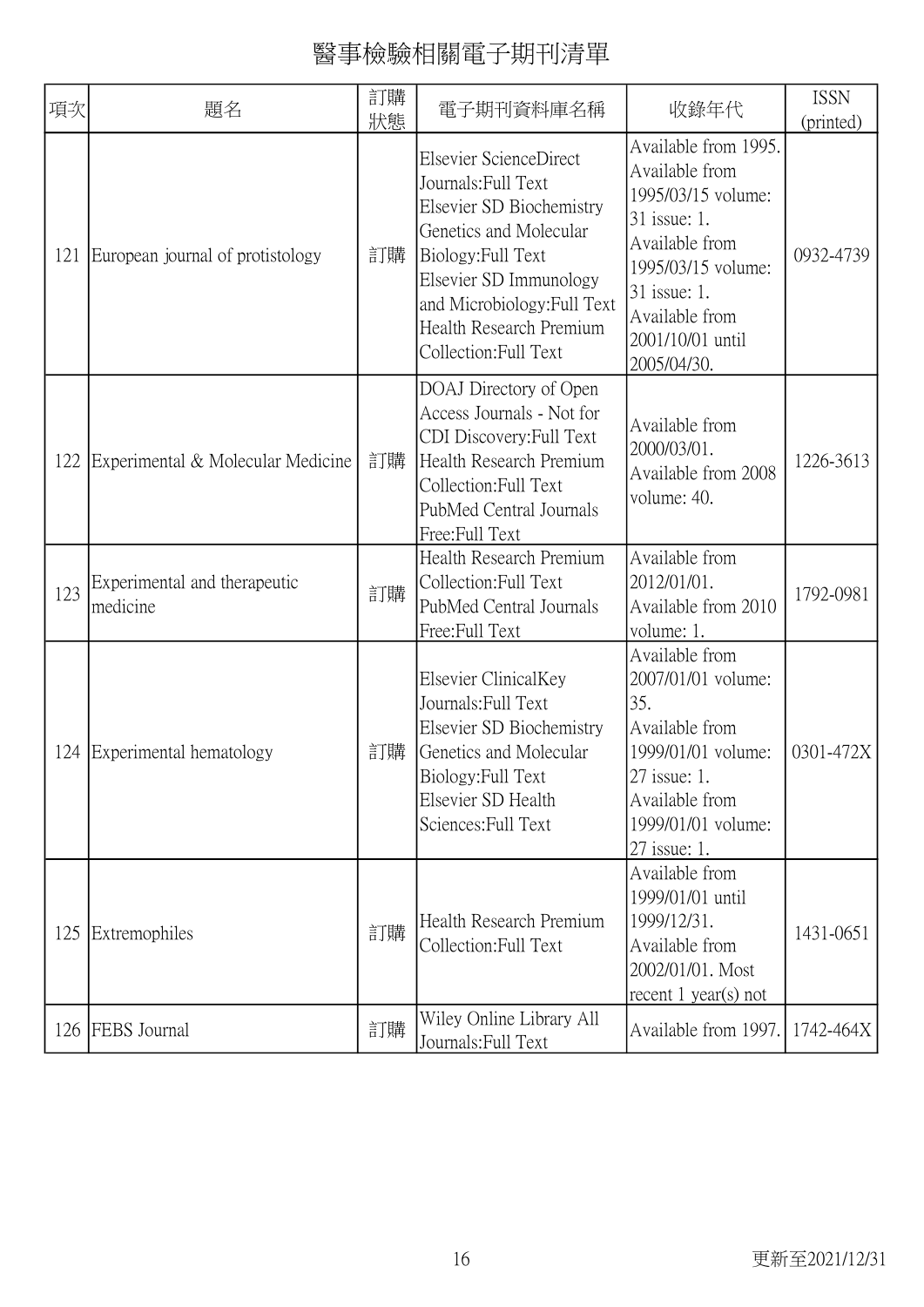| 項次  | 題名                                      | 訂購<br>狀態 | 電子期刊資料庫名稱                                                                                                                                                                    | 收錄年代                                                                                                                                                                                                                                                                                   | <b>ISSN</b><br>(printed) |
|-----|-----------------------------------------|----------|------------------------------------------------------------------------------------------------------------------------------------------------------------------------------|----------------------------------------------------------------------------------------------------------------------------------------------------------------------------------------------------------------------------------------------------------------------------------------|--------------------------|
| 127 | FEBS letters                            | 訂購       | Elsevier ScienceDirect<br>Journals: Full Text<br>Elsevier SD Biochemistry<br>Genetics and Molecular<br>Biology: Full Text<br>Wiley Online Library All<br>Journals: Full Text | Available from 1995.<br>Available from 1995<br>volume: 357 issue: 1.<br>Available in 2014<br>volume: 588 issue: 9.<br>Available from 2014<br>volume: 588 issue:<br>10. Available from<br>2014 volume: 588<br>issue: 15 until 2015<br>volume: 589 issue:<br>24.<br>Available from 1996. | 0014-5793                |
| 128 | <b>FEMS</b> microbiology letters        | 訂購       | Health Research Premium<br>Collection: Full Text                                                                                                                             | Available from<br>1996/01/01 until<br>2012/12/31.<br>Available from<br>2015/01/01. Most<br>recent $1$ year(s) not                                                                                                                                                                      | 0378-1097                |
| 129 | FEMS microbiology reviews               | 訂購       | Health Research Premium<br>Collection: Full Text                                                                                                                             | Available from<br>1996/03/01 until<br>2012/12/31.<br>Available from<br>2015/01/01. Most<br>recent $1$ year(s) not                                                                                                                                                                      | 0168-6445                |
| 130 | FEMS microbiology, ecology              | 訂購       | Health Research Premium<br>Collection: Full Text                                                                                                                             | Available from<br>1996/01/01 until<br>2010/12/31.<br>Available from<br>2015/01/01. Most<br>recent $1$ year(s) not                                                                                                                                                                      | 0168-6496                |
| 131 | <b>Fish Physiology and Biochemistry</b> | 訂購       | Health Research Premium<br>Collection: Full Text                                                                                                                             | Available from<br>1997/01/01. Most<br>recent $1$ year(s) not<br>available.                                                                                                                                                                                                             | 0920-1742                |
|     | 132 Folia Microbiologica                | 訂購       | Health Research Premium<br>Collection: Full Text                                                                                                                             | Available from<br>1997/02/01. Most<br>recent $1$ year(s) not<br>available.                                                                                                                                                                                                             | 0015-5632                |
| 133 | Food and Agricultural Immunology        | 免費       | DOAJ Directory of Open<br>Access Journals - Not for<br>CDI Discovery: Full Text                                                                                              | Available from 2017.                                                                                                                                                                                                                                                                   | 0954-0105                |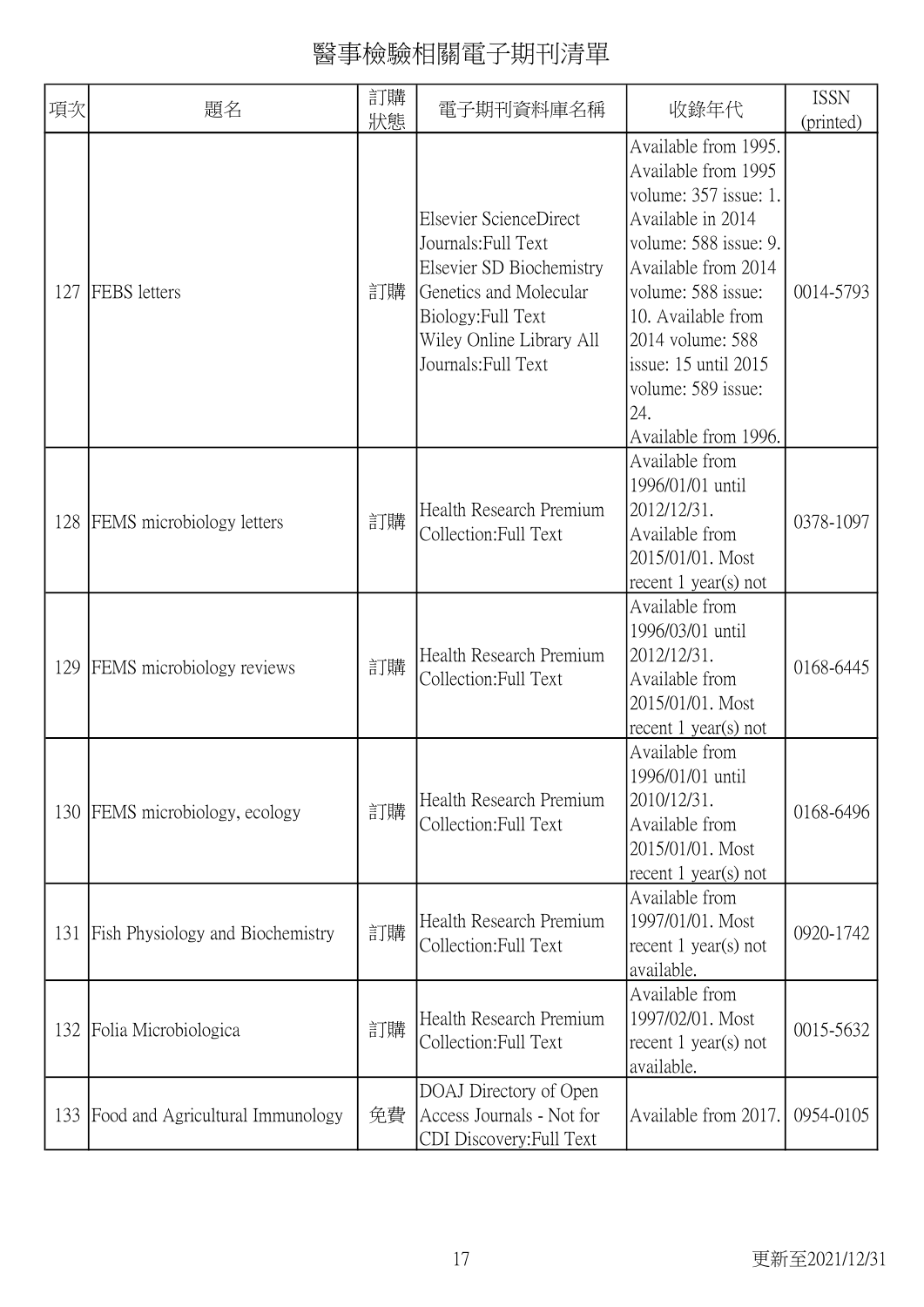| 項次  | 題名                                                  | 訂購<br>狀態 | 電子期刊資料庫名稱                                                                                                                                                                                                                    | 收錄年代                                                                                                                                                   | <b>ISSN</b><br>(printed) |
|-----|-----------------------------------------------------|----------|------------------------------------------------------------------------------------------------------------------------------------------------------------------------------------------------------------------------------|--------------------------------------------------------------------------------------------------------------------------------------------------------|--------------------------|
| 134 | Frontiers in Cellular and Infection<br>Microbiology | 訂購       | DOAJ Directory of Open<br>Access Journals - Not for<br>CDI Discovery: Full Text<br>PubMed Central Journals<br>Free:Full Text<br>PubMed Central Open<br>Access: Full Text                                                     | Available from 2011<br>volume: 1.<br>Available from 2011<br>volume: 1.                                                                                 |                          |
| 135 | Frontiers in microbiology                           | 訂購       | DOAJ Directory of Open<br>Access Journals - Not for<br>CDI Discovery: Full Text<br>PubMed Central Journals<br>Free: Full Text<br>PubMed Central Open<br>Access: Full Text                                                    | Available from 2010<br>volume: 1.<br>Available from 2010<br>volume: 1.                                                                                 | 1664-302X                |
| 136 | Global Journal of Transfusion<br>Medicine           | 免費       | DOAJ Directory of Open<br>Access Journals - Not for<br>CDI Discovery: Full Text                                                                                                                                              | Available from 2016.                                                                                                                                   | 2468-8398                |
| 137 | Haematologica                                       | 訂購       | DOAJ Directory of Open<br>Access Journals - Not for<br>CDI Discovery: Full Text<br>Highwire Press Free: Full<br>Text<br>PubMed Central Journals                                                                              | Available from 1994.<br>Available from 2009<br>volume: 94.                                                                                             | 0390-6078                |
|     | 138 Hematological Oncology                          | 訂購       | Wiley Online Library All<br>Journals: Full Text                                                                                                                                                                              | Available from 1996.                                                                                                                                   | 0278-0232                |
| 139 | Hematology                                          | 訂購       | Highwire Press Free: Full<br>Text<br>PubMed Central Journals<br>Free:Full Text                                                                                                                                               | Available from 2000.<br>Most recent $1$ year(s)<br>not available.<br>Available from 2013<br>volume: 2013. Most<br>recent $1$ year(s) not<br>available. | 1520-4391                |
| 140 | Hematology reports                                  | 訂購       | DOAJ Directory of Open<br>Access Journals - Not for<br>CDI Discovery: Full Text<br>Health Research Premium<br>Collection: Full Text<br>PubMed Central Journals<br>Free:Full Text<br>PubMed Central Open<br>Access: Full Text | Available from<br>2009/03/01.<br>Available from 2010<br>volume: 2.<br>Available from 2010<br>volume: 2.                                                | 2038-8322                |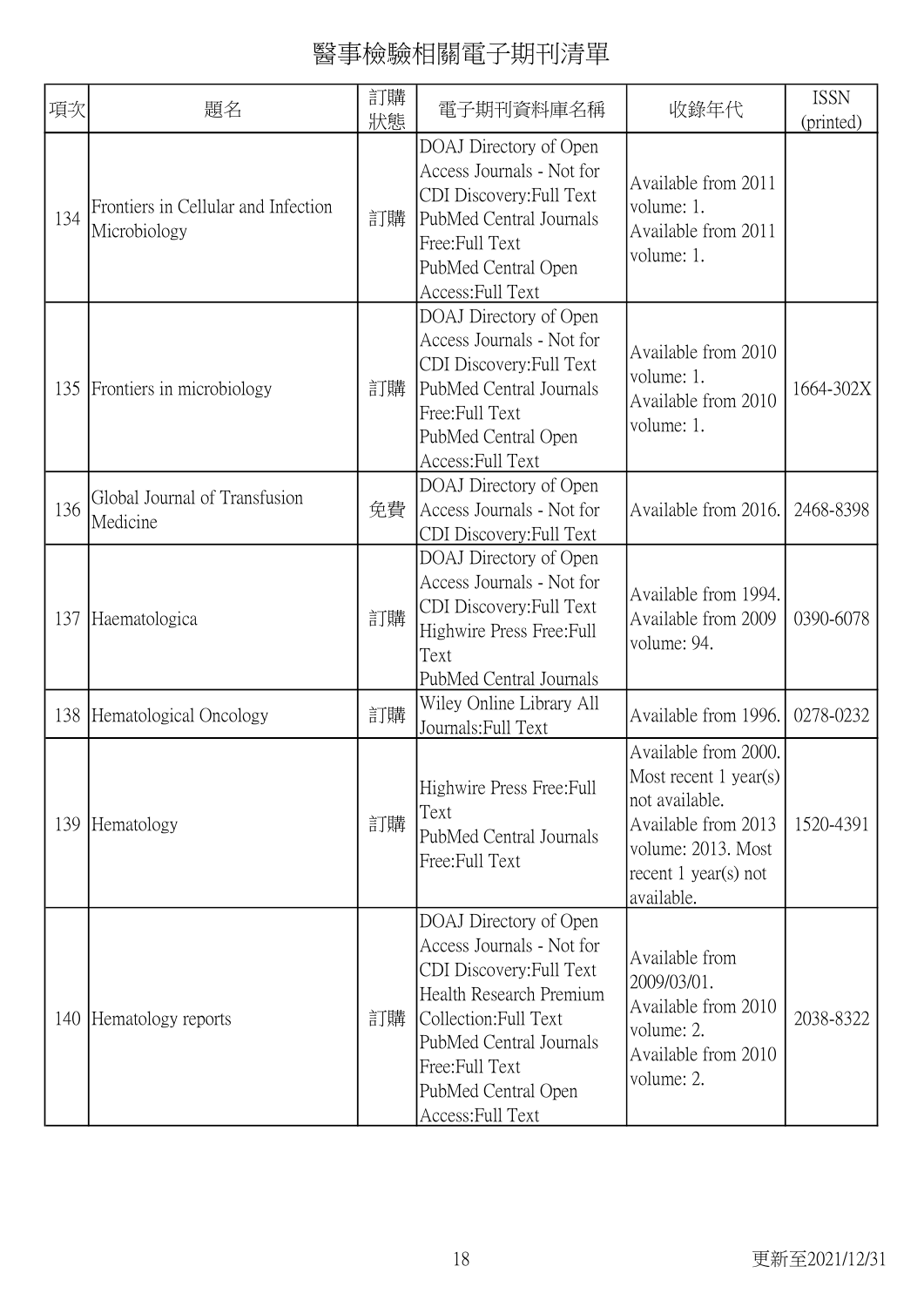| 項次  | 題名                                                           | 訂購<br>狀態 | 電子期刊資料庫名稱                                                                                                                    | 收錄年代                                                                                                                                                                        | <b>ISSN</b><br>(printed) |
|-----|--------------------------------------------------------------|----------|------------------------------------------------------------------------------------------------------------------------------|-----------------------------------------------------------------------------------------------------------------------------------------------------------------------------|--------------------------|
| 141 | Hematology, Transfusion and Cell<br>Therapy                  | 訂購       | DOAJ Directory of Open<br>Access Journals - Not for<br>CDI Discovery: Full Text<br>PubMed Central Journals<br>Free:Full Text | Available from 2018<br>volume: 40.                                                                                                                                          | 2531-1379                |
| 142 | Hematology/oncology clinics of<br>North America              | 訂購       | Elsevier ClinicalKey<br>Journals: Full Text                                                                                  | Available from<br>2007/02/01 volume:<br>21.                                                                                                                                 | 0889-8588                |
| 143 | Hemostasis Laboratory                                        | 訂購       | Health Research Premium<br>Collection: Full Text                                                                             | Available from<br>2011/01/01 until<br>2014/07/31.                                                                                                                           | 1941-8493                |
| 144 | Indian journal of biochemistry and<br>biophysics             | 免費       | DOAJ Directory of Open<br>Access Journals - Not for<br>CDI Discovery: Full Text                                              | Available from 2009.                                                                                                                                                        | 0301-1208                |
| 145 | Indian Journal of Clinical<br>Biochemistry                   | 訂購       | PubMed Central Journals<br>Free:Full Text                                                                                    | Available from 1997<br>volume: 12. Most<br>recent $1$ year(s) not<br>available.                                                                                             | 0970-1915                |
| 146 | Indian Journal of Hematology and<br><b>Blood Transfusion</b> | 訂購       | Health Research Premium<br>Collection: Full Text<br>PubMed Central Journals<br>Free:Full Text                                | Available from<br>2007/12/01 until<br>2008/12/31.<br>Available from<br>2013/01/01 until<br>2018/12/31.<br>Available from 2007<br>volume: 23. Most<br>recent $1$ year(s) not | 0971-4502                |
| 147 | Indian Journal of Medical<br>Microbiology                    | 訂購       | Health Research Premium<br>Collection: Full Text                                                                             | Available from<br>2008/01/01.                                                                                                                                               | 0255-0857                |
| 148 | Indian Journal of Microbiology                               | 訂購       | Health Research Premium<br>Collection: Full Text<br>PubMed Central Journals<br>Free:Full Text                                | Available from<br>2007/03/01 until<br>2018/12/31.<br>Available from 2007<br>volume: 47. Most<br>recent $1$ year(s) not<br>available.                                        | 0046-8991                |
| 149 | Infection, Epidemiology and<br>Microbiology                  | 免費       | DOAJ Directory of Open<br>Access Journals - Not for<br>CDI Discovery: Full Text                                              |                                                                                                                                                                             | 2588-4107                |
| 150 | Insect biochemistry and molecular<br>biology                 | 訂購       | Elsevier ScienceDirect<br>Journals: Full Text<br>Elsevier SD Biochemistry<br>Genetics and Molecular<br>Biology: Full Text    | Available from 1995.<br>Available from 1995<br>volume: 25 issue: 1.                                                                                                         | 0965-1748                |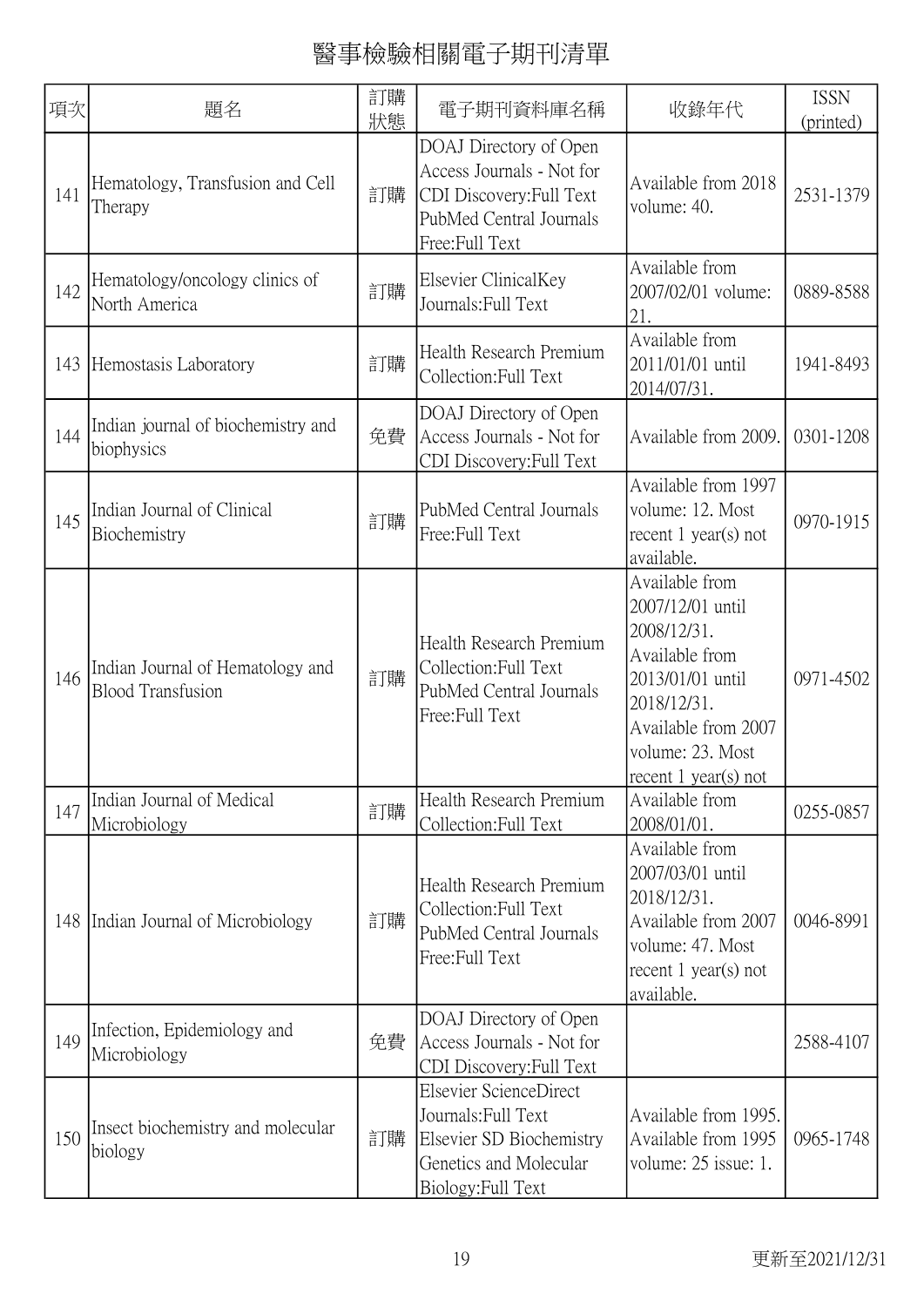| 項次  | 題名                                                                            | 訂購<br>狀態 | 電子期刊資料庫名稱                                                                                                                                                                      | 收錄年代                                                                                                                                                        | <b>ISSN</b><br>(printed) |
|-----|-------------------------------------------------------------------------------|----------|--------------------------------------------------------------------------------------------------------------------------------------------------------------------------------|-------------------------------------------------------------------------------------------------------------------------------------------------------------|--------------------------|
| 151 | International journal of biochemistry<br>& cell biology                       | 訂購       | Elsevier ScienceDirect<br>Journals: Full Text<br>Elsevier SD Biochemistry<br>Genetics and Molecular<br>Biology: Full Text                                                      | Available from 1995.<br>Available from<br>1995/01/01 volume:<br>27 issue: 1.                                                                                | 1357-2725                |
| 152 | International journal of biochemistry<br>and molecular biology                | 訂購       | PubMed Central Journals<br>Free:Full Text                                                                                                                                      | Available from 2010<br>volume: 1.                                                                                                                           | 2152-4114                |
| 153 | International Journal of Blood<br>transfusion and Immunohematology<br>(IJBTI) | 訂購       | 華藝中文電子期刊:Full<br>Text                                                                                                                                                          | Available from<br>2011/01/01 issue: 1<br>until 2015/01/31<br>issue: 5.                                                                                      | 2230-9020                |
| 154 | International Journal of Clinical<br><b>Transfusion Medicine</b>              | 訂購       | Health Research Premium<br>Collection: Full Text                                                                                                                               | Available from<br>2013/01/01.                                                                                                                               |                          |
| 155 | International Journal of Hematology-<br>Oncology and Stem Cell Research       | 訂購       | DOAJ Directory of Open<br>Access Journals - Not for<br>CDI Discovery: Full Text<br>PubMed Central Journals<br>Free:Full Text                                                   | Available from 2013<br>volume: 7.                                                                                                                           | 2008-3009                |
| 156 | International Journal of Laboratory<br>Hematology                             | 訂購       | Wiley Online Library All<br>Journals: Full Text                                                                                                                                | Available from 1997.                                                                                                                                        | 1751-5521                |
| 157 | International Journal of Medical<br>Biochemistry                              | 訂購       | Health Research Premium<br>Collection: Full Text                                                                                                                               | Available from<br>2021/01/01.                                                                                                                               | 2587-2362                |
|     | 158 International journal of medical<br>microbiology. Supplement              | 訂購       | Elsevier SD Biochemistry<br>Genetics and Molecular<br>Biology: Full Text<br>Elsevier SD Health<br>Sciences: Full Text<br>Elsevier SD Immunology<br>and Microbiology: Full Text | Available from<br>2003/08/01 until<br>2004/03/31.<br>Available from<br>2003/08/01 until<br>2004/03/31.<br>Available from<br>2003/08/01 until<br>2004/03/31. | 1433-1128                |
| 159 | International Journal of<br>Microbiology & Advanced<br>Immunology (IJMAI)     | 訂購       | 華藝中文電子期刊:Full<br>Text                                                                                                                                                          | Available from<br>2013/04/01 volume:<br>1 issue: 1 until<br>2015/09/30 volume:<br>3 issue: 2.                                                               | 2329-9967                |
| 160 | Iranian Journal of Medical<br>Microbiology                                    | 免費       | DOAJ Directory of Open<br>Access Journals - Not for<br>CDI Discovery: Full Text                                                                                                | Available from 2007.                                                                                                                                        | 1735-8612                |
| 161 | <b>ISBT</b> Science Series                                                    | 訂購       | Wiley Online Library All<br>Journals: Full Text                                                                                                                                | Available from 2006<br>until 2021.                                                                                                                          | 1751-2816                |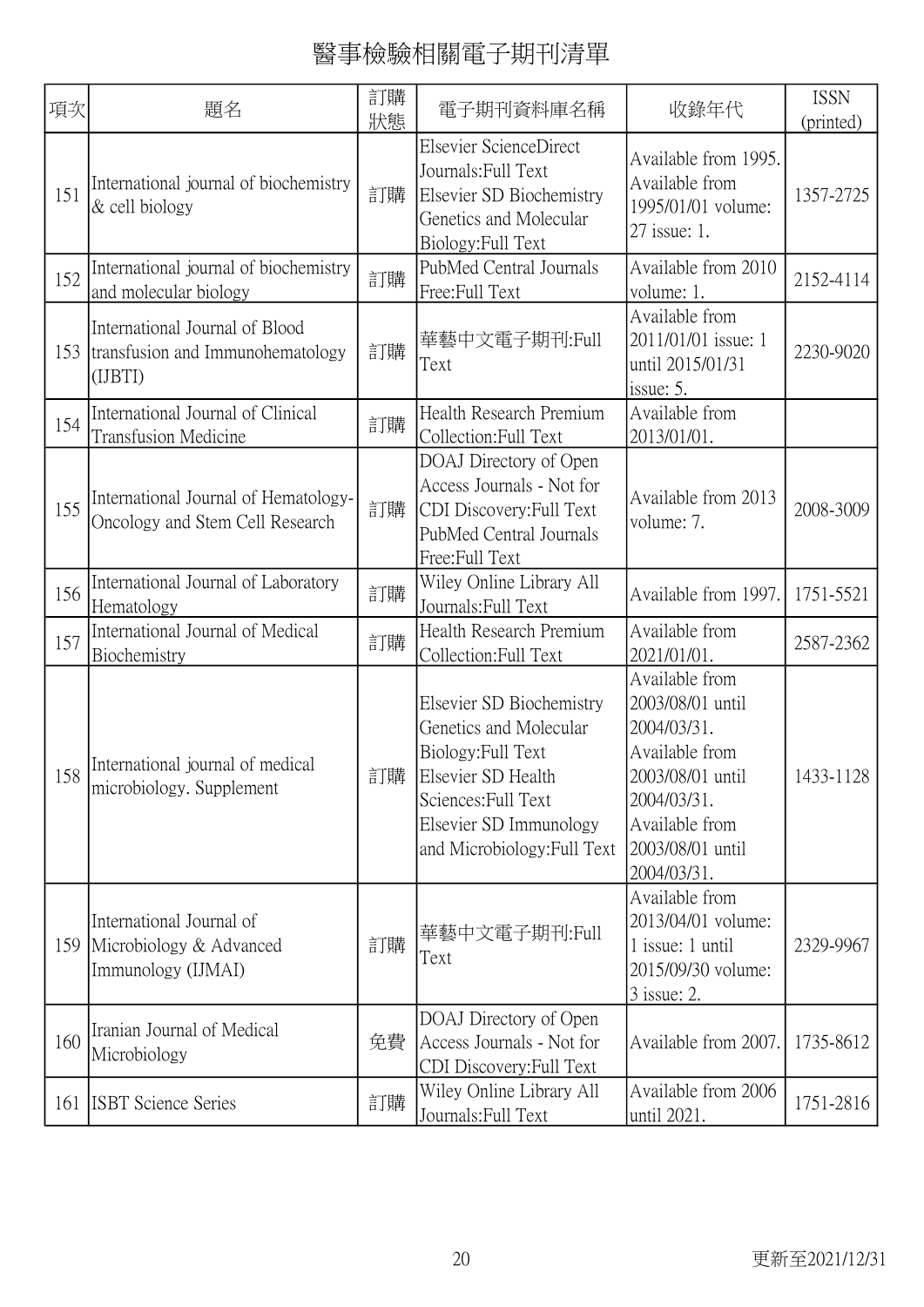| 項次  | 題名                                                    | 訂購<br>狀態 | 電子期刊資料庫名稱                                                                                                                                                                          | 收錄年代                                                                                                                               | <b>ISSN</b><br>(printed) |
|-----|-------------------------------------------------------|----------|------------------------------------------------------------------------------------------------------------------------------------------------------------------------------------|------------------------------------------------------------------------------------------------------------------------------------|--------------------------|
| 162 | <b>ISRN</b> Hematology                                | 訂購       | PubMed Central Journals<br>Free:Full Text<br>PubMed Central Open<br>Access: Full Text                                                                                              | Available from 2011<br>volume: 2011 until<br>2014 volume: 2014.<br>Available from 2011<br>volume: 2011 until<br>2014 volume: 2014. | 2090-441X                |
| 163 | <b>ISRN</b> Microbiology                              | 訂購       | PubMed Central Journals<br>Free:Full Text                                                                                                                                          | Available from 2011<br>volume: 2011 until<br>2014 volume: 2014.                                                                    | 2090-7478                |
| 164 | Journal of Advanced Laboratory<br>Research in Biology | 免費       | DOAJ Directory of Open<br>Access Journals - Not for<br>CDI Discovery: Full Text                                                                                                    | Available from 2010.                                                                                                               | 0976-7614                |
| 165 | Journal Of Applied Microbiology                       | 訂購       | Wiley Online Library All<br>Journals: Full Text                                                                                                                                    | Available from 1997.                                                                                                               | 1364-5072                |
| 166 | Journal of biochemical and<br>biophysical methods     | 訂購       | Elsevier SD Biochemistry<br>Genetics and Molecular<br>Biology: Full Text                                                                                                           | Available from<br>1995/02/01 volume:<br>30 issue: 1 until<br>2008/04/24 volume:<br>70 issue: 6.                                    | 0165-022X                |
| 167 | Journal of Biochemistry                               | 訂購       | Oxford University Press<br>Journals Current: Full Text                                                                                                                             | Available from<br>1996/01/01 volume:<br>119 issue: 1.                                                                              | 0021-924X                |
| 168 | Journal of Biological Chemistry                       | 訂購       | DOAJ Directory of Open<br>Access Journals - Not for<br>CDI Discovery: Full Text<br>Highwire Press Free: Full<br>Text<br>PubMed Central Journals                                    | Available from 1905<br>volume: 1 issue: 1.<br>Available from 2005<br>volume: 280.                                                  | 0021-9258                |
| 169 | Journal of Biomedical & Laboratory<br>Sciences        | 訂購       | Chinese Electronic<br>Periodical Services Health<br>& Medical Care: Full Text<br>華藝中文電子期刊:Full<br>Text                                                                             | Available from<br>2003/03/01 volume:<br>15 issue: 4.<br>Available from<br>2003/03/01 volume:<br>15 issue: 4.                       | 1013-7653                |
| 170 | Journal of bioscience and<br>bioengineering           | 訂購       | Elsevier ScienceDirect<br>Journals: Full Text<br>Elsevier SD Biochemistry<br>Genetics and Molecular<br>Biology: Full Text<br>Elsevier SD Immunology<br>and Microbiology: Full Text | Available from 1999.<br>Available from 1999<br>volume: 87 issue: 1.<br>Available from 1999<br>volume: 87 issue: 1.                 | 1389-1723                |
| 171 | Journal of Biosciences                                | 訂購       | Health Research Premium<br>Collection: Full Text                                                                                                                                   | Available from<br>1997/03/01. Most<br>recent 1 year(s) not<br>available.                                                           | 0250-5991                |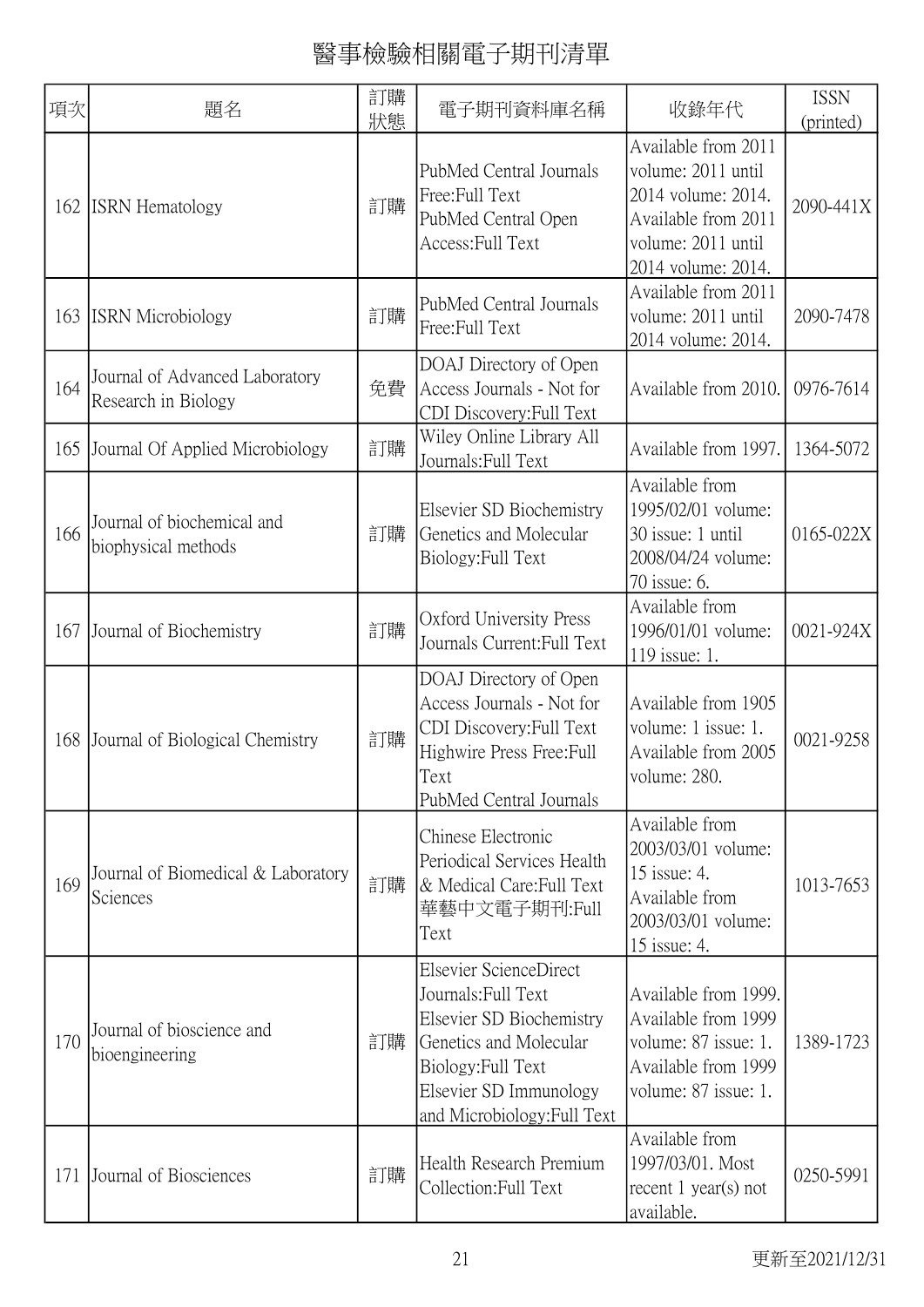| 項次  | 題名                                                      | 訂購<br>狀態 | 電子期刊資料庫名稱                                                                                                                                                                        | 收錄年代                                                                                                                                                                                                                 | <b>ISSN</b><br>(printed) |
|-----|---------------------------------------------------------|----------|----------------------------------------------------------------------------------------------------------------------------------------------------------------------------------|----------------------------------------------------------------------------------------------------------------------------------------------------------------------------------------------------------------------|--------------------------|
| 172 | Journal of Blood Transfusion                            | 訂購       | Hindawi Publishing Open<br>Access Journals: Full Text<br>PubMed Central Journals<br>Free:Full Text                                                                               | Available from<br>2010/10/26 volume:<br>2011 until<br>2018/02/12 volume:<br>2018.<br>Available from 2012<br>volume: 2012 until                                                                                       | 2090-9187                |
| 173 | Journal of Cellular Biochemistry                        | 訂購       | Wiley Online Library All<br>Journals: Full Text                                                                                                                                  | Available from 1996.                                                                                                                                                                                                 | 0730-2312                |
| 174 | Journal of Chemical Biology                             | 訂購       | PubMed Central Journals<br>Free:Full Text                                                                                                                                        | Available from 2008<br>volume: 1 issue: 1<br>until 2017 volume:<br>10 issue: 4.                                                                                                                                      | 1864-6158                |
| 175 | Journal of Clinical Apheresis                           | 訂購       | Wiley Online Library All<br>Journals: Full Text                                                                                                                                  | Available from 1996.                                                                                                                                                                                                 | 0733-2459                |
| 176 | Journal of Clinical Laboratory<br>Analysis              | 訂購       | DOAJ Directory of Open<br>Access Journals - Not for<br>CDI Discovery: Full Text<br>Health Research Premium<br>Collection: Full Text<br>PubMed Central Journals<br>Free:Full Text | Available from<br>2019/03/01.<br>Available from 1997<br>volume: 11.                                                                                                                                                  | 0887-8013                |
| 177 | Journal of Clinical Microbiology                        | 訂購       | American Society for<br>Microbiology Journals: Full<br>Text<br>Highwire Press Free: Full<br>Text<br>PubMed Central Journals<br>Free:Full Text                                    | Available from<br>1975/01/01 volume:<br>$1$ issue: 1.<br>Available from 1975.<br>Most recent 6<br>$month(s)$ not<br>available.<br>Available from 1975<br>volume: 1. Most<br>recent $6$ month $(s)$ not<br>available. | 0095-1137                |
| 178 | Journal of enzyme inhibition and<br>medicinal chemistry | 訂購       | DOAJ Directory of Open<br>Access Journals - Not for<br>CDI Discovery: Full Text<br>Health Research Premium<br>Collection: Full Text<br>PubMed Central Journals<br>Free:Full Text | Available from<br>2017/12/01 until<br>2017/12/31.<br>Available from<br>2020/01/01.<br>Available from 2017<br>volume: 32.                                                                                             | 1475-6366                |
| 179 | Journal of Evolutionary<br>Biochemistry and Physiology  | 訂購       | Health Research Premium<br>Collection: Full Text                                                                                                                                 | Available from<br>2000/01/01 until<br>2018/09/30.                                                                                                                                                                    | 0022-0930                |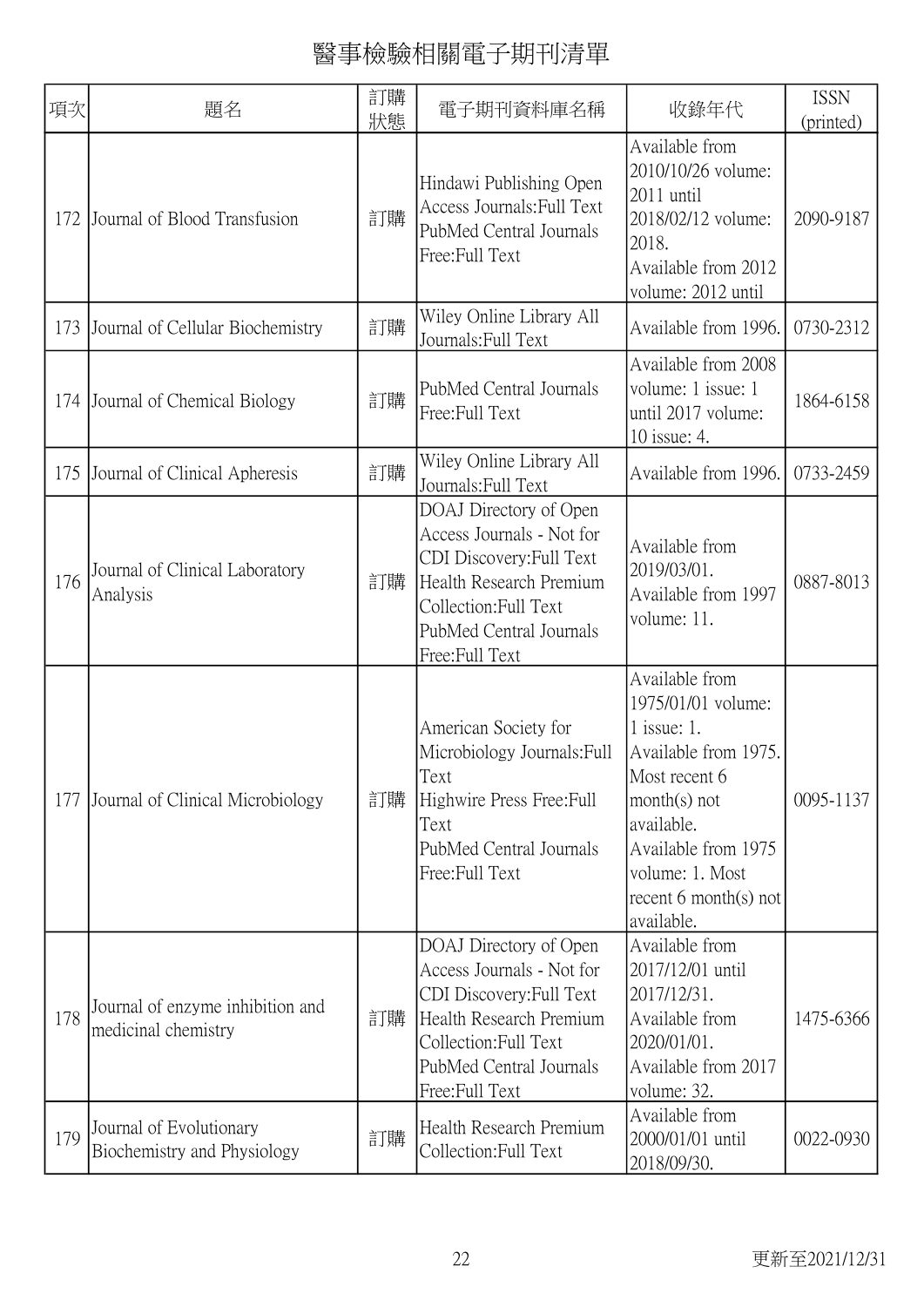| 項次  | 題名                                                      | 訂購<br>狀態 | 電子期刊資料庫名稱                                                                                                                                                                                                                                                                     | 收錄年代                                                                                                                            | <b>ISSN</b><br>(printed) |
|-----|---------------------------------------------------------|----------|-------------------------------------------------------------------------------------------------------------------------------------------------------------------------------------------------------------------------------------------------------------------------------|---------------------------------------------------------------------------------------------------------------------------------|--------------------------|
| 180 | Journal of Hematology & Oncology                        | 訂購       | BioMed Central Open<br>Access Free: Full Text<br>DOAJ Directory of Open<br>Access Journals - Not for<br>CDI Discovery: Full Text<br>Health Research Premium<br>Collection: Full Text<br>PubMed Central Journals<br>Free:Full Text<br>PubMed Central Open<br>Access: Full Text | Available from 2008.<br>Available from<br>2009/01/01.<br>Available from 2008<br>volume: 1.<br>Available from 2008<br>volume: 1. | 1756-8722                |
| 181 | Journal of immunological methods                        | 訂購       | Elsevier ScienceDirect<br>Journals: Full Text<br>Elsevier SD Biochemistry<br>Genetics and Molecular<br>Biology: Full Text<br>Elsevier SD Immunology<br>and Microbiology: Full Text                                                                                            | Available from 1995.<br>Available from 1995<br>volume: 178 issue: 1<br>Available from 1995<br>volume: 178 issue: 1.             | 0022-1759                |
| 182 | Journal of Industrial Microbiology<br>and Biotechnology | 訂購       | Health Research Premium<br>Collection: Full Text                                                                                                                                                                                                                              | Available from<br>1997/01/01. Most<br>recent $1$ year(s) not<br>available.                                                      | 1367-5435                |
| 183 | Journal of inorganic biochemistry                       | 訂購       | Elsevier ScienceDirect<br>Journals: Full Text<br>Elsevier SD Biochemistry<br>Genetics and Molecular<br>Biology: Full Text                                                                                                                                                     | Available from 1995.<br>Available from<br>1995/01/01 volume:<br>57 issue: 1.                                                    | 0162-0134                |
| 184 | Journal of Laboratory Medicine                          | 免費       | DOAJ Directory of Open<br>Access Journals - Not for<br>CDI Discovery: Full Text                                                                                                                                                                                               |                                                                                                                                 | 2567-9430                |
| 185 | Journal of Laboratory Physicians                        | 訂購       | DOAJ Directory of Open<br>Access Journals - Not for<br>CDI Discovery: Full Text<br>Health Research Premium<br>Collection: Full Text<br>PubMed Central Journals<br>Free:Full Text<br>PubMed Central Open<br>Access: Full Text                                                  | Available from<br>2009/01/01.<br>Available from 2009<br>volume: 1.<br>Available from 2009<br>volume: 1.                         | 0974-2727                |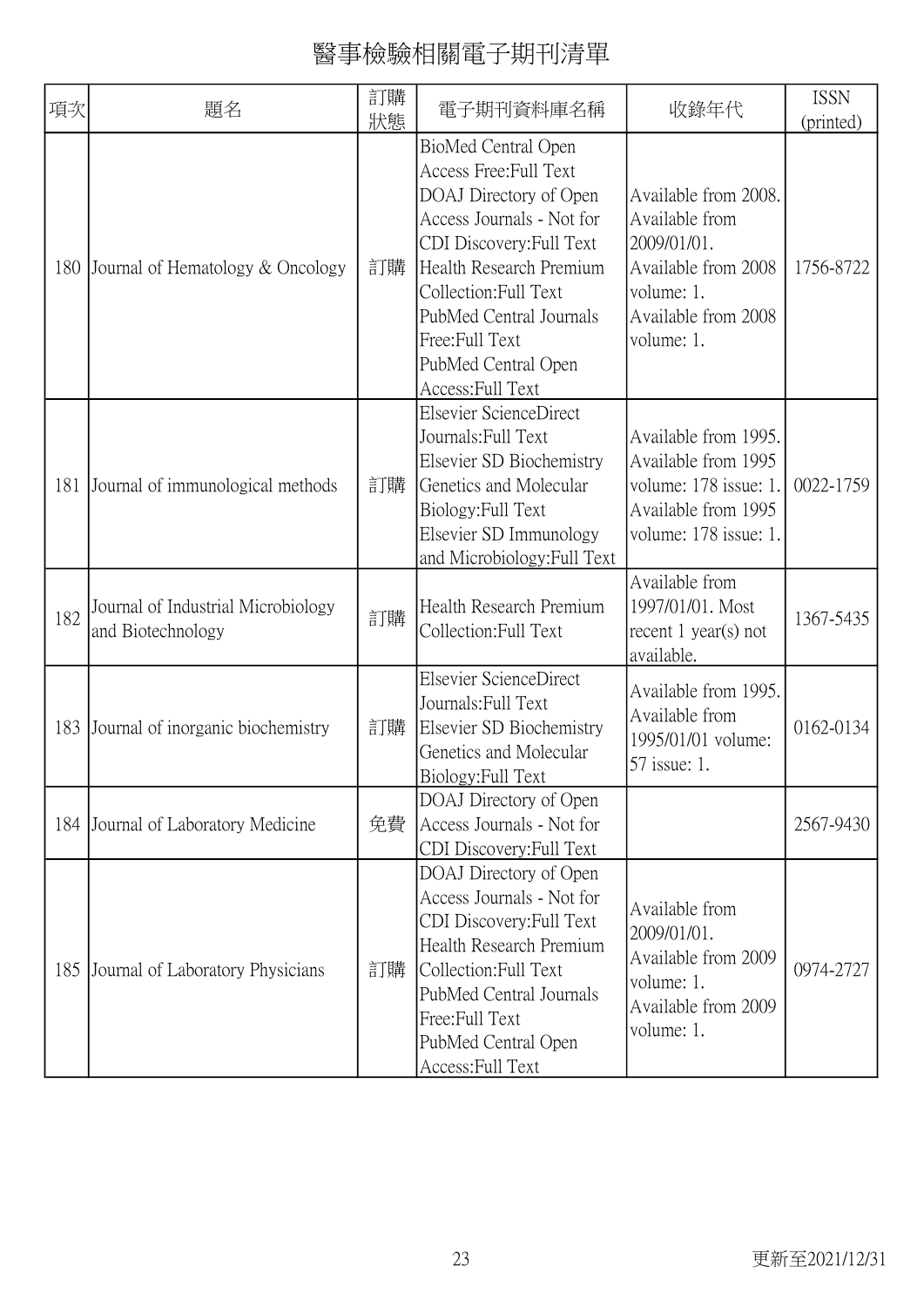| 項次  | 題名                                                         | 訂購<br>狀態 | 電子期刊資料庫名稱                                                                                                                                                                                                                                | 收錄年代                                                                                                                                                                                                   | <b>ISSN</b><br>(printed) |
|-----|------------------------------------------------------------|----------|------------------------------------------------------------------------------------------------------------------------------------------------------------------------------------------------------------------------------------------|--------------------------------------------------------------------------------------------------------------------------------------------------------------------------------------------------------|--------------------------|
| 186 | Journal of magnetic resonance.<br>Series B                 | 訂購       | Elsevier SD Biochemistry<br>Genetics and Molecular<br>Biology: Full Text<br>Elsevier SD Health<br>Sciences: Full Text                                                                                                                    | Available from<br>1995/01/01 volume:<br>106 issue: 1 until<br>1996/12/31 volume:<br>113 issue: 3.<br>Available from<br>1995/01/01 volume:<br>106 issue: 1 until<br>1996/12/31 volume:<br>113 issue: 3. | 1064-1866                |
| 187 | Journal of Medical Biochemistry                            | 訂購       | DOAJ Directory of Open<br>Access Journals - Not for<br>CDI Discovery: Full Text<br>Health Research Premium<br>Collection: Full Text<br>PubMed Central Journals<br>Free:Full Text                                                         | Available from<br>2007/01/01.<br>Available from 2015<br>volume: 34.                                                                                                                                    | 1452-8258                |
| 188 | Journal of Medical Microbiology<br>and Infectious Diseases | 免費       | DOAJ Directory of Open<br>Access Journals - Not for<br>CDI Discovery: Full Text                                                                                                                                                          |                                                                                                                                                                                                        | 2345-5349                |
| 189 | Journal of microbiology,<br>immunology and infection       | 訂購       | DOAJ Directory of Open<br>Access Journals - Not for<br>CDI Discovery: Full Text<br>Elsevier ClinicalKey<br>Journals: Full Text<br>Elsevier ScienceDirect<br>Journals: Full Text<br>Elsevier SD Immunology<br>and Microbiology: Full Text | Available from<br>2010/02/01 volume:<br>43.<br>Available from 2010.<br>Available from 2010<br>volume: 43 issue: 1.                                                                                     | 1684-1182                |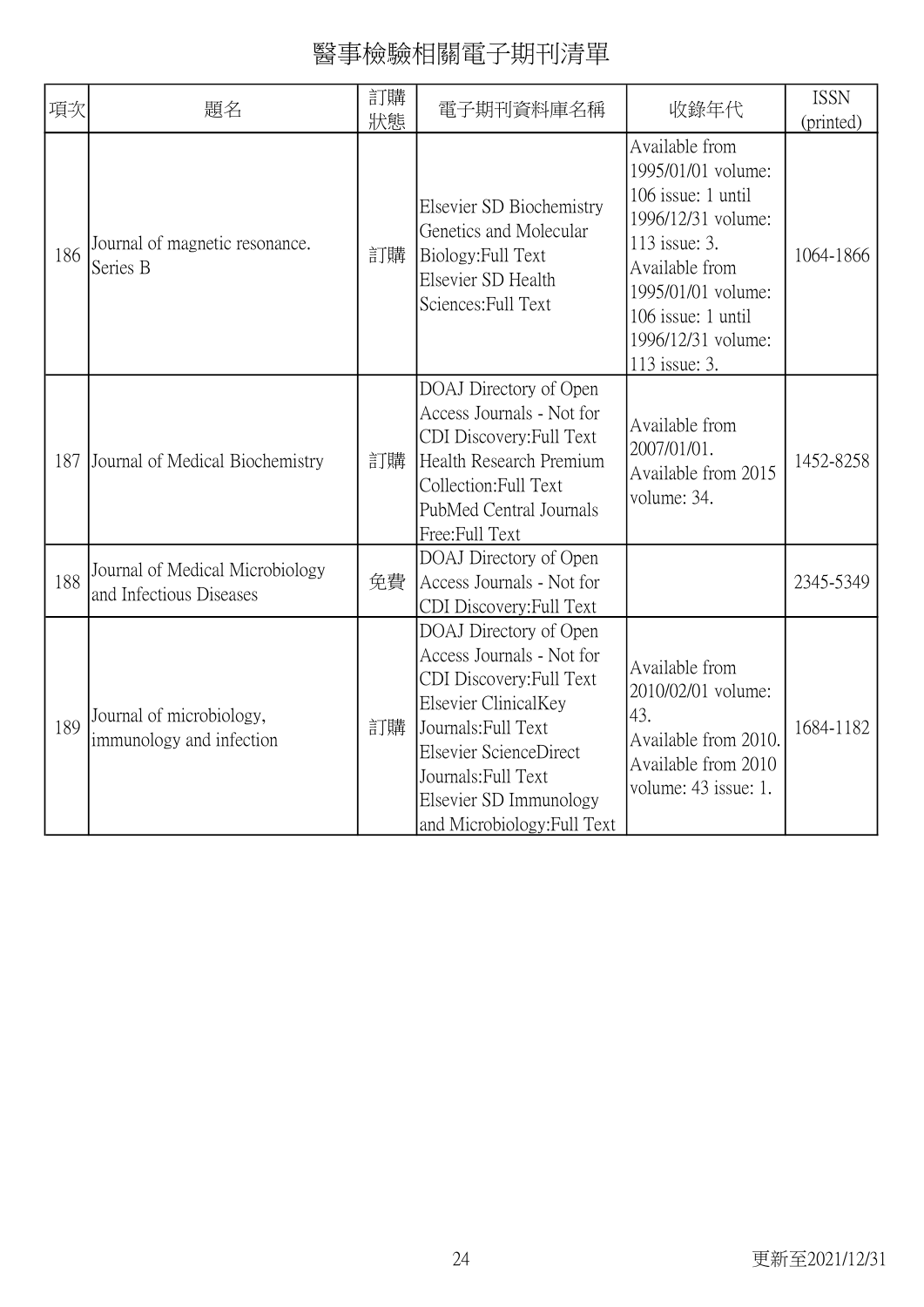| 項次  | 題名                                                         | 訂購<br>狀態 | 電子期刊資料庫名稱                                                                                                                                                                          | 收錄年代                                                                                                                                                                                                                                                                                                                                                         | <b>ISSN</b><br>(printed) |
|-----|------------------------------------------------------------|----------|------------------------------------------------------------------------------------------------------------------------------------------------------------------------------------|--------------------------------------------------------------------------------------------------------------------------------------------------------------------------------------------------------------------------------------------------------------------------------------------------------------------------------------------------------------|--------------------------|
| 190 | Journal of Molecular Biology                               | 訂購       | Elsevier ScienceDirect<br>Journals: Full Text<br>Elsevier SD Biochemistry<br>Genetics and Molecular<br>Biology: Full Text<br>Elsevier SD Immunology<br>and Microbiology: Full Text | Available from 1995.<br>Available from 1995<br>volume: 245 issue: 1.<br>Available from<br>2021/08/06 volume:<br>433 issue: 16.<br>Available from<br>2021/09/03 volume:<br>433 issue: 18.<br>Available from 1995<br>volume: 245 issue: 1.<br>Available from<br>2021/08/06 volume:<br>433 issue: 16.<br>Available from<br>2021/09/03 volume:<br>433 issue: 18. | 0022-2836                |
| 191 | Journal of Molecular Evolution                             | 訂購       | Health Research Premium<br>Collection: Full Text                                                                                                                                   | Available from<br>1997/01/01. Most<br>recent $1$ year(s) not<br>available.                                                                                                                                                                                                                                                                                   | 0022-2844                |
| 192 | Journal of Molecular Microbiology<br>and Biotechnology     | 訂購       | Health Research Premium<br>Collection: Full Text                                                                                                                                   | Available from<br>2003/03/01 until<br>2015/10/31.                                                                                                                                                                                                                                                                                                            | 1464-1801                |
| 193 | Journal of Muhammadiyah Medical<br>Laboratory Technologist | 免費       | DOAJ Directory of Open<br>Access Journals - Not for<br>CDI Discovery: Full Text                                                                                                    | Available from 2015.                                                                                                                                                                                                                                                                                                                                         | 2597-3681                |
| 194 | Journal of plant physiology                                | 訂購       | Elsevier ScienceDirect<br>Journals: Full Text<br>Elsevier SD Biochemistry<br>Genetics and Molecular<br>Biology: Full Text<br>Health Research Premium<br>Collection: Full Text      | Available from 1995.<br>Available from<br>1995/01/01 volume:<br>145 issue: 1.<br>Available from<br>2002/03/01 until<br>2005/05/31.                                                                                                                                                                                                                           | 0176-1617                |
| 195 | Journal of Pure and Applied<br>Microbiology                | 免費       | DOAJ Directory of Open<br>Access Journals - Not for<br>CDI Discovery: Full Text                                                                                                    | Available from 2016<br>volume: 10 issue: 1.                                                                                                                                                                                                                                                                                                                  | 0973-7510                |
| 196 | Journal of steroid biochemistry and<br>molecular biology   | 訂購       | Elsevier ScienceDirect<br>Journals: Full Text<br>Elsevier SD Biochemistry<br>Genetics and Molecular<br>Biology: Full Text                                                          | Available from 1995.<br>Available from<br>1995/01/01 volume:<br>52 issue: 1.                                                                                                                                                                                                                                                                                 | 0960-0760                |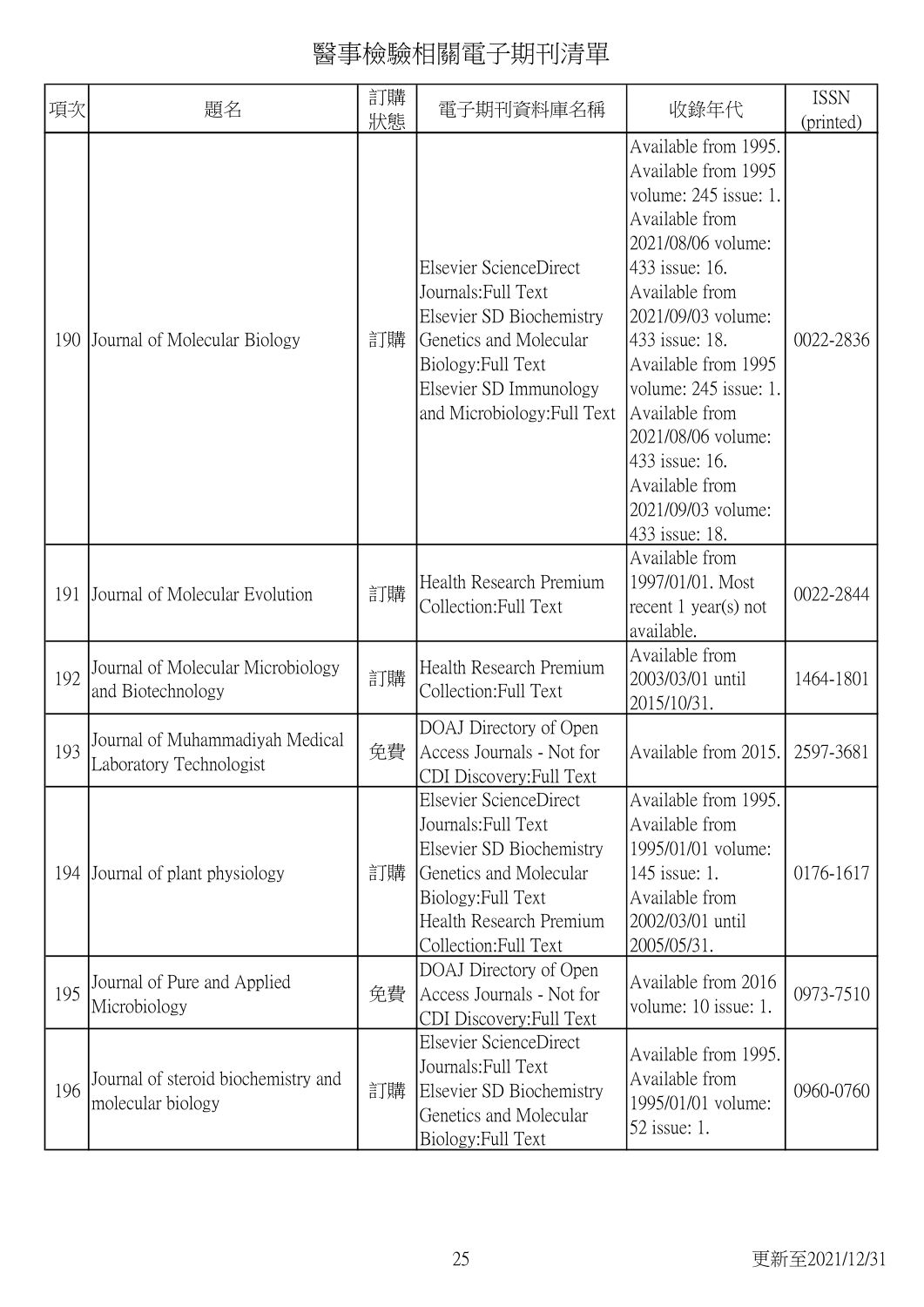| 項次  | 題名                                                                          | 訂購<br>狀態 | 電子期刊資料庫名稱                                                                                                                          | 收錄年代                                                                                                             | <b>ISSN</b><br>(printed) |
|-----|-----------------------------------------------------------------------------|----------|------------------------------------------------------------------------------------------------------------------------------------|------------------------------------------------------------------------------------------------------------------|--------------------------|
| 197 | Journal of stress physiology $\&$<br>biochemistry                           | 訂購       | DOAJ Directory of Open<br>Access Journals - Not for<br>CDI Discovery: Full Text<br>Health Research Premium<br>Collection:Full Text | Available from<br>2005/01/01.                                                                                    | 1997-0838                |
| 198 | Journal of Transfusion                                                      | 訂購       | PubMed Central Journals<br>Free:Full Text                                                                                          | Available in 2011<br>volume: 2011.                                                                               | 2090-3073                |
| 199 | Journal of Veterinary Diagnostic<br>Investigation (JVDI)                    | 訂購       | PubMed Central Journals<br>Free:Full Text                                                                                          | Available from 2018<br>volume: 30. Most<br>recent $1$ year(s) not<br>available.                                  | 1040-6387                |
| 200 | Journal of Virology and<br>Microbiology                                     | 訂購       | 華藝中文電子期刊:Full<br>Text                                                                                                              | Available from<br>2012/01/01 volume:<br>$2012$ until<br>2016/12/31 volume:                                       | 2326-7011                |
| 201 | Journal of water and health                                                 | 訂購       | DOAJ Directory of Open<br>Access Journals - Not for<br>CDI Discovery: Full Text<br>Health Research Premium<br>Collection:Full Text | Available from<br>2003/03/01. Most<br>recent $1$ year(s) not<br>available.                                       | 1477-8920                |
| 202 | Laboratory Compliance Insider                                               | 訂購       | Health Research Premium<br>Collection: Full Text                                                                                   | Available from<br>2009/01/01 until<br>2011/02/28.                                                                | 1522-533X                |
| 203 | Laboratory Corporation of America<br>Holdings MarketLine Company<br>Profile | 訂購       | <b>EBSCOhost Health</b><br><b>Business FullTEXT</b><br>Elite: Full Text                                                            | Available from<br>2014/08/23.                                                                                    |                          |
|     | 204 Laboratory Equipment                                                    | 訂購       | Health Research Premium<br>Collection: Full Text                                                                                   | Available from<br>2004/01/01 until<br>2006/06/30.<br>Available from                                              | 0023-6810                |
| 205 | Laboratory Medicine                                                         | 訂購       | Health Research Premium<br>Collection: Full Text<br>Oxford University Press<br>Journals Current: Full Text                         | Available from<br>2011/05/01. Most<br>recent $1$ year(s) not<br>available.<br>Available from 2000<br>volume: 31. | 0007-5027                |
| 206 | Laboratory phonology                                                        | 免費       | DOAJ Directory of Open<br>Access Journals - Not for<br>CDI Discovery: Full Text                                                    | Available from 2016.                                                                                             | 1868-6346                |
| 207 | Laboratory Product News                                                     | 訂購       | Health Research Premium<br>Collection: Full Text                                                                                   | Available from<br>1997/02/01 until<br>2011/04/30.                                                                | 0047-3855                |
| 208 | Letters in Applied Microbiology                                             | 訂購       | Wiley Online Library All<br>Journals: Full Text                                                                                    | Available from 1997.                                                                                             | 0266-8254                |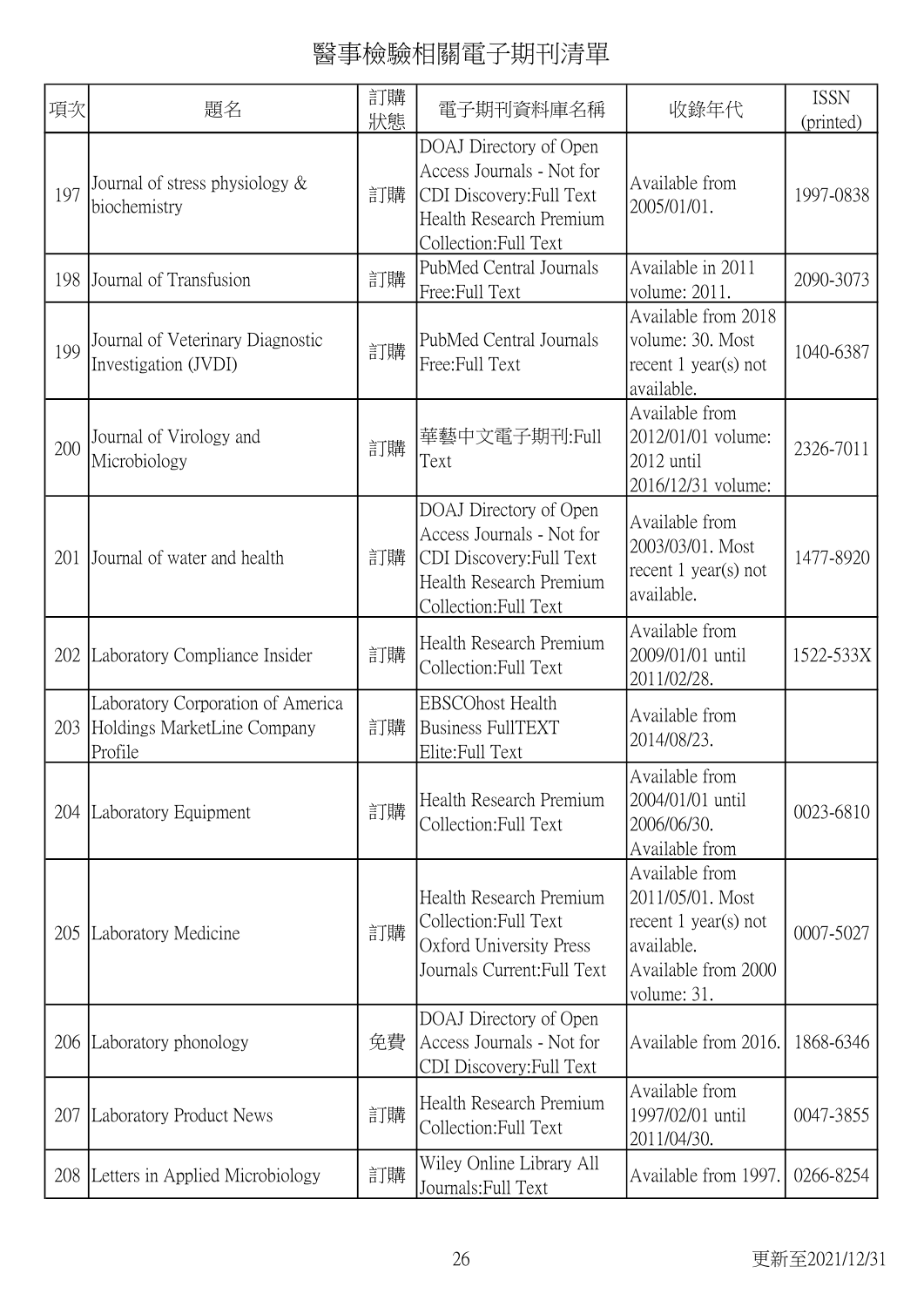| 項次  | 題名                                       | 訂購<br>狀態 | 電子期刊資料庫名稱                                                                                                                                                                        | 收錄年代                                                                                                                                 | <b>ISSN</b><br>(printed) |
|-----|------------------------------------------|----------|----------------------------------------------------------------------------------------------------------------------------------------------------------------------------------|--------------------------------------------------------------------------------------------------------------------------------------|--------------------------|
| 209 | Malaysian Journal of Microbiology        | 免費       | DOAJ Directory of Open<br>Access Journals - Not for<br>CDI Discovery: Full Text                                                                                                  | Available from 2005.                                                                                                                 | 1823-8262                |
| 210 | Mechanisms of ageing and<br>development  | 訂購       | Elsevier ScienceDirect<br>Journals: Full Text<br>Elsevier SD Biochemistry<br>Genetics and Molecular<br>Biology: Full Text<br>Elsevier SD<br>Neuroscience: Full Text              | Available from 1995.<br>Available from<br>1995/01/13 volume:<br>77 issue: 3.<br>Available from<br>1995/01/13 volume:<br>77 issue: 3. | 0047-6374                |
| 211 | Medical Laboratory Journal               | 免費       | DOAJ Directory of Open<br>Access Journals - Not for<br>CDI Discovery: Full Text                                                                                                  |                                                                                                                                      | 2538-4449                |
| 212 | Medical Laboratory Technology<br>Journal | 免費       | DOAJ Directory of Open<br>Access Journals - Not for<br>CDI Discovery: Full Text                                                                                                  | Available from 2015.                                                                                                                 | 2088-706X                |
| 213 | Medical Microbiology and<br>Immunology   | 訂購       | Health Research Premium<br>Collection: Full Text                                                                                                                                 | Available from<br>2002/03/01. Most<br>recent $1$ year(s) not<br>available.                                                           | 0300-8584                |
|     | 214   Medical Science Monitor            | 訂購       | Free E- Journals: Full Text<br>PubMed Central Journals<br>Free:Full Text                                                                                                         | Available from 2011<br>volume: 17.                                                                                                   | 1234-1010                |
| 215 | Medical science monitor                  | 訂購       | PubMed Central Journals<br>Free:Full Text                                                                                                                                        | Available from 2013<br>volume: 19.                                                                                                   | 2325-4394                |
|     | 216 Methods (San Diego, Calif., Print)   | 訂購       | Elsevier ScienceDirect<br>Journals: Full Text<br>Elsevier SD Biochemistry<br>Genetics and Molecular<br>Biology: Full Text                                                        | Available from 1995.<br>Available from<br>1995/02/01 volume:<br>7 issue: 1.                                                          | 1046-2023                |
| 217 | MethodsX                                 | 訂購       | DOAJ Directory of Open<br>Access Journals - Not for<br>CDI Discovery: Full Text<br>PubMed Central Journals<br>Free:Full Text                                                     | Available from 2014<br>volume: 1.                                                                                                    | 2215-0161                |
| 218 | Microbes and Environments                | 訂購       | PubMed Central Journals<br>Free:Full Text                                                                                                                                        | Available from 2012<br>volume: 27.                                                                                                   | 1342-6311                |
| 219 | Microbial Biotechnology                  | 訂購       | DOAJ Directory of Open<br>Access Journals - Not for<br>CDI Discovery: Full Text<br>Health Research Premium<br>Collection: Full Text<br>PubMed Central Journals<br>Free:Full Text | Available from<br>2008/01/01.<br>Available from 2008<br>volume: 1.                                                                   | 1751-7915                |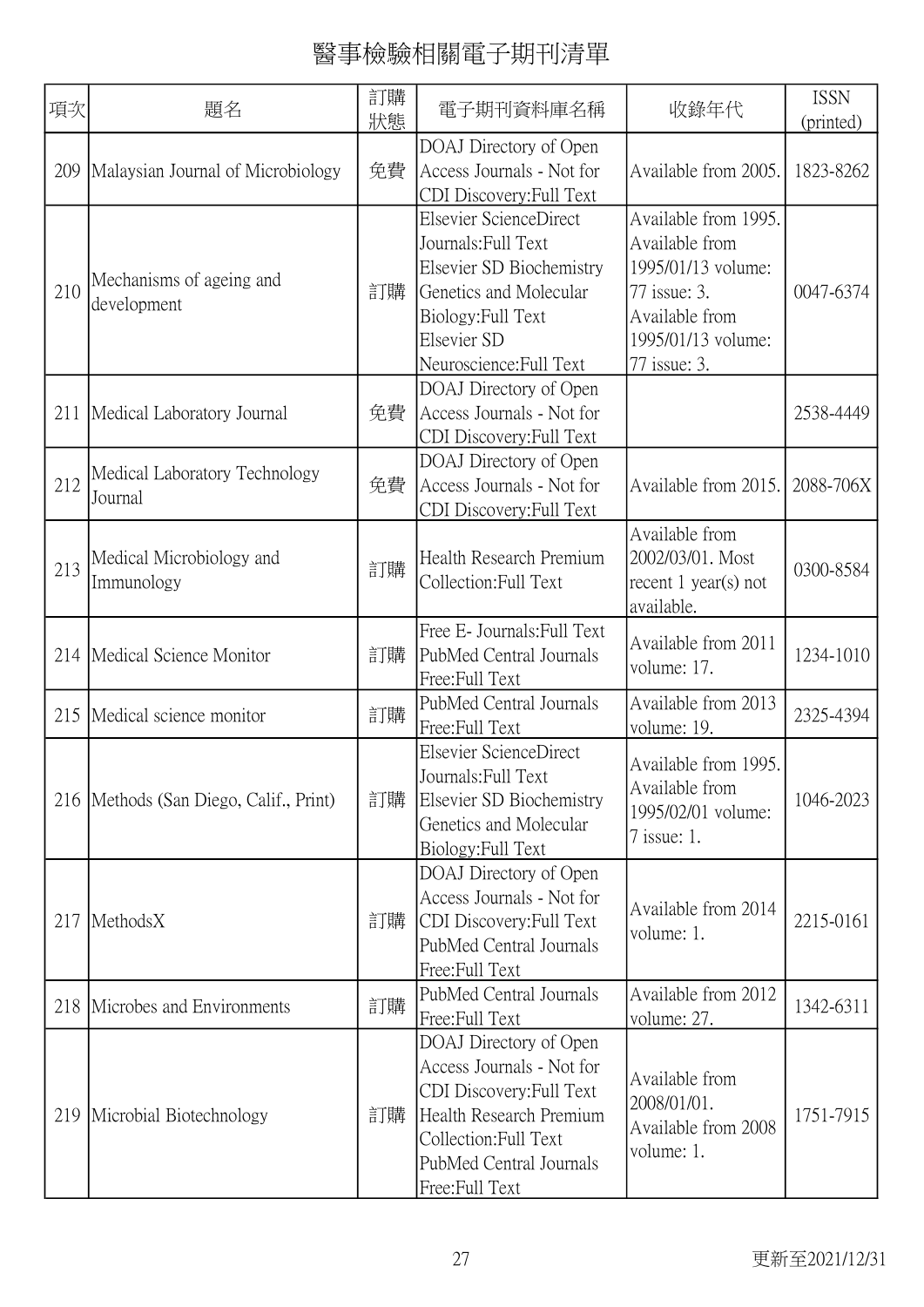| 項次  | 題名                                           | 訂購<br>狀態 | 電子期刊資料庫名稱                                                                                                                                                                                                                              | 收錄年代                                                                                                                                                                                                                                                                                                                                                                                                                                                                                                                             | <b>ISSN</b><br>(printed) |
|-----|----------------------------------------------|----------|----------------------------------------------------------------------------------------------------------------------------------------------------------------------------------------------------------------------------------------|----------------------------------------------------------------------------------------------------------------------------------------------------------------------------------------------------------------------------------------------------------------------------------------------------------------------------------------------------------------------------------------------------------------------------------------------------------------------------------------------------------------------------------|--------------------------|
|     | 220 Microbial Ecology                        | 訂購       | Health Research Premium<br>Collection: Full Text                                                                                                                                                                                       | Available from<br>2000/11/01. Most<br>recent $1$ year(s) not<br>available.                                                                                                                                                                                                                                                                                                                                                                                                                                                       | 0095-3628                |
| 221 | Microbial Ecology in Health and<br>Disease   | 訂購       | DOAJ Directory of Open<br>Access Journals - Not for<br>CDI Discovery: Full Text<br>PubMed Central Journals<br>Free:Full Text                                                                                                           | Available from 2012<br>volume: 23 until<br>2018 volume: 29<br>issue: 2.                                                                                                                                                                                                                                                                                                                                                                                                                                                          | 0891-060X                |
| 222 | Microbial Informatics and<br>Experimentation | 訂購       | BioMed Central Open<br>Access Free: Full Text<br>PubMed Central Journals<br>Free:Full Text<br>PubMed Central Open<br>Access: Full Text                                                                                                 | Available from 2011.<br>Available from 2011<br>volume: 1 until 2014<br>volume: 4.<br>Available from 2011<br>volume: 1 until 2014<br>volume: 4.                                                                                                                                                                                                                                                                                                                                                                                   | 2042-5783                |
| 223 | Microbiological research                     | 訂購       | Elsevier ScienceDirect<br>Journals: Full Text<br>Elsevier SD Biochemistry<br>Genetics and Molecular<br>Biology: Full Text<br>Elsevier SD Immunology<br>and Microbiology: Full Text<br>Health Research Premium<br>Collection: Full Text | Available from 1995.<br>Available from<br>1995/03/01 volume:<br>150 issue: 1 until<br>2000/09/30 volume:<br>155 issue: 3.<br>Available from<br>2001/03/01 volume:<br>155 issue: 4.<br>Available from<br>2021/01/01 volume:<br>242. Most recent 1<br>year(s) not available.<br>Available from<br>1995/03/01 volume:<br>150 issue: 1 until<br>2000/09/30 volume:<br>155 issue: 3.<br>Available from<br>2001/03/01 volume:<br>155 issue: 4.<br>Available from<br>2021/01/01 volume:<br>242. Most recent 1<br>vear(s) not available. | 0944-5013                |
|     | 224 Microbiological Reviews                  | 訂購       | PubMed Central Journals<br>Free:Full Text                                                                                                                                                                                              | Available from 1978<br>volume: 42 until<br>1996 volume: 60                                                                                                                                                                                                                                                                                                                                                                                                                                                                       | 0146-0749                |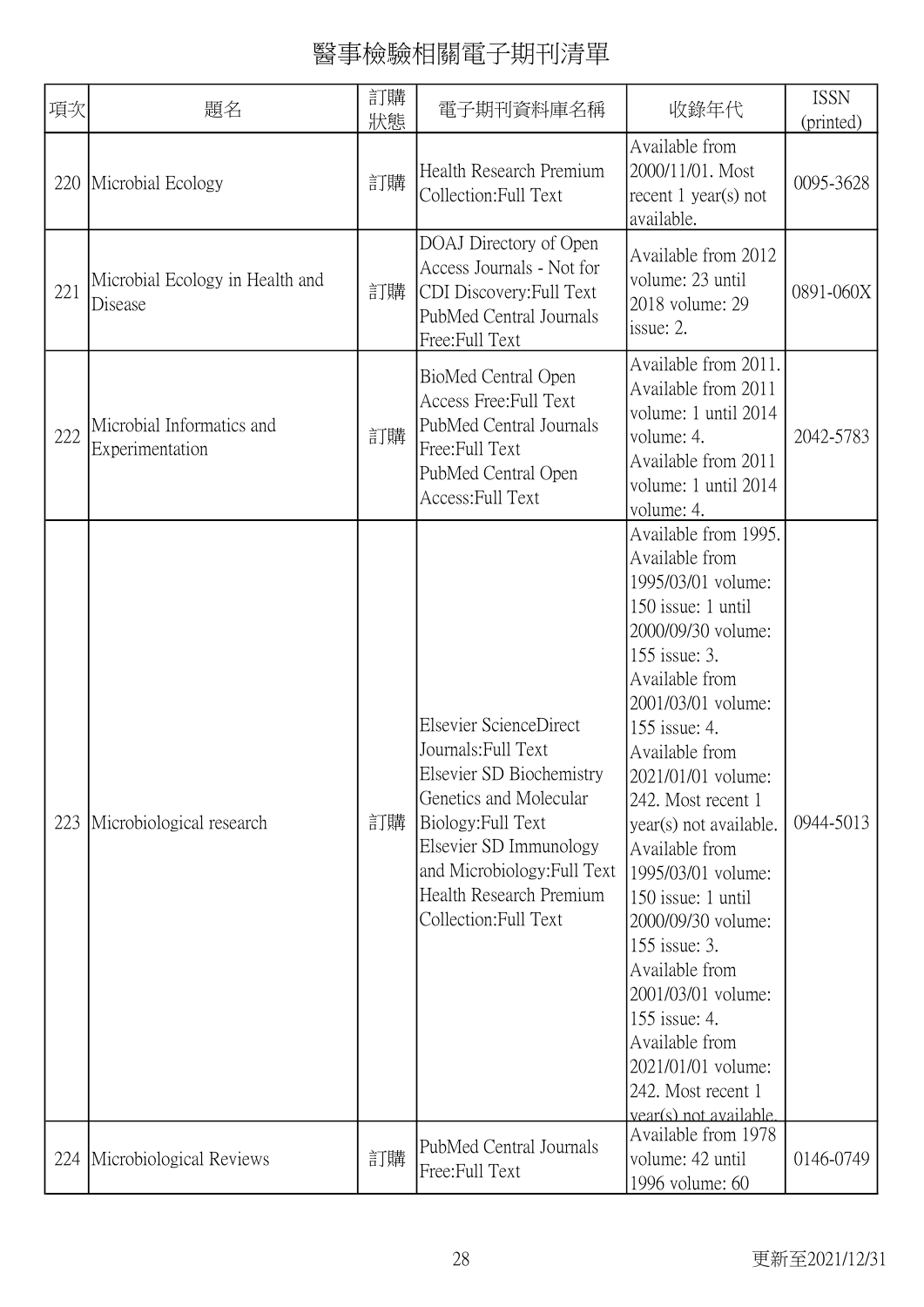| 項次  | 題名                                           | 訂購<br>狀態 | 電子期刊資料庫名稱                                                                                                                                                                                                                         | 收錄年代                                                                                                                                                 | <b>ISSN</b><br>(printed) |
|-----|----------------------------------------------|----------|-----------------------------------------------------------------------------------------------------------------------------------------------------------------------------------------------------------------------------------|------------------------------------------------------------------------------------------------------------------------------------------------------|--------------------------|
| 225 | Microbiology & Molecular Biology<br>Reviews  | 訂購       | Highwire Press Free: Full<br>Text<br>PubMed Central Journals<br>Free:Full Text                                                                                                                                                    | Available from 1937.<br>Most recent $1$ year(s)<br>not available.<br>Available from 1997<br>volume: 61. Most<br>recent $1$ year(s) not<br>available. | 1092-2172                |
|     | 226 Microbiology Australia                   | 免費       | DOAJ Directory of Open<br>Access Journals - Not for<br>CDI Discovery: Full Text                                                                                                                                                   |                                                                                                                                                      | 1324-4272                |
| 227 | Microbiology education                       | 訂購       | PubMed Central Journals<br>Free:Full Text                                                                                                                                                                                         | Available from 2000<br>volume: 1 until 2006<br>volume: 7.                                                                                            | 1542-8818                |
| 228 | Microbiology Independent Research<br>Journal | 免費       | DOAJ Directory of Open<br>Access Journals - Not for<br>CDI Discovery: Full Text                                                                                                                                                   |                                                                                                                                                      |                          |
| 229 | Microbiology research                        | 免費       | DOAJ Directory of Open<br>Access Journals - Not for<br>CDI Discovery: Full Text                                                                                                                                                   | Available from 2010.                                                                                                                                 | 2036-7473                |
| 230 | Microbiology resource<br>announcements       | 訂購       | Health Research Premium<br>Collection: Full Text<br>PubMed Central Journals<br>Free:Full Text                                                                                                                                     | Available from<br>2015/01/01 until<br>2018/01/31.<br>Available from 2018<br>volume: 7.                                                               |                          |
| 231 | Microbiome                                   | 訂購       | BioMed Central Open<br>Access Free: Full Text<br>DOAJ Directory of Open<br>Access Journals - Not for<br>CDI Discovery: Full Text<br>Health Research Premium<br>Collection: Full Text<br>PubMed Central Journals<br>Free:Full Text | Available from 2013<br>volume: 1 issue: 1.<br>Available from<br>2015/01/01.<br>Available from 2013<br>volume: 1.                                     | 2049-2618                |
|     | 232 Molecular and Cellular Biochemistry      | 訂購       | Health Research Premium<br>Collection: Full Text                                                                                                                                                                                  | Available from<br>1997/01/01. Most<br>recent $1$ year(s) not<br>available.                                                                           | 0300-8177                |
| 233 | Molecular aspects of medicine                | 訂購       | Elsevier ScienceDirect<br>Journals: Full Text<br>Elsevier SD Biochemistry<br>Genetics and Molecular<br>Biology: Full Text                                                                                                         | Available from 1995.<br>Available from 1995<br>volume: 16 issue: 1.                                                                                  | 0098-2997                |
|     | 234   Molecular Microbiology                 | 訂購       | Wiley Online Library All<br>Journals: Full Text                                                                                                                                                                                   | Available from 1997.                                                                                                                                 | 0950-382X                |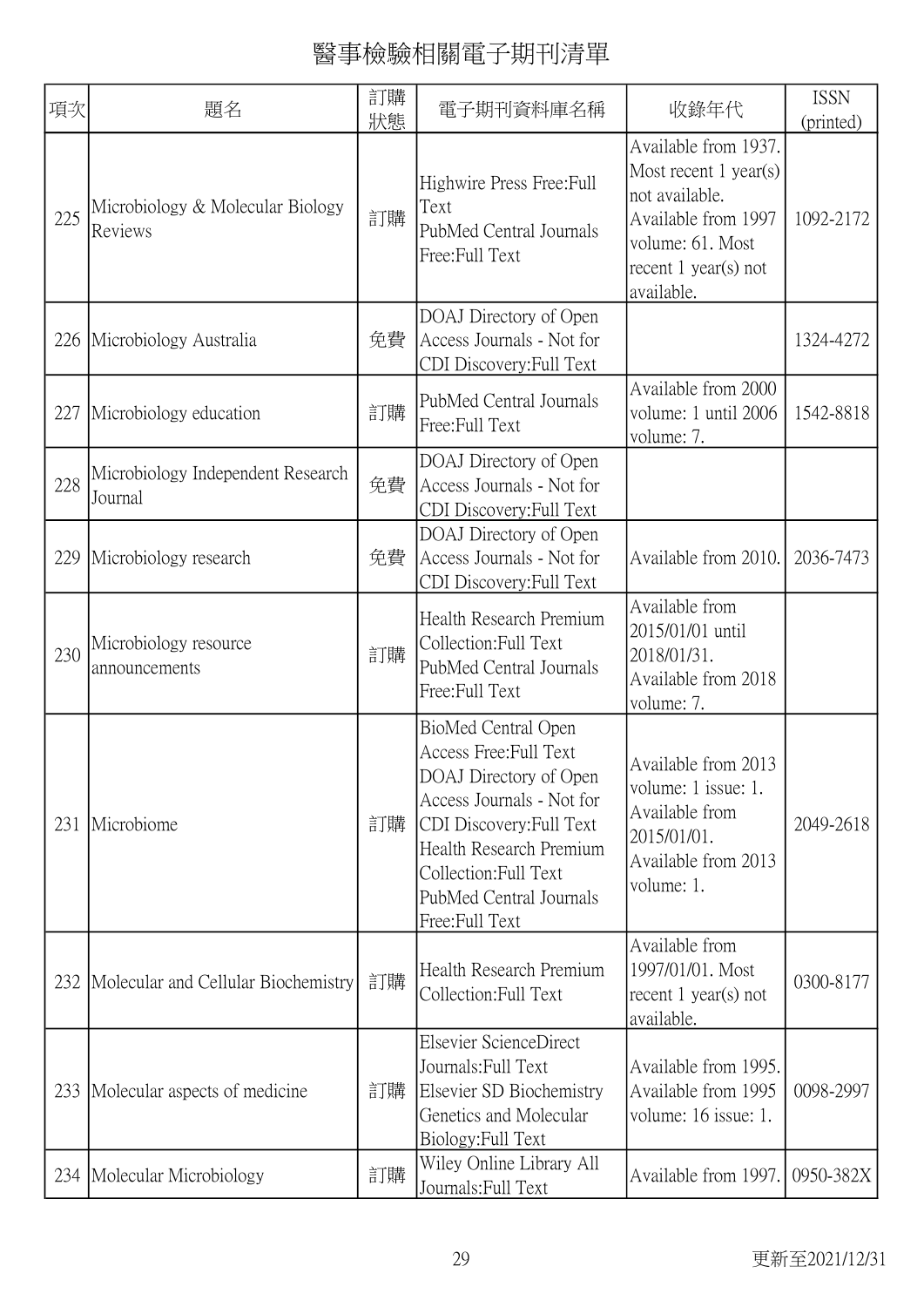| 項次  | 題名                                                   | 訂購<br>狀態 | 電子期刊資料庫名稱                                                                                                     | 收錄年代                                                                                                                                                                                           | <b>ISSN</b><br>(printed) |
|-----|------------------------------------------------------|----------|---------------------------------------------------------------------------------------------------------------|------------------------------------------------------------------------------------------------------------------------------------------------------------------------------------------------|--------------------------|
| 235 | Mycopathologia                                       | 訂購       | Health Research Premium<br>Collection: Full Text                                                              | Available from<br>1997/04/01. Most<br>recent $1$ year(s) not<br>available.                                                                                                                     | 0301-486X                |
| 236 | National Journal of Laboratory<br>Medicine           | 免費       | DOAJ Directory of Open<br>Access Journals - Not for<br>CDI Discovery: Full Text                               | Available from 2012.                                                                                                                                                                           | 2277-8551                |
| 237 | Nature Chemical Biology                              | 訂購       | Health Research Premium<br>Collection: Full Text                                                              | Available from<br>2005/06/01. Most<br>recent $1$ year(s) not<br>available.                                                                                                                     | 1552-4450                |
| 238 | Nature Protocols                                     | 訂購       | Health Research Premium<br>Collection: Full Text                                                              | Available from<br>2006/06/01. Most<br>recent $1$ year(s) not<br>available.                                                                                                                     | 1754-2189                |
| 239 | NeuroMolecular Medicine                              | 訂購       | Health Research Premium<br>Collection: Full Text                                                              | Available from<br>2002/02/01. Most<br>recent $1$ year(s) not<br>available.                                                                                                                     | 1535-1084                |
| 240 | New Zealand Journal of Medical<br>Laboratory Science | 訂購       | <b>EBSCOhost CINAHL Plus</b><br>with Full Text: Full Text<br>Health Research Premium<br>Collection: Full Text | Available from<br>2005/04/01.<br>Available from<br>2012/04/01.                                                                                                                                 | 1171-0195                |
| 241 | Novel Research in Microbiology<br>Journal            | 免費       | DOAJ Directory of Open<br>Access Journals - Not for<br>CDI Discovery: Full Text                               |                                                                                                                                                                                                | 2537-0286                |
| 242 | Open Biochemistry Journal                            | 訂購       | PubMed Central Journals<br>Free:Full Text<br>PubMed Central Open<br>Access: Full Text                         | Available from 2007<br>volume: 1 until 2018<br>volume: 12.<br>Available from 2007<br>volume: 1 until 2018<br>volume: 12.                                                                       | 1874-091X                |
| 243 | Open Journal of Medical<br>Microbiology              | 訂購       | Chinese Electronic<br>Periodical Services Health<br>& Medical Care: Full Text<br>華藝中文電子期刊:Full<br>Text        | Available from<br>2011/12/01 volume:<br>1 issue: 1 until<br>2018/06/30 volume:<br>8 issue: 2.<br>Available from<br>2011/12/01 volume:<br>1 issue: 1 until<br>2018/06/30 volume:<br>8 issue: 2. | 2165-3372                |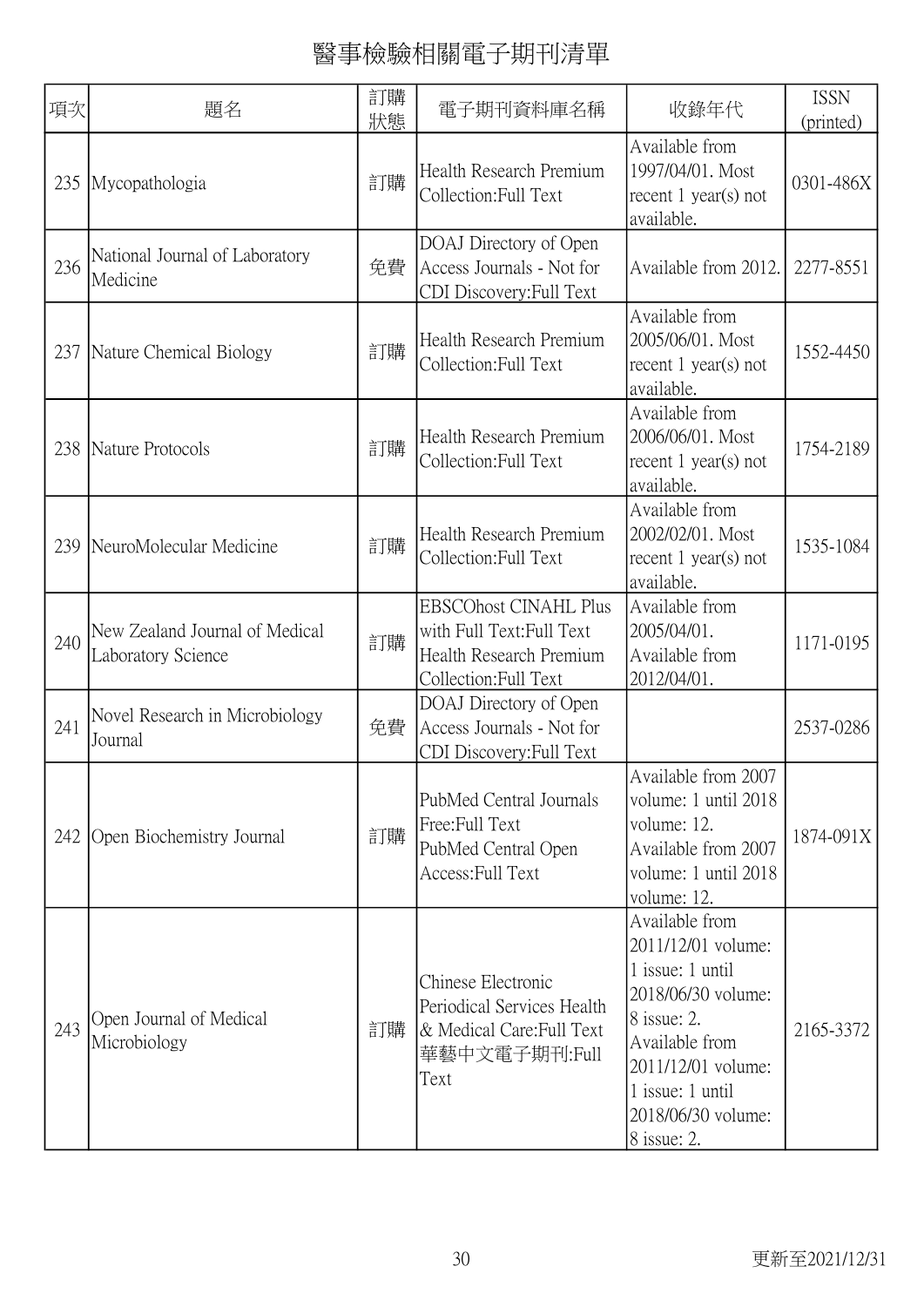| 項次  | 題名                                                 | 訂購<br>狀態 | 電子期刊資料庫名稱                                                                                                                                                                                                                    | 收錄年代                                                                                                               | <b>ISSN</b><br>(printed) |
|-----|----------------------------------------------------|----------|------------------------------------------------------------------------------------------------------------------------------------------------------------------------------------------------------------------------------|--------------------------------------------------------------------------------------------------------------------|--------------------------|
|     | 244 Pathogens and Disease                          | 訂購       | Health Research Premium<br>Collection: Full Text                                                                                                                                                                             | Available from<br>2013/02/01 until<br>2013/12/31.<br>Available from<br>2015/01/01. Most<br>recent $1$ year(s) not  | 0928-8244                |
| 245 | Pathology and laboratory medicine<br>international | 免費       | DOAJ Directory of Open<br>Access Journals - Not for<br>CDI Discovery: Full Text                                                                                                                                              | Available from 2009.                                                                                               | 1179-2698                |
| 246 | Perspectives in Biology and<br>Medicine            | 訂購       | Health Research Premium<br>Collection: Full Text                                                                                                                                                                             | Available from<br>2002/10/01. Most<br>recent $1$ year(s) not<br>available.                                         | 0031-5982                |
| 247 | Phytochemistry                                     | 訂購       | Elsevier ScienceDirect<br>Journals: Full Text<br>Elsevier SD Biochemistry<br>Genetics and Molecular<br>Biology: Full Text                                                                                                    | Available from 1995.<br>Available from 1995<br>volume: 38.                                                         | 0031-9422                |
|     | 248 PLoS Pathogens                                 | 訂購       | DOAJ Directory of Open<br>Access Journals - Not for<br>CDI Discovery: Full Text<br>Health Research Premium<br>Collection: Full Text<br>PubMed Central Journals<br>Free:Full Text<br>PubMed Central Open<br>Access: Full Text | Available from<br>2005/09/01.<br>Available from 2005<br>volume: 1.<br>Available from 2005<br>volume: 1.            | 1553-7366                |
| 249 | Polish Journal of Microbiology                     | 訂購       | DOAJ Directory of Open<br>Access Journals - Not for<br>CDI Discovery: Full Text<br>PubMed Central Journals<br>Free:Full Text                                                                                                 | Available from 2018<br>volume: 67.                                                                                 | 1733-1331                |
|     | 250 Practical Laboratory Medicine                  | 訂購       | DOAJ Directory of Open<br>Access Journals - Not for<br>CDI Discovery: Full Text<br>PubMed Central Journals<br>Free:Full Text                                                                                                 | Available from 2015<br>volume: 1.                                                                                  |                          |
| 251 | Process biochemistry (1991)                        | 訂購       | Elsevier ScienceDirect<br>Journals: Full Text<br>Elsevier SD Biochemistry<br>Genetics and Molecular<br>Biology: Full Text<br>Elsevier SD Immunology<br>and Microbiology: Full Text                                           | Available from 1995.<br>Available from 1995<br>volume: 30 issue: 1.<br>Available from 1995<br>volume: 30 issue: 1. | 1359-5113                |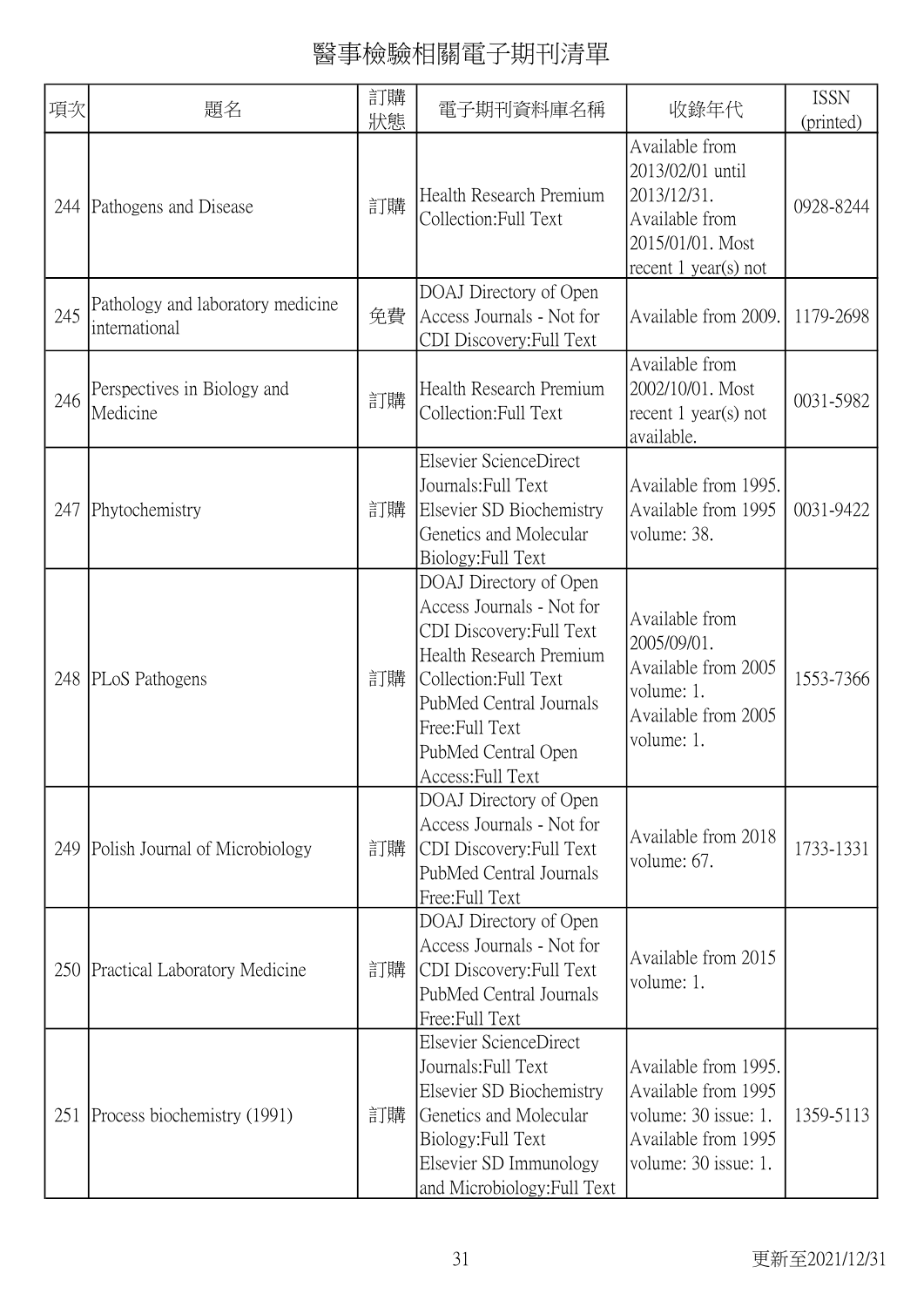| 項次  | 題名                                                   | 訂購<br>狀態 | 電子期刊資料庫名稱                                                                                                                                                                | 收錄年代                                                                                                                                      | <b>ISSN</b><br>(printed) |
|-----|------------------------------------------------------|----------|--------------------------------------------------------------------------------------------------------------------------------------------------------------------------|-------------------------------------------------------------------------------------------------------------------------------------------|--------------------------|
| 252 | Reports of Biochemistry and<br>Molecular Biology     | 訂購       | DOAJ Directory of Open<br>Access Journals - Not for<br>CDI Discovery: Full Text<br>PubMed Central Journals<br>Free:Full Text                                             | Available from 2012<br>volume: 1.                                                                                                         | 2322-3480                |
| 253 | Research in microbiology (Paris)                     | 訂購       | Elsevier ScienceDirect<br>Journals: Full Text<br>Elsevier SD Immunology<br>and Microbiology: Full Text                                                                   | Available from 1995.<br>Available from 1995<br>volume: 146 issue: 1.                                                                      | 0923-2508                |
| 254 | Reviews in medical microbiology                      | 訂購       | Ovid Lippincott Williams<br>and Wilkins Total Access<br>Collection 2018: Full Text                                                                                       | Available from<br>2001/01/01 volume:<br>12 issue: 1.                                                                                      | 0954-139X                |
| 255 | Revista argentina de microbiología                   | 免費       | DOAJ Directory of Open<br>Access Journals - Not for<br>CDI Discovery: Full Text                                                                                          | Available from 2013.                                                                                                                      | 0325-7541                |
| 256 | Revista brasileira de hematologia e<br>hemoterapia   | 訂購       | DOAJ Directory of Open<br>Access Journals - Not for<br>CDI Discovery: Full Text<br>PubMed Central Journals<br>Free:Full Text<br>PubMed Central Open<br>Access: Full Text | Available from 2011<br>volume: 33 until<br>2017 volume: 39<br>issue: $4$ .<br>Available from 2011<br>volume: 33 until<br>2017 volume: 39. | 1516-8484                |
| 257 | Romanian Review of Laboratory<br>Medicine            | 免費       | DOAJ Directory of Open<br>Access Journals - Not for<br>CDI Discovery: Full Text                                                                                          | Available from 2013.                                                                                                                      | 1841-6624                |
| 258 | Roumanian archives of microbiology<br>and immunology | 訂購       | Health Research Premium<br>Collection: Full Text                                                                                                                         | Available from<br>2019/01/01.                                                                                                             | 1222-3891                |
| 259 | Saline Systems                                       | 訂購       | PubMed Central Journals<br>Free:Full Text<br>PubMed Central Open<br>Access: Full Text                                                                                    | Available from 2005<br>volume: 1 until 2011<br>volume: 7.<br>Available from 2005<br>volume: 1 until 2011<br>volume: 7.                    | 1746-1448                |
| 260 | Seminars in hematology                               | 訂購       | Elsevier ClinicalKey<br>Journals: Full Text<br>Elsevier ScienceDirect<br>Journals: Full Text                                                                             | Available from<br>2007/01/01 volume:<br>44.<br>Available from 2000<br>until 2017.                                                         | 0037-1963                |
|     | 261 Soil biology & biochemistry                      | 訂購       | Elsevier ScienceDirect<br>Journals: Full Text<br>Elsevier SD Biochemistry<br>Genetics and Molecular<br>Biology: Full Text                                                | Available from 1995.<br>Available from 1995<br>volume: 27.                                                                                | 0038-0717                |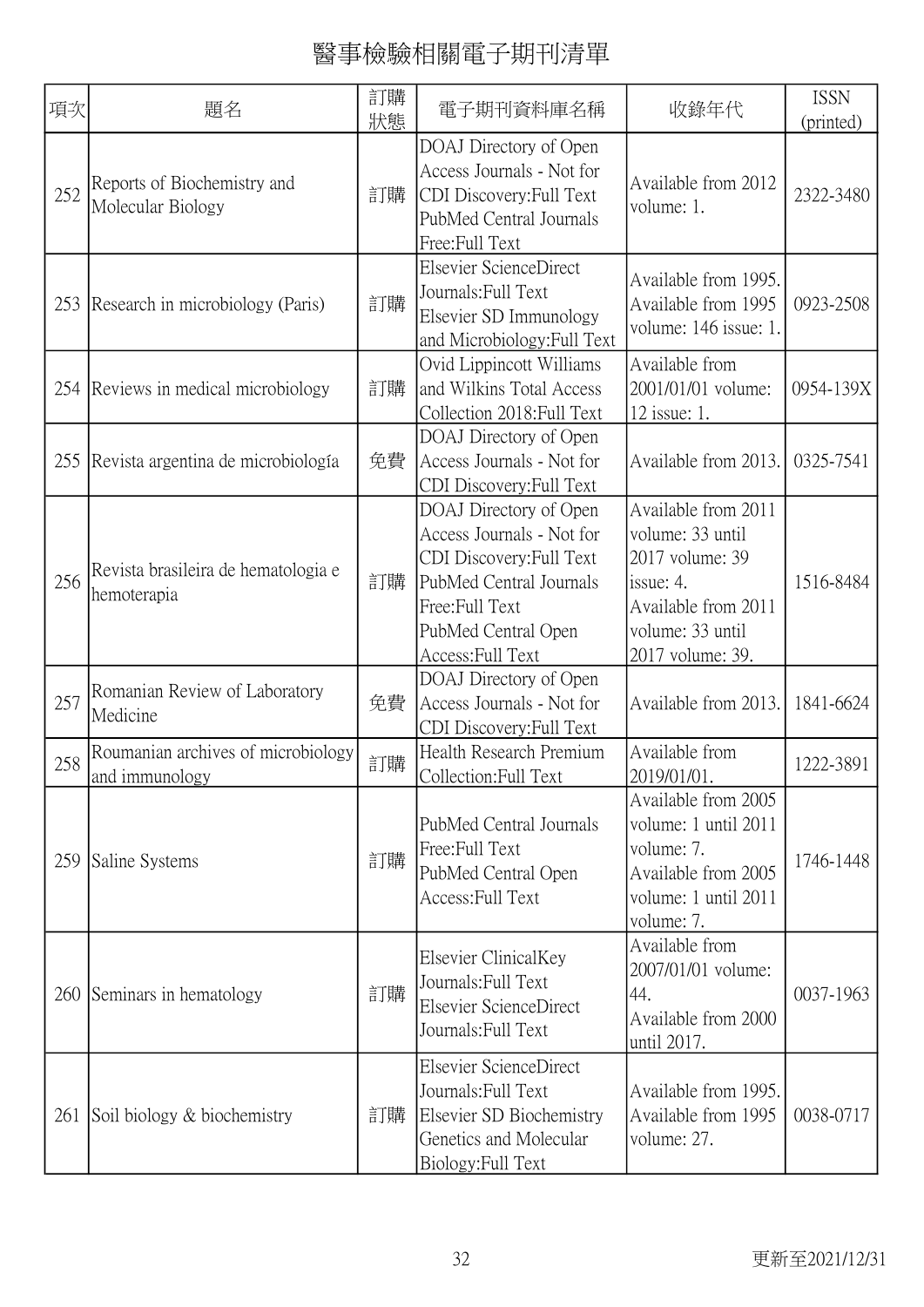| 項次  | 題名                                                 | 訂購 | 電子期刊資料庫名稱                                                                                                                                                                             | 收錄年代                                                                                                                                                                                         | <b>ISSN</b> |
|-----|----------------------------------------------------|----|---------------------------------------------------------------------------------------------------------------------------------------------------------------------------------------|----------------------------------------------------------------------------------------------------------------------------------------------------------------------------------------------|-------------|
|     |                                                    | 狀態 |                                                                                                                                                                                       |                                                                                                                                                                                              | (printed)   |
| 262 | Systematic and applied microbiology                | 訂購 | Elsevier SD Biochemistry<br>Genetics and Molecular<br>Biology: Full Text<br>Elsevier SD Immunology<br>and Microbiology: Full Text<br>Health Research Premium<br>Collection: Full Text | Available from<br>1995/02/01 volume:<br>17 issue: 4.<br>Available from<br>1995/02/01 volume:<br>17 issue: 4.<br>Available from<br>2001/11/01 until<br>2005/01/31.                            | 0723-2020   |
| 263 | The Clinical biochemist. Reviews                   | 訂購 | PubMed Central Journals<br>Free:Full Text                                                                                                                                             | Available from 2003<br>volume: 24.                                                                                                                                                           | 0159-8090   |
| 264 | The ISME Journal                                   | 訂購 | Health Research Premium<br>Collection: Full Text<br>PubMed Central Journals<br>Free:Full Text                                                                                         | Available from<br>2007/05/01. Most<br>recent $1$ year(s) not<br>available.<br>Available from 2011<br>volume: 5. Most<br>recent $1$ year(s) not<br>available.                                 | 1751-7362   |
| 265 | The Journal of Applied Laboratory<br>Medicine      | 訂購 | Highwire Press Free: Full<br>Text<br>Journals@Ovid:Full Text<br>Oxford University Press<br>Journals Current: Full Text                                                                | Available from 2016<br>volume: 1 issue: 1.<br>Most recent 1 year(s)<br>not available.<br>Available from<br>2016/07/01 volume:<br>$1$ issue: 1.<br>Available from 2016<br>volume: 1 issue: 1. | 2576-9456   |
| 266 | The Journal of laboratory and<br>clinical medicine | 訂購 | Elsevier ScienceDirect<br>Journals: Full Text                                                                                                                                         | Available from 1996<br>until 2006.                                                                                                                                                           | 0022-2143   |
| 267 | The Journal of Microbiology                        | 訂購 | Health Research Premium<br>Collection: Full Text                                                                                                                                      | Available from<br>2008/02/01 until<br>2019/01/31.                                                                                                                                            | 1225-8873   |
| 268 | The Journal of molecular diagnostics               | 訂購 | Elsevier ClinicalKey<br>Journals: Full Text<br>PubMed Central Journals<br>Free:Full Text                                                                                              | Available from<br>2007/02/01 volume:<br>9.                                                                                                                                                   | 1525-1578   |
| 269 | The Journal of Pathology: Clinical<br>Research     | 訂購 | DOAJ Directory of Open<br>Access Journals - Not for<br>CDI Discovery: Full Text<br>Health Research Premium<br>Collection: Full Text<br>PubMed Central Journals<br>Free: Full Text     | Available from<br>2015/01/01.<br>Available from 2015<br>volume: 1.                                                                                                                           | 2056-4538   |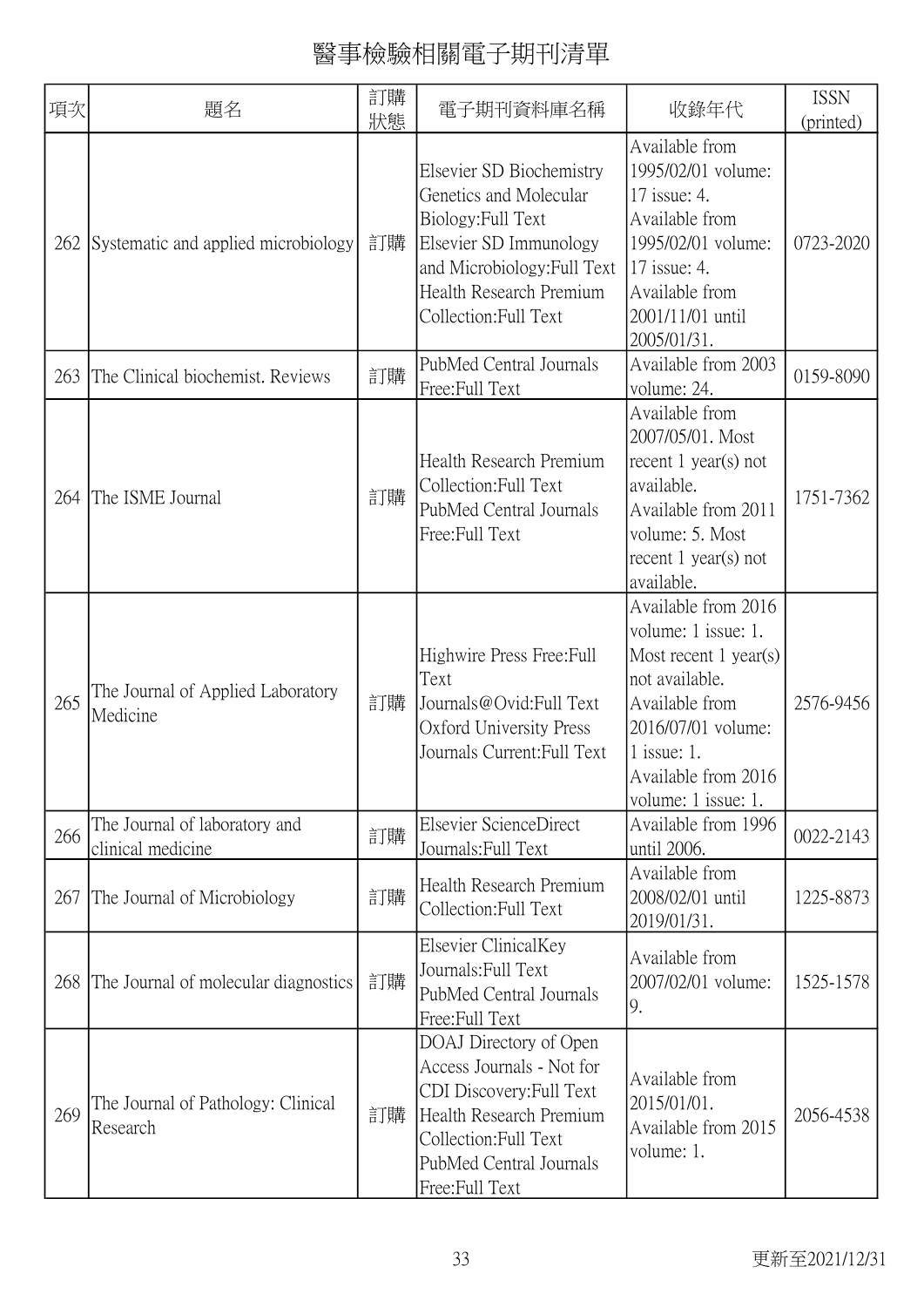| 項次  | 題名                                            | 訂購<br>狀態 | 電子期刊資料庫名稱                                                                                                                                                                        | 收錄年代                                                                                                                        | <b>ISSN</b><br>(printed) |
|-----|-----------------------------------------------|----------|----------------------------------------------------------------------------------------------------------------------------------------------------------------------------------|-----------------------------------------------------------------------------------------------------------------------------|--------------------------|
| 270 | The Korean journal of hematology              | 訂購       | PubMed Central Journals<br>Free:Full Text<br>PubMed Central Open<br>Access: Full Text                                                                                            | Available from 2010<br>volume: 45 until<br>2012 volume: 47<br>issue: 4.<br>Available from 2010<br>volume: 45 until          | 1738-7949                |
| 271 | The Korean Journal of Laboratory<br>Medicine  | 訂購       | PubMed Central Journals<br>Free:Full Text<br>PubMed Central Open<br>Access: Full Text                                                                                            | Available from 2011<br>volume: 31 until<br>2011 volume: 31<br>issue: 4.<br>Available in 2011                                | 1598-6535                |
| 272 | The Open Microbiology Journal                 | 訂購       | PubMed Central Journals<br>Free:Full Text<br>PubMed Central Open<br>Access: Full Text                                                                                            | Available from 2007<br>volume: 1 until 2018<br>volume: 12.<br>Available from 2007<br>volume: 1 until 2018<br>volume: 12.    | 1874-2858                |
| 273 | Therapeutic Advances in<br>Hematology         | 訂購       | DOAJ Directory of Open<br>Access Journals - Not for<br>CDI Discovery: Full Text<br>Health Research Premium<br>Collection: Full Text<br>PubMed Central Journals<br>Free:Full Text | Available from<br>2016/02/01.<br>Available from 2010<br>volume: 1.                                                          | 2040-6207                |
| 274 | Transfusion                                   | 訂購       | Wiley Online Library All<br>Journals: Full Text                                                                                                                                  | Available from 1997.                                                                                                        | 0041-1132                |
| 275 | Transfusion and apheresis science             | 訂購       | Elsevier ClinicalKey<br>Journals: Full Text<br>Elsevier ScienceDirect<br>Journals: Full Text<br>Elsevier SD Health<br>Sciences: Full Text                                        | Available from<br>2007/02/01 volume:<br>36.<br>Available from 2001.<br>Available from<br>2001/02/01 volume:<br>24 issue: 1. | 1473-0502                |
| 276 | Transfusion clinique et biologique<br>(Paris) | 訂購       | Elsevier ScienceDirect<br>Journals: Full Text<br>Elsevier SD Health<br>Sciences: Full Text<br>Elsevier SD Immunology<br>and Microbiology: Full Text                              | Available from 1995.<br>Available from 1995<br>volume: 2 issue: 1.<br>Available from 1995<br>volume: 2 issue: 1.            | 1246-7820                |
| 277 | Transfusion Medicine                          | 訂購       | Wiley Online Library All<br>Journals: Full Text                                                                                                                                  | Available from 1997.                                                                                                        | 0958-7578                |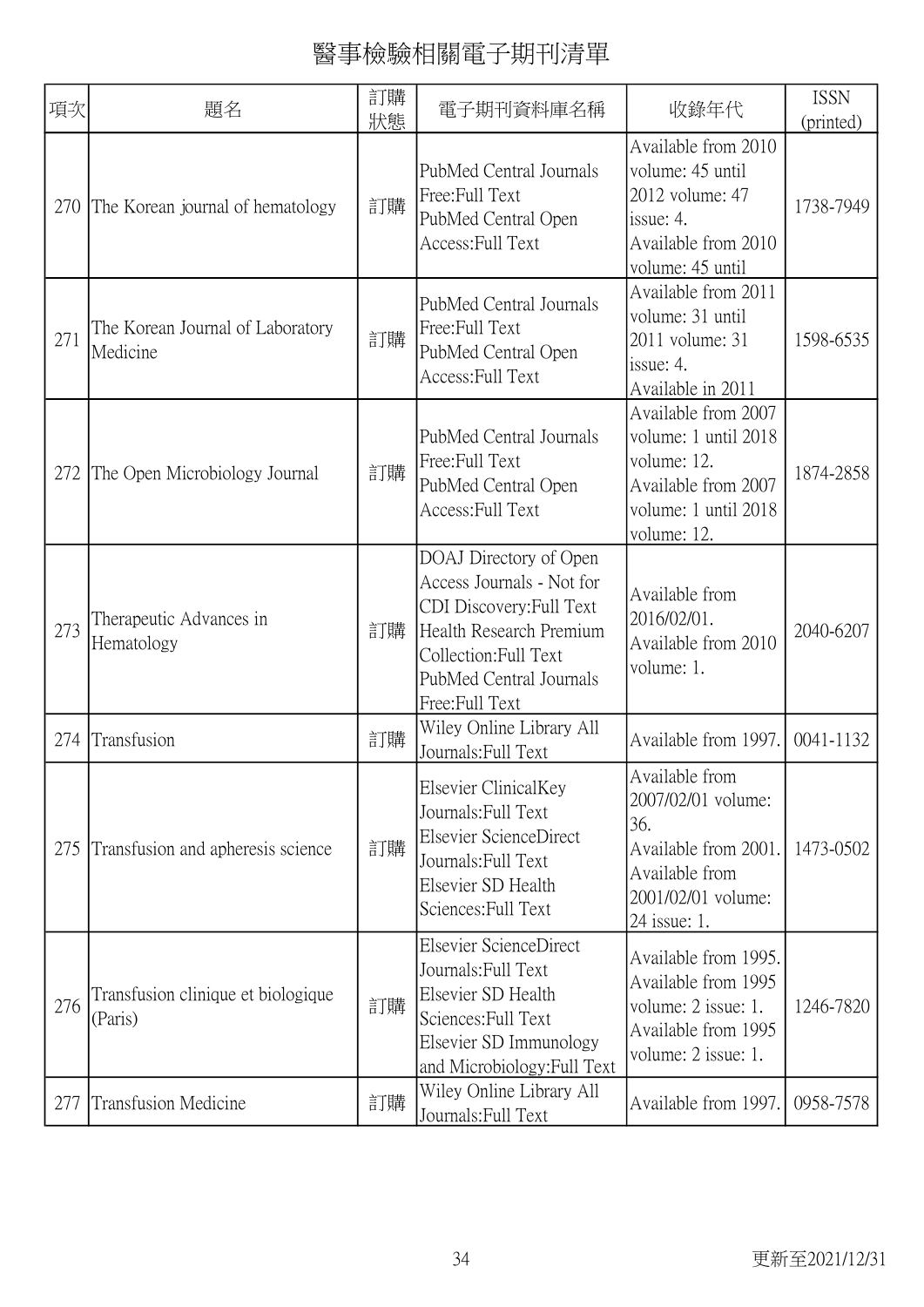| 項次  | 題名                                              | 訂購<br>狀態 | 電子期刊資料庫名稱                                                                                                                                                                                                                    | 收錄年代                                                                                                                                                                                                       | <b>ISSN</b><br>(printed) |
|-----|-------------------------------------------------|----------|------------------------------------------------------------------------------------------------------------------------------------------------------------------------------------------------------------------------------|------------------------------------------------------------------------------------------------------------------------------------------------------------------------------------------------------------|--------------------------|
| 278 | Transfusion medicine and<br>hemotherapy         | 訂購       | DOAJ Directory of Open<br>Access Journals - Not for<br>CDI Discovery: Full Text<br>PubMed Central Journals<br>Free:Full Text                                                                                                 | Available from 2008<br>volume: 35. Most<br>recent 1 year(s) not<br>available.                                                                                                                              | 1660-3796                |
| 279 | Transfusion medicine reviews                    | 訂購       | Elsevier ClinicalKey<br>Journals: Full Text<br>Elsevier ScienceDirect<br>Journals: Full Text<br>Elsevier SD Health<br>Sciences: Full Text                                                                                    | Available from<br>2007/01/01 volume:<br>21.<br>Available from 1995.<br>Available from<br>1995/01/01 volume:<br>9 issue: 1.                                                                                 | 0887-7963                |
| 280 | Transfusion science                             | 訂購       | Elsevier SD Health<br>Sciences: Full Text                                                                                                                                                                                    | Available from<br>1995/03/01 volume:<br>16 issue: 1 until<br>2000/12/31 volume:<br>23 issue: 3.                                                                                                            | 0955-3886                |
| 281 | Translational Research                          | 訂購       | Elsevier ClinicalKey<br>Journals: Full Text<br>Elsevier ScienceDirect<br>Journals: Full Text<br>Elsevier SD Health<br>Sciences: Full Text                                                                                    | Available from<br>2007/01/01 volume:<br>149.<br>Available from 2006.<br>Available from<br>2006/07/01 volume:<br>148 issue: 1.                                                                              | 1931-5244                |
| 282 | Trends in biochemical sciences<br>(Regular ed.) | 訂購       | Elsevier ScienceDirect<br>Journals: Full Text<br>Elsevier SD Biochemistry<br>Genetics and Molecular<br>Biology: Full Text                                                                                                    | Available from 1995.<br>Available from<br>1995/01/01 volume:<br>20 issue: 1.                                                                                                                               | 0968-0004                |
| 283 | Trends in biotechnology (Regular<br>ed.)        | 訂購       | Elsevier ClinicalKey<br>Journals: Full Text<br>Elsevier ScienceDirect<br>Journals: Full Text<br>Elsevier SD Biochemistry<br>Genetics and Molecular<br>Biology: Full Text<br>Health Research Premium<br>Collection: Full Text | Available from<br>2007/01/01 volume:<br>25.<br>Available from 1995.<br>Available from<br>1995/01/01 volume:<br>13 issue: 1.<br>Available from<br>2002/01/01. Most<br>recent $2$ month(s) not<br>available. | 0167-7799                |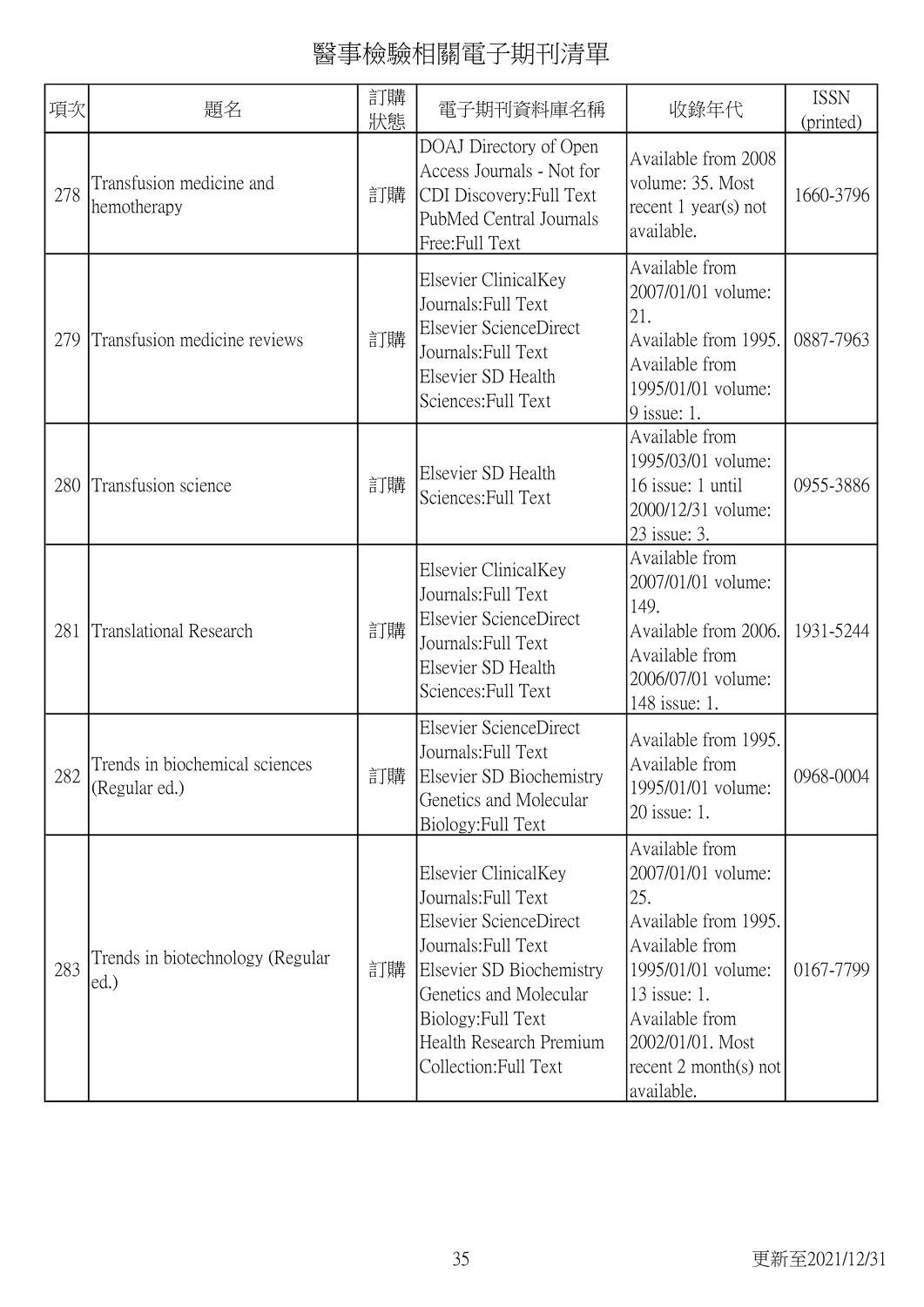| 項次  | 題名                                                 | 訂購<br>狀態 | 電子期刊資料庫名稱                                                                                                                                                                                          | 收錄年代                                                                                                                                                                                                 | <b>ISSN</b><br>(printed) |
|-----|----------------------------------------------------|----------|----------------------------------------------------------------------------------------------------------------------------------------------------------------------------------------------------|------------------------------------------------------------------------------------------------------------------------------------------------------------------------------------------------------|--------------------------|
| 284 | Trends in microbiology (Regular<br>ed.)            | 訂購       | Elsevier ClinicalKey<br>Journals: Full Text<br>Elsevier ScienceDirect<br>Journals: Full Text<br>Elsevier SD Health<br>Sciences: Full Text<br>Elsevier SD Immunology<br>and Microbiology: Full Text | Available from<br>2007/01/01 volume:<br>15.<br>Available from 1995.<br>Available from<br>1995/01/01 volume:<br>3 issue: 1.<br>Available from<br>1995/01/01 volume:<br>$3$ issue: 1.                  | 0966-842X                |
| 285 | Turkish Journal of Biochemistry                    | 免費       | DOAJ Directory of Open<br>Access Journals - Not for<br>CDI Discovery: Full Text                                                                                                                    | Available from 1999.                                                                                                                                                                                 | 0250-4685                |
| 286 | Ukrainian biochemical journal                      | 免費       | DOAJ Directory of Open<br>Access Journals - Not for<br>CDI Discovery: Full Text                                                                                                                    | Available from 2010.                                                                                                                                                                                 | 2409-4943                |
| 287 | Veterinaria italiana                               | 免費       | DOAJ Directory of Open<br>Access Journals - Not for<br>CDI Discovery: Full Text                                                                                                                    | Available from 2004.                                                                                                                                                                                 | 0505-401X                |
| 288 | Veterinary microbiology<br>(Amsterdam. Print)      | 訂購       | Elsevier ScienceDirect<br>Journals: Full Text<br>Elsevier SD Health<br>Sciences: Full Text<br>Elsevier SD Immunology<br>and Microbiology: Full Text                                                | Available from 1995.<br>Available from<br>1995/01/01 volume:<br>43 issue: 1.<br>Available from<br>1995/01/01 volume:<br>43 issue: 1.                                                                 | 0378-1135                |
|     | 289   Vox Sanguinis                                | 訂購       | Wiley Online Library All<br>Journals: Full Text                                                                                                                                                    | Available from 1997. 0042-9007                                                                                                                                                                       |                          |
| 290 | World Journal of Microbiology and<br>Biotechnology | 訂購       | Health Research Premium<br>Collection: Full Text                                                                                                                                                   | Available from<br>1997/01/01. Most<br>recent $1$ year(s) not<br>available.                                                                                                                           | 0959-3993                |
| 291 | 中國衛生檢驗雜誌                                           | 訂購       | Chinese Electronic<br>Periodical Services Health<br>& Medical Care: Full Text<br>華藝中文電子期刊:Full<br>Text                                                                                             | Available from<br>2005/03/10 volume:<br>15 issue: 3 until<br>2010/11/10 volume:<br>20 issue: 11.<br>Available from<br>2005/03/10 volume:<br>15 issue: 3 until<br>2010/11/10 volume:<br>20 issue: 11. | 1004-8685                |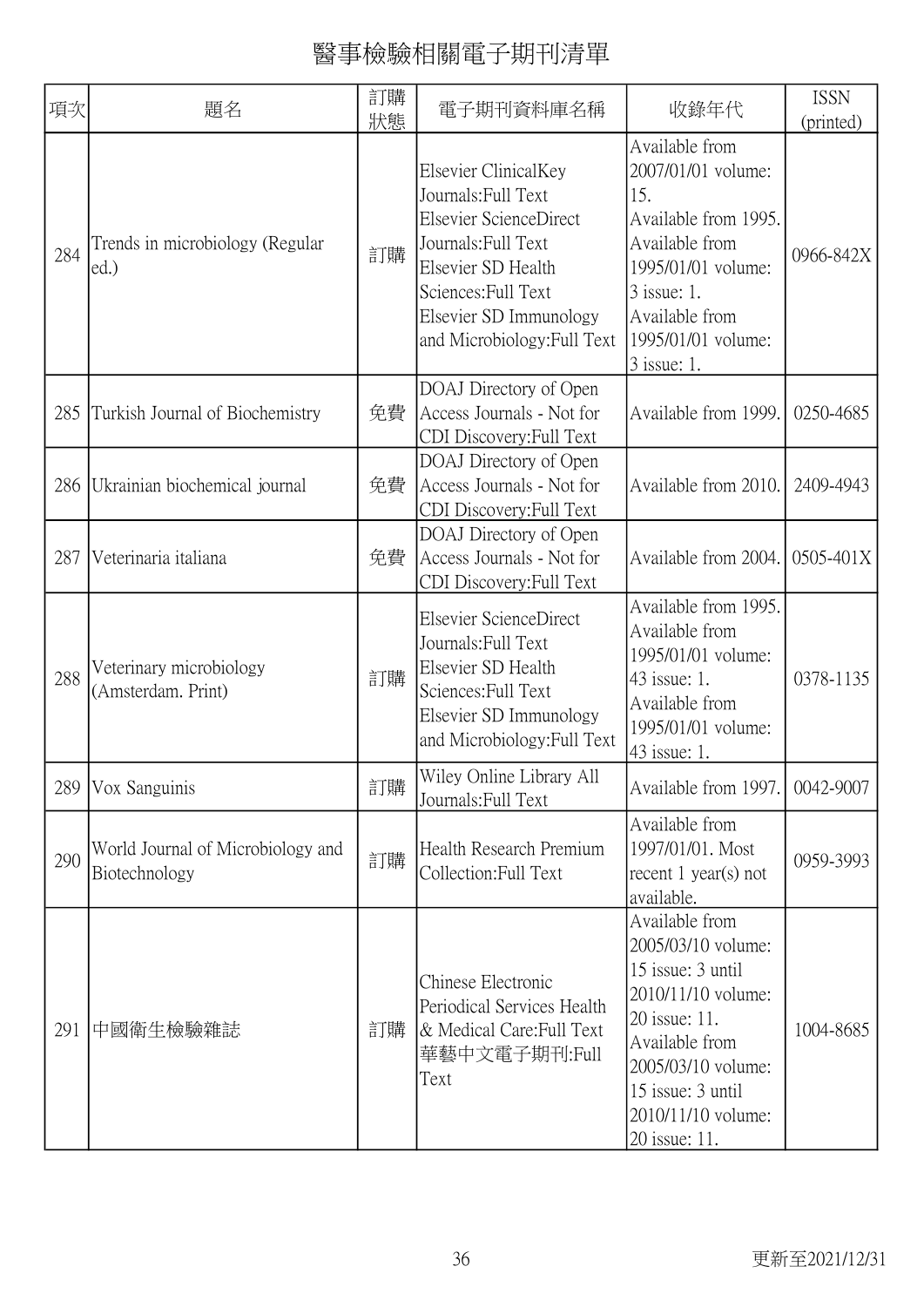| 項次  | 題名                                                                                                  | 訂購<br>狀態 | 電子期刊資料庫名稱                                                                                              | 收錄年代                                                                                                                                                                                                 | <b>ISSN</b><br>(printed) |
|-----|-----------------------------------------------------------------------------------------------------|----------|--------------------------------------------------------------------------------------------------------|------------------------------------------------------------------------------------------------------------------------------------------------------------------------------------------------------|--------------------------|
| 292 | 中華民國血液淨化醫學會雜誌                                                                                       | 訂購       | Chinese Electronic<br>Periodical Services Health<br>& Medical Care: Full Text<br>華藝中文電子期刊:Full<br>Text | Available from<br>2005/01/01 volume:<br>10 issue: 1 until<br>2015/06/30 volume:<br>18.<br>Available from<br>2005/01/01 volume:<br>10 issue: 1 until<br>2015/06/30 volume:<br>18.                     | 1021-3112                |
| 293 | 中華血液學雜誌                                                                                             | 訂購       | PubMed Central Journals<br>Free:Full Text                                                              | Available from 2015<br>volume: 36.                                                                                                                                                                   | 0253-2727                |
| 294 | 生物化學與生物物理進展                                                                                         | 訂購       | 華藝中文電子期刊:Full<br>Text                                                                                  | Available from<br>2004/01/01 volume:<br>31 issue: 1 until<br>2009/11/30 volume:<br>36 issue: 11.                                                                                                     | 1000-3282                |
| 295 | 대한임상검사과학회지 (KJCLS)<br>(Korean Journal of Clinical<br>Laboratory Science) (Korean J Clin<br>Lab Sci) | 免費       | DOAJ Directory of Open<br>Access Journals - Not for<br>CDI Discovery: Full Text                        | Available from 2015.                                                                                                                                                                                 | 1738-3544                |
| 296 | 微生物學通報                                                                                              | 訂購       | 華藝中文電子期刊:Full<br>Text                                                                                  | Available from<br>2005/02/01 volume:<br>32 issue: 1 until<br>2005/06/30 volume:<br>32 issue: 3.                                                                                                      | 0253-2654                |
| 297 | 微生物學雜誌                                                                                              | 訂購       | 華藝中文電子期刊:Full<br>Text                                                                                  | Available from<br>2007/05/01 volume:<br>27 issue: 3 until<br>2010/11/30 volume:<br>30 issue: 6.                                                                                                      | 1005-7021                |
| 298 | 檢驗醫學                                                                                                | 訂購       | Chinese Electronic<br>Periodical Services Health<br>& Medical Care: Full Text<br>華藝中文電子期刊:Full<br>Text | Available from<br>2006/01/30 volume:<br>21 issue: 1 until<br>2011/10/30 volume:<br>26 issue: 10.<br>Available from<br>2006/01/30 volume:<br>21 issue: 1 until<br>2011/10/30 volume:<br>26 issue: 10. | 1673-8640                |